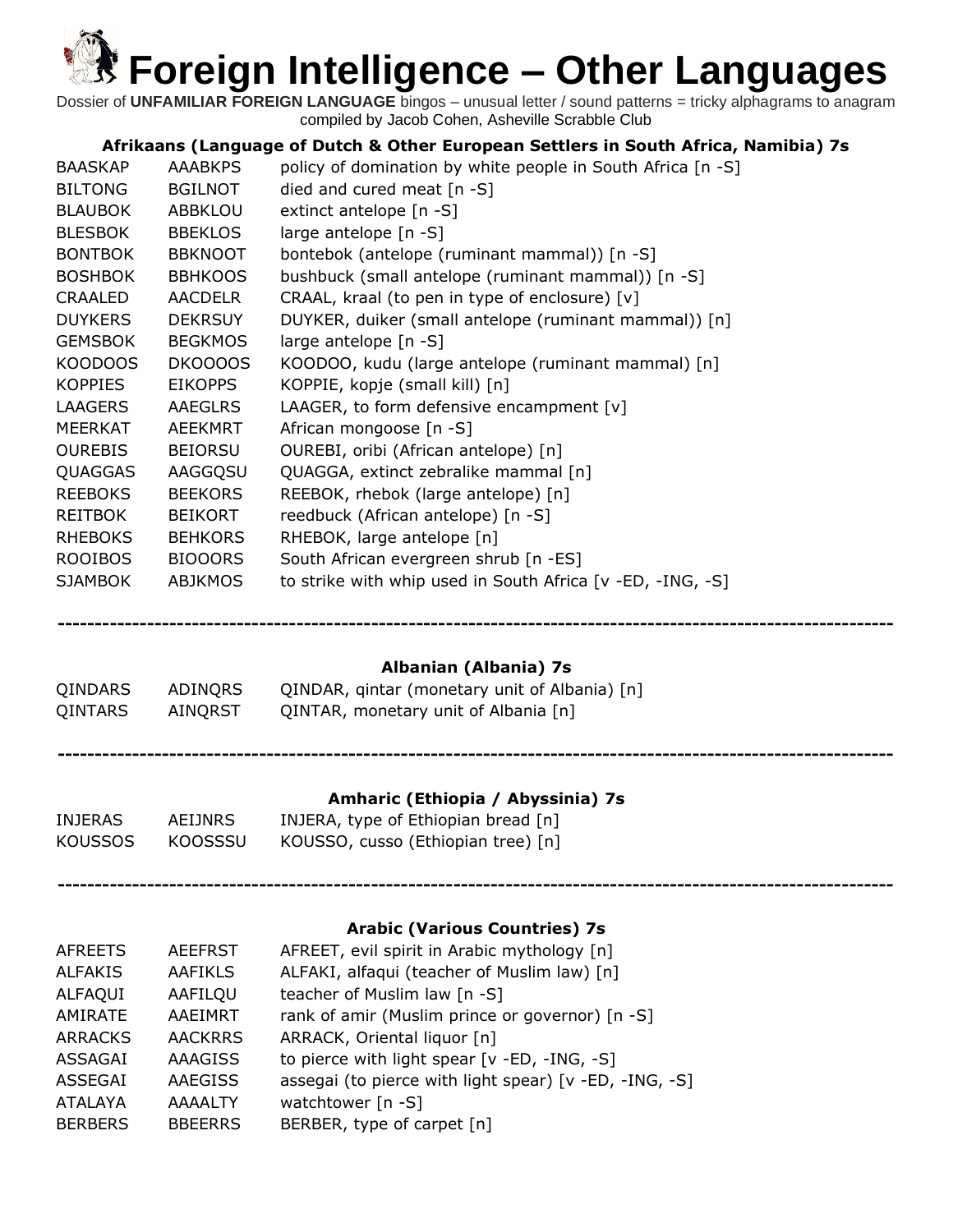| <b>BONDUCS</b> | <b>BCDNOSU</b> | BONDUC, prickly seed [n]                                               |
|----------------|----------------|------------------------------------------------------------------------|
| <b>BUGSHAS</b> | <b>ABGHSSU</b> | BUGSHA, buqsha (monetary unit of Yemen) [n]                            |
| <b>BULBULS</b> | <b>BBLLSUU</b> | BULBUL, songbird (bird that utters musical call) [n]                   |
| <b>BUQSHAS</b> | ABHQSSU        | BUQSHA, monetary unit of Yemen [n]                                     |
| <b>BURGOUT</b> | <b>BGORTUU</b> | burgoo (thick oatmeal) [n -S]                                          |
| <b>BURKHAS</b> | <b>ABHKRSU</b> | BURKHA, burka (long loose outer garment worn by some Muslim women) [n] |
| <b>BURNOUS</b> | <b>BNORSUU</b> | burnoose (hooded cloak) [n -ES]                                        |
| <b>CAFARDS</b> | <b>AACDFRS</b> | CAFARD, state of depression [n]                                        |
| <b>DEEWANS</b> | <b>ADEENSW</b> | DEEWAN, dewan (official in India) [n]                                  |
| <b>DERVISH</b> | <b>DEHIRSV</b> | member of Muslim religious order [n -S]                                |
| <b>DHOORAS</b> | <b>ADHOORS</b> | DHOORA, durra (cereal grain) [n]                                       |
| <b>DHOURRA</b> | ADHORRU        | durra (cereal grain) [n -S]                                            |
| <b>DHURRAS</b> | ADHRRSU        | DHURRA, durra (cereal grain) [n]                                       |
| <b>DIRHAMS</b> | <b>ADHIMRS</b> | DIRHAM, monetary unit of Morocco [n]                                   |
| <b>DJEBELS</b> | <b>BDEEJLS</b> | DJEBEL, jebel (mountain) [n]                                           |
| <b>DJIBBAH</b> | ABBDHIJ        | jibba (long coat worn by Muslim men) [n -S]                            |
| <b>DJIBBAS</b> | <b>ABBDIJS</b> | DJIBBA, jibba (long coat worn by Muslim men) [n]                       |
| <b>DONGOLA</b> | <b>ADGLNOO</b> | type of leather [n -S]                                                 |
| <b>DUPATTA</b> | AADPTTU        | scarf or headdress worn by some Muslim women [n -S]                    |
| <b>FAKEERS</b> | <b>AEEFKRS</b> | FAKEER, fakir (Hindu ascetic) [n]                                      |
| <b>FAQUIRS</b> | AFIQRSU        | FAQUIR, fakir (Hindu ascetic) [n]                                      |
| <b>FEDAYEE</b> | ADEEEFY        | Arab commando [n -N]                                                   |
| <b>FELLAHS</b> | <b>AEFHLLS</b> | FELLAH, peasant or laborer in Arab countries [n]                       |
| <b>FENNECS</b> | <b>CEEFNNS</b> | FENNEC, African fox [n]                                                |
| <b>GALABIA</b> | AAABGIL        | djellaba (long hooded garment) [n -S]                                  |
| <b>GHAZALS</b> | <b>AAGHLSZ</b> | GHAZAL, amatory lyric poem [n]                                         |
| <b>GHAZIES</b> | <b>AEGHISZ</b> | GHAZI, Muslim war hero [n]                                             |
| <b>GHIBLIS</b> | <b>BGHIILS</b> | GHIBLI, hot desert wind [n]                                            |
| <b>GIAOURS</b> | AGIORSU        | GIAOUR, non-Muslim [n]                                                 |
| <b>GINGELI</b> | EGGIILN        | gingelly (sesame seed or its oil) [n -S]                               |
| <b>GINGELY</b> | <b>EGGILNY</b> | gingelly (sesame seed or its oil) [n -LIES]                            |
| <b>GINGILI</b> | <b>GGIIILN</b> | gingelly (sesame seed or its oil) [n -S]                               |
| <b>GIRSHES</b> | <b>EGHIRSS</b> | GIRSH, qursh (monetary unit of Saudi Arabia) [n]                       |
| <b>GURSHES</b> | <b>EGHRSSU</b> | GURSH, qursh (monetary unit of Saudi Arabia) [n]                       |
| <b>HABOOBS</b> | <b>ABBHOOS</b> | HABOOB, violent sandstorm [n]                                          |
| <b>HADITHS</b> | <b>ADHHIST</b> | HADITH, record of sayings of Mohammed [n]                              |
| <b>HADJEES</b> | <b>ADEEHJS</b> | HADJEE, hadji (one who has made hadj (pilgrimage to Mecca) [n]         |
| <b>HAFIZES</b> | <b>AEFHISZ</b> | HAFIZ, Muslim who knows Koran by heart [n]                             |
| <b>HAKEEMS</b> | <b>AEEHKMS</b> | HAKEEM, hakim (Muslim physician) [n]                                   |
| <b>HALALAH</b> | <b>AAAHHLL</b> | halala (Saudi Arabian coin) [n -s]                                     |
| <b>HALALAS</b> | <b>AAAHLLS</b> | HALALA, Saudi Arabian coin [n]                                         |
| <b>HALLALS</b> | <b>AAHLLLS</b> | HALLAL, to halal (to slaughter animal according to Muslim law) [v]     |
| <b>HAMADAS</b> | AAADHMS        | HAMADA, hamada (desert plateau of bedrock)                             |
| <b>HAMAULS</b> | AAHLMSU        | hamal (porter in eastern countries) [n]                                |
| <b>HAMMADA</b> | AAADHMM        | desert plateau of bedrock [n -S]                                       |
| <b>HAMMALS</b> | <b>AAHLMMS</b> | HAMMAL, hamal (porter of eastern countries) [n]                        |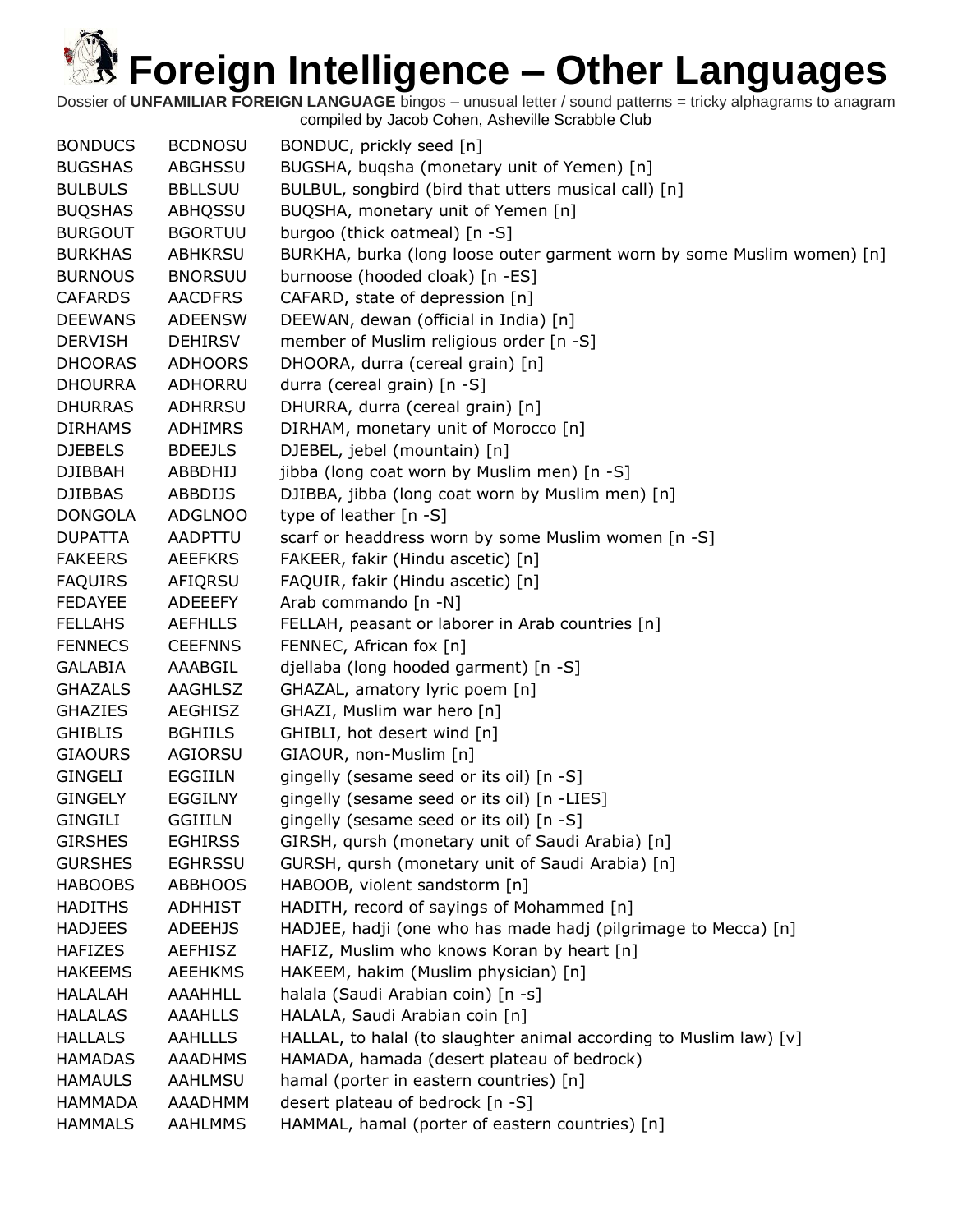| <b>HAMZAHS</b> | <b>AAHHMSZ</b> | HAMZAH, hamza (Arabic diacritical mark) [n]                            |
|----------------|----------------|------------------------------------------------------------------------|
| <b>HAREEMS</b> | <b>AEEHMRS</b> | HAREEM, harem (section of Muslim household reserved for women) [n]     |
| <b>HARISSA</b> | <b>AAHIRSS</b> | spicy North African sauce [n -S]                                       |
| <b>HAWALAS</b> | <b>AAAHLSW</b> | HAWALA, type of financial arrangement in Islamic societies [n]         |
| <b>HEGARIS</b> | <b>AEGHIRS</b> | HEGARI, grain [n]                                                      |
| <b>HEGIRAS</b> | <b>AEGHIRS</b> | HEGIRA, exodus [n]                                                     |
| <b>HEJIRAS</b> | AEHIJRS        | HEJIRA, hegira (exodus) [n]                                            |
| <b>HIJRAHS</b> | <b>AHHIJRS</b> | HIJRAH, hegira (exodus) [n]                                            |
| <b>HOWDAHS</b> | <b>ADHHOSW</b> | HOWDAH, seat on elephant or camel for riders [n]                       |
| <b>JEHADIS</b> | <b>ADEHIJS</b> | JEHADI, jihadi (Muslim who participates in jihad) [n]                  |
| <b>JELLABA</b> | AABEJLL        | djellaba (long hooded garment) [n -S]                                  |
| <b>JERREED</b> | <b>DEEEJRR</b> | jereed (wooden javelin) [n -S]                                         |
| <b>JERRIDS</b> | <b>DEIJRRS</b> | JERRID, jereed (wooden javelin) [n]                                    |
| <b>JIBBAHS</b> | ABBHIJS        | JIBBAH, jibba (long coat worn by Muslim men) [n]                       |
| <b>JIHADIS</b> | <b>ADHIIJS</b> | JIHADI, Muslim who participates in jihad [n]                           |
| <b>JUBBAHS</b> | <b>ABBHJSU</b> | JUBBAH, loose outer garment [n]                                        |
| <b>JUBHAHS</b> | <b>ABHHJSU</b> | JUBHAH, jubbah (loose outer garment) [n]                               |
| <b>KABAYAS</b> | <b>AAABKSY</b> | KABAYA, cotton jacket [n]                                              |
| <b>KAFFIRS</b> | <b>AFFIKRS</b> | KAFFIR, kafir (cereal grass) [n]                                       |
| <b>KALIPHS</b> | <b>AHIKLPS</b> | KALIPH, caliph (Muslim leader) [n]                                     |
| <b>KAMSEEN</b> | <b>AEEKMNS</b> | khamsin (hot, dry wind) [n -S]                                         |
| <b>KAMSINS</b> | <b>AIKMNSS</b> | KAMSIN, khamsin (hot, dry wind) [n]                                    |
| <b>KEBLAHS</b> | <b>ABEHKLS</b> | KEBLAH, kiblah (direction toward which Muslims face while praying) [n] |
| <b>KEDDAHS</b> | <b>ADDEHKS</b> | KEDDAH, enclosure for elephants [n]                                    |
| <b>KHALIFA</b> | AAFHIKL        | caliph (Muslim leader) [n -S]                                          |
| <b>KHALIFS</b> | <b>AFHIKLS</b> | KHALIF, caliph (Muslim leader) [n]                                     |
| <b>KHAMSIN</b> | <b>AHIKMNS</b> | hot, dry wind [n -S]                                                   |
| <b>KHEDAHS</b> | <b>ADEHHKS</b> | KHEDAH, keddah (enclosure for elephants) [n]                           |
| <b>KHIRKAH</b> | <b>AHHIKKR</b> | patchwork garment [n -S]                                               |
| <b>KIBBEHS</b> | <b>BBEHIKS</b> | KIBBEH, kibbe (Near Eastern dish of ground lamb and bulgur) [n]        |
| <b>KIBLAHS</b> | ABHIKLS        | KIBLAH, direction toward which Muslims face while praying [n]          |
| <b>KISMATS</b> | <b>AIKMSST</b> | KISMAT, kismet (destiny) [n]                                           |
| <b>KURBASH</b> | <b>ABHKRSU</b> | to flog with leather whip [v -ED, -ING, -ES]                           |
| LATAKIA        | AAAIKLT        | variety of Turkish tobacco [n -S]                                      |
| <b>MAMLUKS</b> | AKLMMSU        | MAMLUK, mameluke (slave in Muslim countries) [n]                       |
| MASJIDS        | ADIJMSS        | MASJID, mosque (Muslim house of worship) [n]                           |
| <b>MASTABA</b> | <b>AAABMST</b> | ancient Egyptian tomb [n -S]                                           |
| <b>MECHOUI</b> | CEHIMOU        | meal of meat roasted on spit [n -S]                                    |
| <b>MEDINAS</b> | <b>ADEIMNS</b> | MEDINA, native quarter of North African city [n]                       |
| <b>MERGUEZ</b> | <b>EEGMRUZ</b> | spicy beef and lamb sausage [n MERGUEZ]                                |
| <b>MIHRABS</b> | ABHIMRS        | MIHRAB, niche in mosque [n]                                            |
| <b>MIMBARS</b> | <b>ABIMMRS</b> | MIMBAR, minbar (Muslim pulpit) [n]                                     |
| <b>MINBARS</b> | ABIMNRS        | MINBAR, Muslim pulpit [n]                                              |
| <b>MOGHULS</b> | <b>GHLMOSU</b> | MOGHUL, mogul (important person) [n]                                   |
| <b>MOLLAHS</b> | <b>AHLLMOS</b> | MOLLAH, mullah (Muslim religious leader or teacher) [n]                |
| <b>MOUSAKA</b> | AAKMOSU        | moussaka (Middle Eastern dish of meat and eggplant) [n -S]             |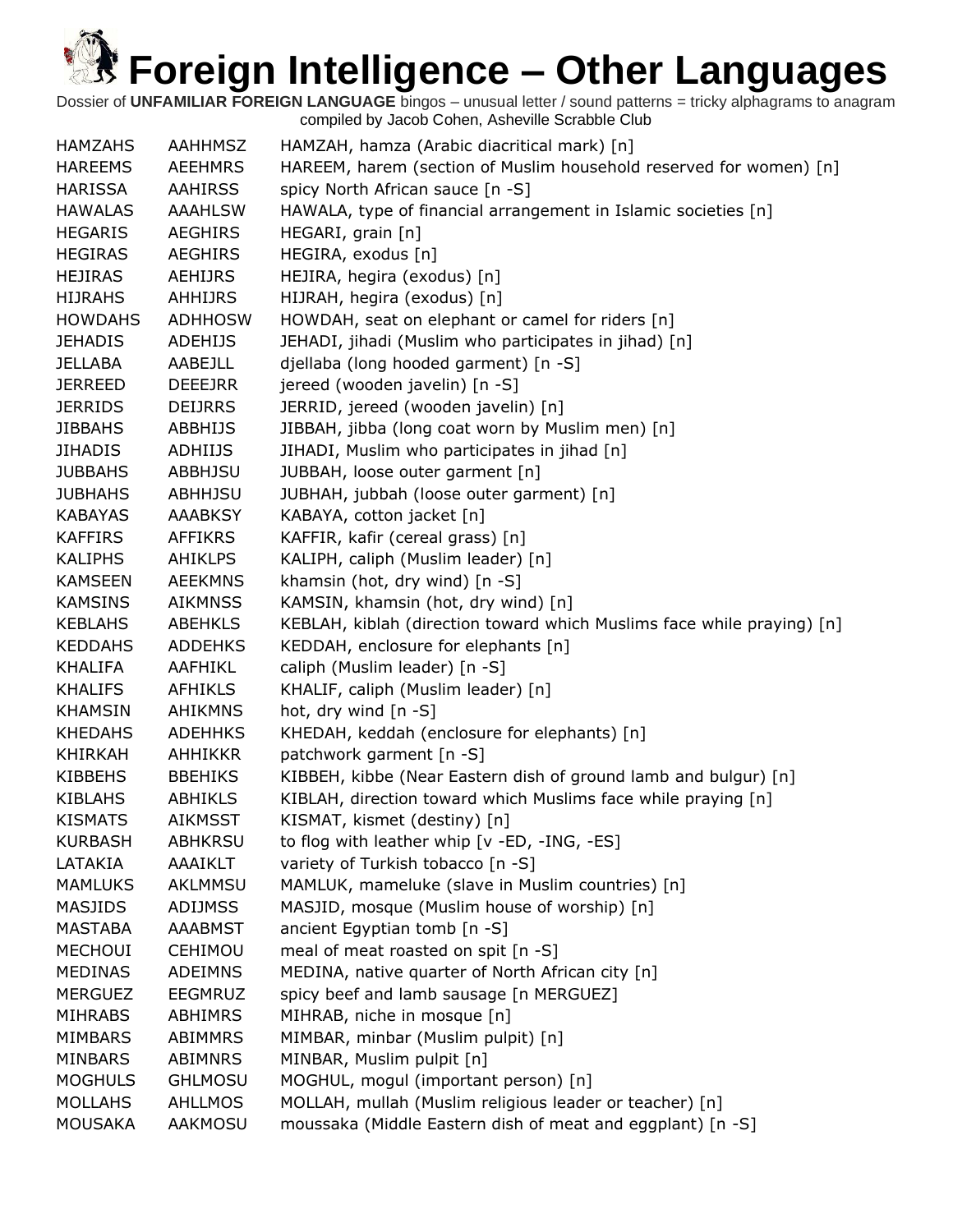| <b>MUEDDIN</b> | <b>DDEIMNU</b> | muezzin (Muslim crier who calls faithful to prayer) [n -S]                                                |
|----------------|----------------|-----------------------------------------------------------------------------------------------------------|
| MUEZZIN        | <b>EIMNUZZ</b> | Muslim crier who calls faithful to prayer [n -S]                                                          |
| <b>MUKHTAR</b> | <b>AHKMRTU</b> | head of government of town in Arabic countries [n -S]                                                     |
| <b>MULLAHS</b> | AHLLMSU        | MULLAH, Muslim religious leader or teacher [n]                                                            |
| <b>MUNTJAC</b> | <b>ACJMNTU</b> | small Asian deer [n -S]                                                                                   |
| <b>MUSJIDS</b> | <b>DIJMSSU</b> | MUSJID, mosque (Muslim house of worship) [n]                                                              |
| <b>NIQAABS</b> | AABINQS        | NIQAAB, niqab (veil worn by some Muslim women) [n]                                                        |
| <b>OUGIYAS</b> | <b>AGIOSUY</b> | OUGIYA, ouguiya (monetary unit of Mauritania) [n]                                                         |
| <b>OUGUIYA</b> | <b>AGIOUUY</b> | monetary unit of Mauritania [n -S]                                                                        |
| <b>PATAMAR</b> | <b>AAAMPRT</b> | sailing vessel [n -S]                                                                                     |
| QAWWALI        | AAILQWW        | style of Muslim music [n -S]                                                                              |
| QUINTAR        | AINQRTU        | qintar (monetary unit of Albania) [n -S]                                                                  |
| <b>QURSHES</b> | <b>EHQRSSU</b> | QURSH, monetary unit of Saudi Arabia [n]                                                                  |
| <b>REALGAR</b> | AAEGLRR        | mineral (naturally occurring inorganic substance having characteristic set of physical properties) [n -S] |
| <b>SABKHAS</b> | <b>AABHKSS</b> | SABKHA, coastal, flat, periodically flooded area in northern Africa [n]                                   |
| <b>SAIYIDS</b> | ADIISSY        | SAIYID, sayyid (lord; sir -- used as title of respect for Muslim dignitary) [n]                           |
| <b>SALAAMS</b> | <b>AAALMSS</b> | SALAAM, to greet with low bow [v]                                                                         |
| <b>SALOOPS</b> | <b>ALOOPSS</b> | SALOOP, hot drink made from infusion of aromatic herbs [n]                                                |
| <b>SALUKIS</b> | AIKLSSU        | SALUKI, tall, slender dog [n]                                                                             |
| <b>SANTIRS</b> | AINRSST        | SANTIR, Persian dulcimer [n]                                                                              |
| <b>SANTOOR</b> | <b>ANOORST</b> | santir (Persian dulcimer) [n -S]                                                                          |
| <b>SANTOUR</b> | ANORSTU        | santir (Persian dulcimer) [n -S]                                                                          |
| <b>SANTURS</b> | <b>ANRSSTU</b> | SANTUR, santir (Persian dulcimer) [n]                                                                     |
| <b>SARSARS</b> | <b>AARRSSS</b> | SARSAR, cold, whistling wind [n]                                                                          |
| <b>SATARAS</b> | AAARSST        | SATARA, woolen fabric [n]                                                                                 |
| <b>SAYYIDS</b> | ADISSYY        | SAYYID, lord; sir -- used as title of respect for Muslim dignitary [n]                                    |
| <b>SERDABS</b> | <b>ABDERSS</b> | SERDAB, chamber within ancient Egyptian tomb [n]                                                          |
| <b>SHADOOF</b> | <b>ADFHOOS</b> | device used in Egypt for raising water for irrigation [n -S]                                              |
| <b>SHADUFS</b> | <b>ADFHSSU</b> | SHADUF, shadoof (device used in Egypt for raising water for irrigation) [n]                               |
| <b>SHAHADA</b> | <b>AAADHHS</b> | Muslim profession of faith [n -S]                                                                         |
| <b>SHAHEED</b> | <b>ADEEHHS</b> | shahid (Muslim martyr) [n -S]                                                                             |
| SHAHIDS        | ADHHISS        | SHAHID, Muslim martyr [n]                                                                                 |
| <b>SHAIKHS</b> | AHHIKSS        | SHAIKH, sheik (Arab chief) [n]                                                                            |
| <b>SHAITAN</b> | <b>AAHINST</b> | evil spirit [n -S]                                                                                        |
| <b>SHAMALS</b> | <b>AAHLMSS</b> | SHAMAL, hot, dry wind [n]                                                                                 |
| <b>SHARIFS</b> | AFHIRSS        | SHARIF, sheriff (Arab ruler) [n]                                                                          |
| <b>SHAYKHS</b> | <b>AHHKSSY</b> | SHAYKH, sheik (Arab chief) [n]                                                                            |
| <b>SHEITAN</b> | AEHINST        | shaitan (evil spirit) [n -S]                                                                              |
| <b>SHEREEF</b> | <b>EEEFHRS</b> | sherif (Arab ruler) [n -S]                                                                                |
| <b>SHERIFS</b> | <b>EFHIRSS</b> | SHERIF, Arab ruler [n]                                                                                    |
| <b>SIMOOMS</b> | <b>IMMOOSS</b> | SIMOOM, hot, dry desert wind [n]                                                                          |
| <b>SOLDANS</b> | <b>ADLNOSS</b> | SOLDAN, Muslim ruler [n]                                                                                  |
| <b>SOPHIES</b> | <b>EHIOPSS</b> | SOPHY, ruler of Persia [n]                                                                                |
| <b>SOUDANS</b> | ADNOSSU        | SOUDAN, soldan (Muslim ruler) [n]                                                                         |
| <b>SULDANS</b> | ADLNSSU        | SULDAN, soldan (Muslim ruler) [n]                                                                         |
| <b>SUNNAHS</b> | <b>AHNNSSU</b> | SUNNAH, sunna (body of traditional Muslim law) [n]                                                        |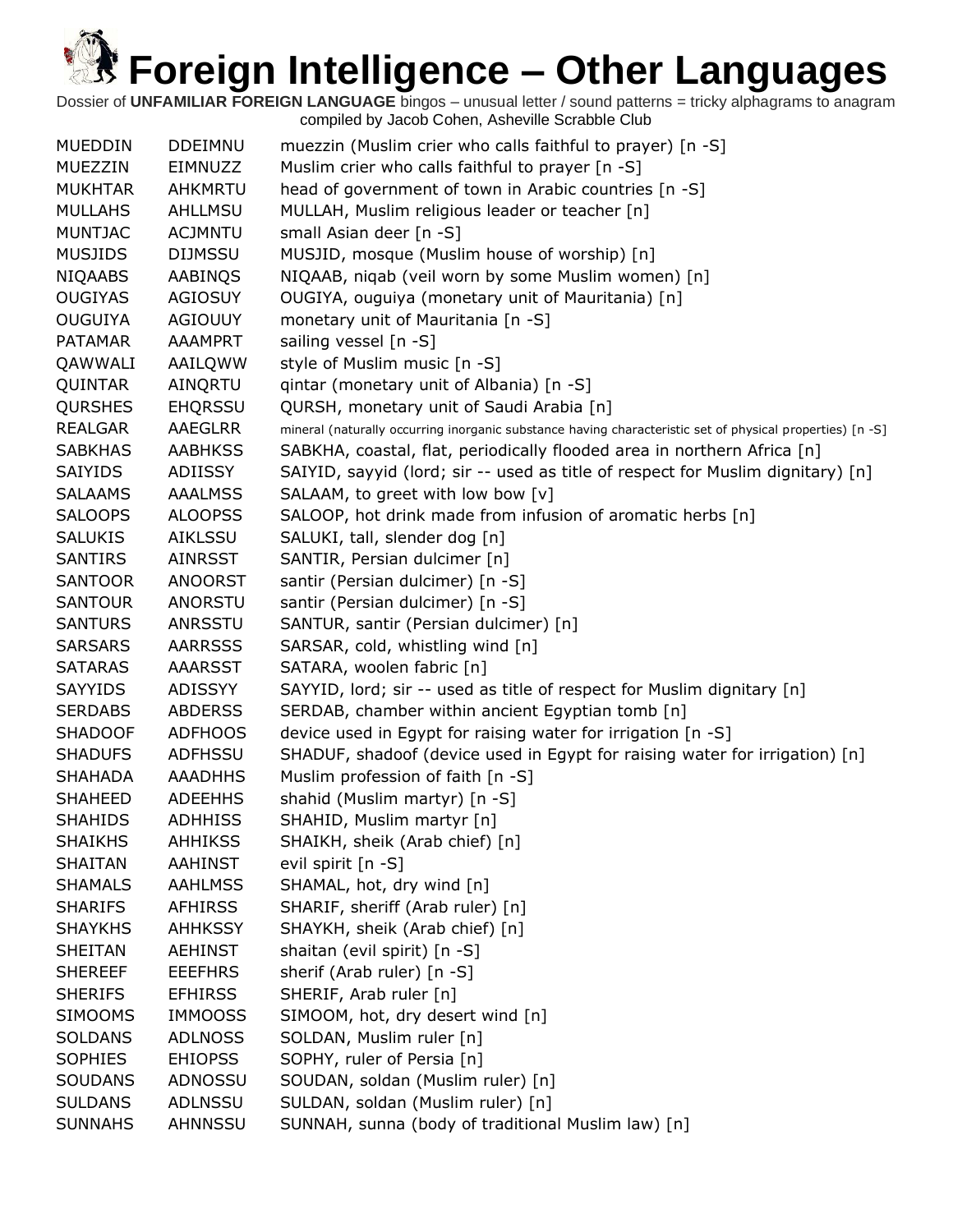Dossier of **UNFAMILIAR FOREIGN LANGUAGE** bingos – unusual letter / sound patterns = tricky alphagrams to anagram compiled by Jacob Cohen, Asheville Scrabble Club

| <b>TAGINES</b><br><b>TAHINAS</b><br><b>TAJINES</b><br><b>TAMBURA</b><br><b>TAMBURS</b><br><b>TARBUSH</b><br><b>TURBANS</b><br><b>VIZIERS</b><br><b>YASHMAC</b><br><b>YASHMAK</b><br><b>YASMAKS</b><br><b>ZAFFARS</b><br><b>ZAFFERS</b><br><b>ZAFFIRS</b><br><b>ZAFFRES</b><br><b>ZAREBAS</b><br>ZAREEBA | <b>AEGINST</b><br><b>AAHINST</b><br>AEIJNST<br><b>AABMRTU</b><br><b>ABMRSTU</b><br><b>ABHRSTU</b><br><b>ABNRSTU</b><br><b>EIIRSVZ</b><br><b>AACHMSY</b><br><b>AAHKMSY</b><br><b>AAKMSSY</b><br><b>AAFFRSZ</b><br><b>AEFFRSZ</b><br><b>AFFIRSZ</b><br><b>AEFFRSZ</b><br><b>AABERSZ</b><br>AABEERZ | TAGINE, tajine (earthenware Moroccan cooking pot) [n]<br>TAHINA, tahini (paste of sesame seeds) [n]<br>TAJINE, earthenware Moroccan cooking pot [n]<br>stringed instrument [n -S]<br>TAMBUR, tambura (string instrument) [n]<br>tarboosh (cap worn by Muslim men) [n -ES]<br>TURBAN, head covering worn by Muslims [n]<br>VIZIER, high official in some Muslim countries [n]<br>yashmak (veil worn by Muslim women) [n -S]<br>veil worn by Muslim women [n -S]<br>YASMAK, yashmak (veil worn by Muslim women) [n]<br>ZAFFAR, zaffer (blue ceramic coloring) [n]<br>ZAFFER, blue ceramic coloring [n]<br>zaffer (blue ceramic coloring) [n]<br>zaffer (blue ceramic coloring) [n]<br>ZAREBA, improvised stockade [n]<br>zareba (improvised stockade) [n -S] |
|---------------------------------------------------------------------------------------------------------------------------------------------------------------------------------------------------------------------------------------------------------------------------------------------------------|--------------------------------------------------------------------------------------------------------------------------------------------------------------------------------------------------------------------------------------------------------------------------------------------------|------------------------------------------------------------------------------------------------------------------------------------------------------------------------------------------------------------------------------------------------------------------------------------------------------------------------------------------------------------------------------------------------------------------------------------------------------------------------------------------------------------------------------------------------------------------------------------------------------------------------------------------------------------------------------------------------------------------------------------------------------------|
| ZARIBAS<br><b>ZIBETHS</b><br><b>ZILLAHS</b>                                                                                                                                                                                                                                                             | AABIRSZ<br><b>BEHISTZ</b><br><b>AHILLSZ</b>                                                                                                                                                                                                                                                      | ZARIBA, zareba (improvised stockade) [n]<br>ZIBETH, zibet (Asian civet (catlike mammal)) [n]<br>ZILLAH, administrative district in India [n]                                                                                                                                                                                                                                                                                                                                                                                                                                                                                                                                                                                                               |
| <b>TENNESI</b>                                                                                                                                                                                                                                                                                          | <b>EEINNST</b>                                                                                                                                                                                                                                                                                   | Azerbaijani (Azerbaijan) 7s<br>TENNE, monetary unit of Turkmenistan [n]                                                                                                                                                                                                                                                                                                                                                                                                                                                                                                                                                                                                                                                                                    |
| <b>CALECHE</b><br><b>CALESAS</b>                                                                                                                                                                                                                                                                        | <b>ACCEEHL</b><br><b>AACELSS</b>                                                                                                                                                                                                                                                                 | <b>Bohemian (Bohemia) 7s</b><br>calash (light carriage) [n -S]<br>CALESA, calash (light carriage) [n]                                                                                                                                                                                                                                                                                                                                                                                                                                                                                                                                                                                                                                                      |
| <b>FENINGA</b>                                                                                                                                                                                                                                                                                          | <b>AEFGINN</b>                                                                                                                                                                                                                                                                                   | <b>Bosnian (Bosnia and Herzegovina) 7s</b><br>FENING, monetary unit of Bosnia and Herzegovina [n]                                                                                                                                                                                                                                                                                                                                                                                                                                                                                                                                                                                                                                                          |
| <b>CATJANG</b><br><b>PADAUKS</b><br><b>PADOUKS</b>                                                                                                                                                                                                                                                      | <b>AACGJNT</b><br><b>AADKPSU</b><br><b>ADKOPSU</b>                                                                                                                                                                                                                                               | Burmese (Burma / Myanmar) 7s<br>African shrub [n -S]<br>PADAUK, tropical tree [n]<br>PADOUK, padauk (tropical tree) [n]                                                                                                                                                                                                                                                                                                                                                                                                                                                                                                                                                                                                                                    |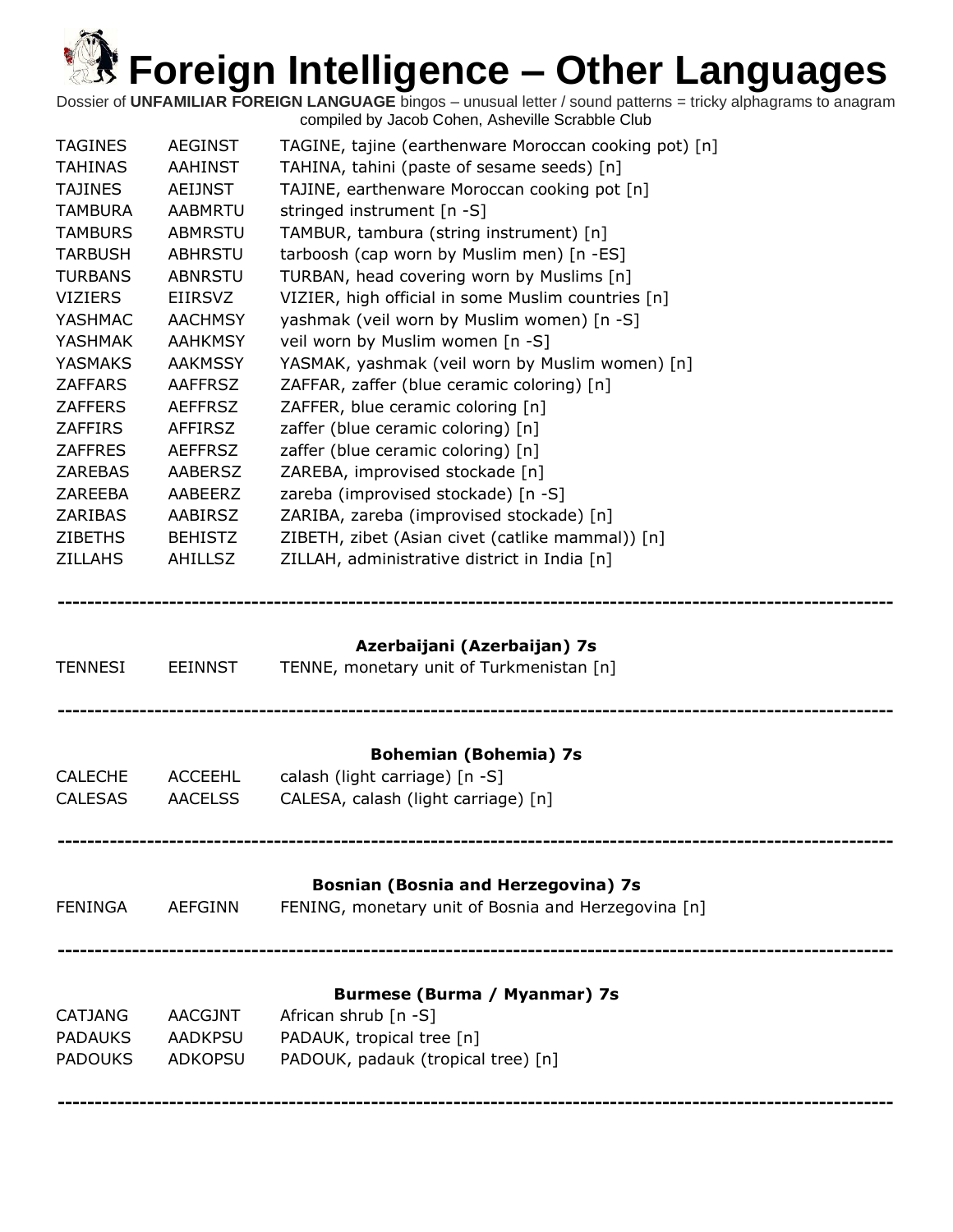Dossier of **UNFAMILIAR FOREIGN LANGUAGE** bingos – unusual letter / sound patterns = tricky alphagrams to anagram compiled by Jacob Cohen, Asheville Scrabble Club

### **Cornish (Cornwall, England) 7s**

| <b>BUGABOO</b> | ABBGOOU | bugbear (object or source of dread) [n -S] |
|----------------|---------|--------------------------------------------|
| <b>BUGBEAR</b> | ABBEGRU | object or source of dread [n -S]           |

**----------------------------------------------------------------------------------------------------------------**

### **Czech (Czech Republic) 7s**

| <b>ACKKLOY</b> | kind of pastry [n KOLACKY]                  |
|----------------|---------------------------------------------|
| AKNORSU        | KORUNA, monetary unit of Czech Republic [n] |
| AEKLRSV        | LEKVAR, prune butter $[n]$                  |
| ADEORSW        | REDOWA, lively dance [n]                    |
|                |                                             |

### **Danish (Denmark) 7s**

**----------------------------------------------------------------------------------------------------------------**

| AKVAVIT        | <b>AAIKTVV</b> | aquavit (Scandinavian liquor) [n -S]                                                                          |
|----------------|----------------|---------------------------------------------------------------------------------------------------------------|
| AQUAVIT        | AAIQTUV        | Scandinavian liquor [n -S]                                                                                    |
| RAPPING        | AGINPPR        | RAP, to strike sharply [v]                                                                                    |
| REGEARS        | AEEGRRS        | REGEAR, to gear again $[v]$                                                                                   |
| <b>RIGGERS</b> | <b>EGGIRRS</b> | RIGGER, one that rigs (to put in proper condition for use) $[n]$                                              |
| RIGGING        | <b>GGGIINR</b> | RIG, to put in proper condition for use $[v]$ / system of lines, chains, and tackle used aboard ship $[n -S]$ |
| <b>SALCHOW</b> | <b>ACHLOSW</b> | figure-skating jump $[n - S]$                                                                                 |
| <b>SKELLUM</b> | <b>EKLLMUS</b> | rascal $[n - S]$                                                                                              |
| <b>SKOALED</b> | <b>ADEKLOS</b> | SKOAL, to drink to health of [v]                                                                              |
| <b>SKOLING</b> | <b>GIKLNOS</b> | SKOL, to skoal (to drink to health of) [v]                                                                    |
|                |                |                                                                                                               |

## **---------------------------------------------------------------------------------------------------------------- Dutch (Netherlands, Suriname) 7s**

| <b>BANDORA</b> | <b>AABDNOR</b> | bandore (ancient lute) [n -S]                       |
|----------------|----------------|-----------------------------------------------------|
| <b>BANDORE</b> | <b>ABDENOR</b> | ancient lute $[n - S]$                              |
| <b>BAZOOKA</b> | AABKOOZ        | small rocket launcher [n -S]                        |
| <b>BILTONG</b> | <b>BGILNOT</b> | died and cured meat $[n - S]$                       |
| <b>BLAUBOK</b> | <b>ABBKLOU</b> | extinct antelope [n -S]                             |
| <b>BOOMKIN</b> | <b>BIKMNOO</b> | bumkin (ship's spar) [n -S]                         |
| <b>BRACHES</b> | <b>ABCEHRS</b> | BRACH, hound bitch [n]                              |
| <b>BRACHET</b> | <b>ABCEHRT</b> | brach (hound bitch) [n -S]                          |
| <b>BULWARK</b> | <b>ABKLRUW</b> | to fortify with defensive wall $[v - ED, -ING, -S]$ |
| <b>BUMBOAT</b> | <b>ABBMOTU</b> | boat used to peddle wares to larger ships [n -S]    |
| <b>BUMKINS</b> | <b>BIKMNSU</b> | BUMKIN, ship's spar [n]                             |
| <b>BUMPKIN</b> | <b>BIKMNPU</b> | unsophisticated rustic [n -S]                       |
| <b>BURGHER</b> | <b>BEGHRRU</b> | citizen of borough [n -S]                           |
| <b>CALKINS</b> | <b>ACIKLNS</b> | CALKIN, gripping projection on horseshoe [n]        |
| <b>CURACAO</b> | <b>AACCORU</b> | type of liqueur [n -S]                              |
| <b>CURACOA</b> | <b>AACCORU</b> | curacao (type of liqueur) [n -S]                    |
| <b>DASSIES</b> | <b>ADEISSS</b> | DASSIE, hyrax (small, harelike mammal) [n]          |
|                |                |                                                     |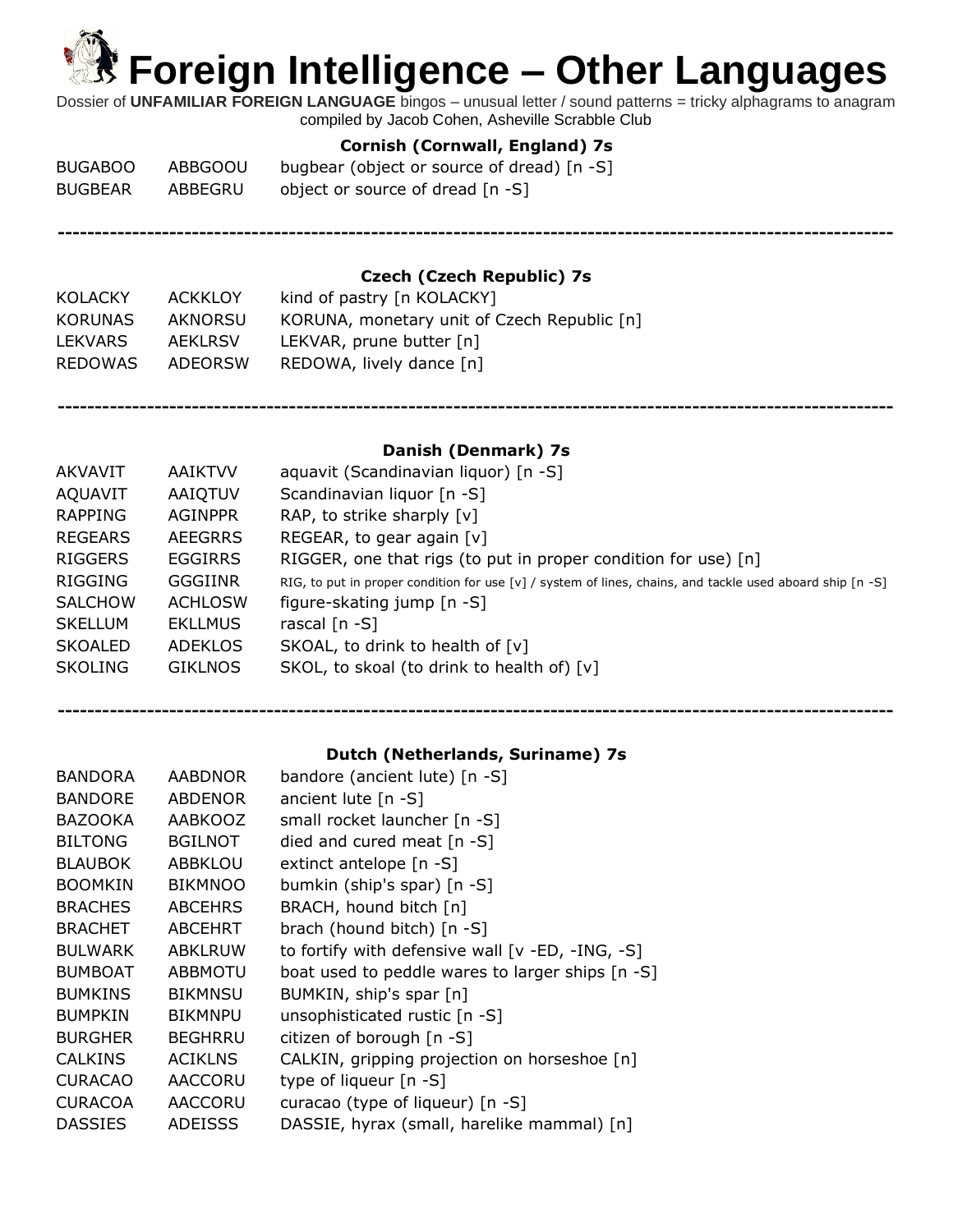Dossier of **UNFAMILIAR FOREIGN LANGUAGE** bingos – unusual letter / sound patterns = tricky alphagrams to anagram compiled by Jacob Cohen, Asheville Scrabble Club

| <b>DOTTELS</b> | <b>DELOSTT</b> | DOTTEL, dottle (mass of half-burnt pipe tobacco) [n]              |
|----------------|----------------|-------------------------------------------------------------------|
| <b>DOTTLES</b> | <b>DELOSTT</b> | DOTTLE, mass of half-burnt pipe tobacco [n]                       |
| <b>FIRKINS</b> | <b>FIIKNRS</b> | FIRKIN, British unit of capacity [n]                              |
| <b>GALIOTS</b> | <b>AGILOST</b> | GALIOT, galliot (small galley (long, low medieval ship)) [n]      |
| <b>GALLIOT</b> | <b>AGILLOT</b> | small galley (long, low medieval ship) [n -S]                     |
| <b>KRAALED</b> | <b>AADEKLR</b> | KRAAL, to pen in type of enclosure [v]                            |
| <b>KRULLER</b> | <b>EKLLRRU</b> | cruller (small sweet cake) [n -S]                                 |
| <b>MANAKIN</b> | <b>AAIKMNN</b> | tropical bird [n -S]                                              |
| <b>MORGENS</b> | <b>EGMNORS</b> | MORGEN, Dutch unit of land area [n]                               |
| <b>MYNHEER</b> | <b>EEHMNRY</b> | Dutch title of courtesy for man [n -S]                            |
| <b>NARWALS</b> | <b>AALNRSW</b> | NARWAL, narwhal (arctic aquatic mammal) [n]                       |
| NARWHAL        | <b>AAHLNRW</b> | arctic aquatic mammal [n -S]                                      |
| <b>OLICOOK</b> | CIKLOOO        | doughnut (ring-shaped cake) [n -S]                                |
| <b>PANDORE</b> | <b>ADENOPR</b> | bandore (ancient lute) [n -S]                                     |
| <b>PANDURA</b> | <b>AADNPRU</b> | bandore (ancient lute) [n -S]                                     |
| <b>PANTILE</b> | <b>AEILNPT</b> | roofing tile [n -S]                                               |
| <b>PATROON</b> | <b>ANOOPRT</b> | landowner granted manorial rights under old Dutch law [n -S]      |
| <b>PINKEYS</b> | <b>EIKNPSY</b> | PINKEY, ship with narrow overhanging stern [n]                    |
| <b>POLDERS</b> | <b>DELOPRS</b> | POLDER, tract of low land reclaimed from body of water [n]        |
| <b>POMELOS</b> | <b>ELMOOPS</b> | POMELO, grapefruit [n]                                            |
| <b>PUMELOS</b> | <b>ELMOPSU</b> | PUMELO, pomelo (grapefruit) [n]                                   |
| QUASSIA        | AAIQSSU        | tropical tree [n -S]                                              |
| REYNARD        | <b>ADENRRY</b> | fox $[n - S]$                                                     |
| <b>SCHUITS</b> | <b>CHISSTU</b> | SCHUIT, Dutch sailing vessel [n]                                  |
| <b>SISKINS</b> | <b>IIKNSSS</b> | SISKIN, Eurasian finch [n]                                        |
| <b>SKELLUM</b> | <b>EKLLMSU</b> | rascal (unscrupulous or dishonest person) [n -S]                  |
| <b>SKINKED</b> | <b>DEIKKNS</b> | SKINK, to pour out or serve, as liquor [v]                        |
| <b>SKINKER</b> | <b>EIKKNRS</b> | one that skinks (to pour out or serve, as liquor) [n -S]          |
| <b>SPIEGEL</b> | <b>EEGILPS</b> | type of cast iron [n -S]                                          |
| <b>STIVERS</b> | <b>EIRSSTV</b> | STIVER, formerly used Dutch coin [n]                              |
| <b>STUIVER</b> | <b>EIRSTUV</b> | stiver (formerly used Dutch coin) [n -S]                          |
| <b>UAKARIS</b> | <b>AAIKRSU</b> | UAKARI, South American monkey [n]                                 |
| <b>VENDUES</b> | <b>DEENSUV</b> | VENDUE, public sale [n]                                           |
| <b>WAMUSES</b> | <b>AEMSSUW</b> | WAMUS, heavy outer jacket [n]                                     |
| WEETING        | <b>EEGINTW</b> | WEET, to know (to have true understanding of) $[v]$               |
| WELKINS        | <b>EIKLNSW</b> | WELKIN, sky [n]                                                   |
| <b>WITLOOF</b> | <b>FILOOTW</b> | chicory (perennial herb) [n -S]                                   |
| <b>WOONERF</b> | <b>EFNOORW</b> | road in Netherlands primarily for pedestrians and cyclists [n -S] |
| <b>YOUNKER</b> | <b>EKNORUY</b> | young gentleman [n -S]                                            |

### **Finnish (Finland) 7s**

| KANTELE | AEEKLNT | type of harp $[n - S]$                      |
|---------|---------|---------------------------------------------|
| MARKKAA | AAAKKMR | MARKKA, former monetary unit of Finland [n] |
| SAUNAED | AADENSU | SAUNA, to take dry heat bath [v]            |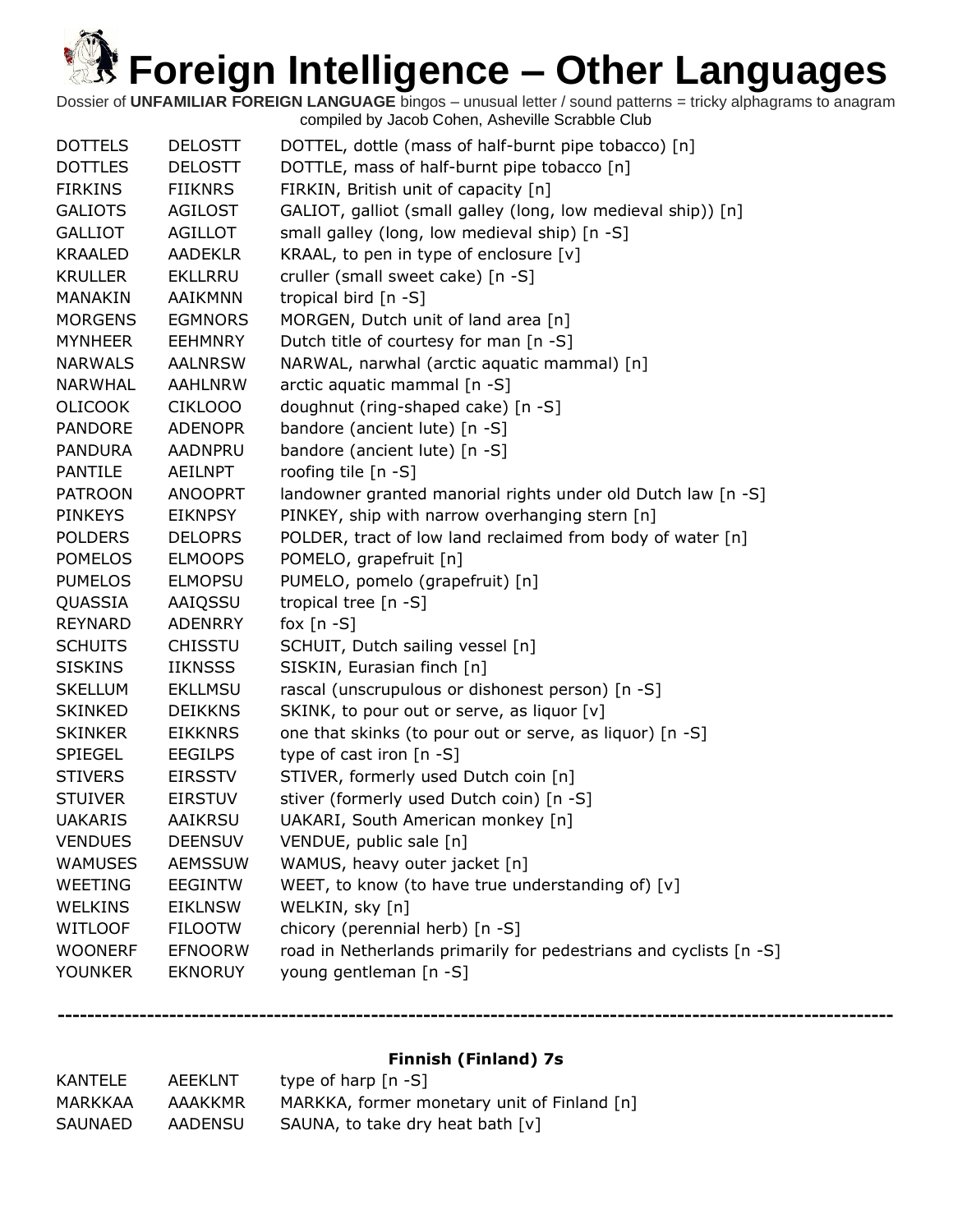**----------------------------------------------------------------------------------------------------------------**

| CAMBRIC<br><b>PIZZLES</b>        | <b>ABCCIMR</b><br><b>EILPSZZ</b> | Flemish (Flanders - Belgium) 7s<br>Cambrai (Kamerijk), France, fine linen [n -S]<br>PIZZLE, penis of animal [n] |
|----------------------------------|----------------------------------|-----------------------------------------------------------------------------------------------------------------|
| <b>THETRIS</b>                   | <b>EHIRSTT</b>                   | <b>Georgian (Republic of Georgia) 7s</b><br>THETRI, tetri (monetary unit of Republic of Georgia) [n]            |
| <b>ABLAUTS</b>                   | <b>AABLSTU</b>                   | German (Germany, Austria, and Switzerland) 7s<br>ABLAUT, patterned change in root vowels of verb forms [n]      |
| <b>ABSEILS</b>                   | ABEILSS                          | ABSEIL, to rappel (to descend from steep height by means of rope) [v]                                           |
| <b>ALMEMAR</b><br><b>ALPHORN</b> | <b>AAELMMR</b><br><b>AHLNOPR</b> | bema (platform in synagogue) [n -S]<br>wooden horn used by Swiss herdsmen [n -S]                                |
| APLANAT                          | <b>AAALNPT</b>                   | type of reflecting or refracting surface [n -S]                                                                 |
| <b>APPARAT</b>                   | <b>AAAPPRT</b>                   | political organization [n -S]                                                                                   |
| <b>AUROCHS</b>                   | <b>ACHORSU</b>                   | extinct European ox [n -S]                                                                                      |
| <b>AUSFORM</b>                   | <b>AFMORSU</b>                   | to subject steel to strengthening process [v -ED, -ING, -S]                                                     |
| <b>BISMUTH</b>                   | <b>BHIMSTU</b>                   | metallic element [n -S]                                                                                         |
| <b>BLUCHER</b>                   | <b>BCEHLRU</b>                   | half-boot [n -S]                                                                                                |
| <b>BORTZES</b>                   | <b>BEORSTZ</b>                   | BORTZ, bort (low-quality diamond) [n]                                                                           |
| <b>BRACHES</b>                   | <b>ABCEHRS</b>                   | BRACH, hound bitch [n]                                                                                          |
| <b>BRACHET</b>                   | <b>ABCEHRT</b>                   | brach (hound bitch) [n -S]                                                                                      |
| <b>BULWARK</b>                   | <b>ABKLRUW</b>                   | to fortify with defensive wall [v -ED, -ING, -S]                                                                |
| <b>CHRISMA</b>                   | <b>ACHIMRS</b>                   | CHRISMON, Christian monogram [n]                                                                                |
| <b>COLLOPS</b>                   | <b>CLLOOPS</b>                   | COLLOP, small portion of meat [n]                                                                               |
| <b>CRIMMER</b>                   | <b>CEIMMRR</b>                   | krimmer (kind of fur) [n -S]                                                                                    |
| <b>DIKTATS</b>                   | <b>ADIKSTT</b>                   | DIKTAT, harsh settlement imposed on defeated nation [n]                                                         |
| <b>DIRNDLS</b>                   | <b>DDILNRS</b>                   | DIRNDL, woman's dress [n]                                                                                       |
| <b>EIDETIC</b>                   | <b>CDEEIIT</b>                   | person able to recall vivid images [n -S]                                                                       |
| <b>EINKORN</b>                   | <b>EIKNNOR</b>                   | variety of wheat [n -S]                                                                                         |
| <b>EISWEIN</b>                   | EEIINSW                          | sweet German wine [n -S]                                                                                        |
| <b>ERLKING</b>                   | <b>EGIKLNR</b>                   | evil spirit of Germanic folklore [n -S]                                                                         |
| <b>FLEHMEN</b>                   | <b>EEFHLMN</b>                   | to inhale with mouth open and upper lip curled [v -ED, -ING, -S]                                                |
| <b>FRACTUR</b>                   | <b>ACFRRTU</b>                   | fraktur (style of type) [n -S]                                                                                  |
| <b>FRAKTUR</b>                   | AFKRRTU                          | style of type [n -S]                                                                                            |
| <b>FRITZES</b>                   | <b>EFIRSTZ</b>                   | FRITZ, nonfunctioning state [n]                                                                                 |
| <b>FUEHRER</b>                   | EEFHRRU                          | fuhrer (leader (one that leads or guides)) [n -S]                                                               |
| <b>FUHRERS</b>                   | <b>EFHRRSU</b>                   | FUHRER, leader (one that leads or guides) [n]                                                                   |
| <b>FUTHARC</b>                   | <b>ACFHRTU</b>                   | futhark (ancient alphabet) [n -S]                                                                               |
| <b>FUTHARK</b>                   | AFHKRTU                          | ancient alphabet [n -S]                                                                                         |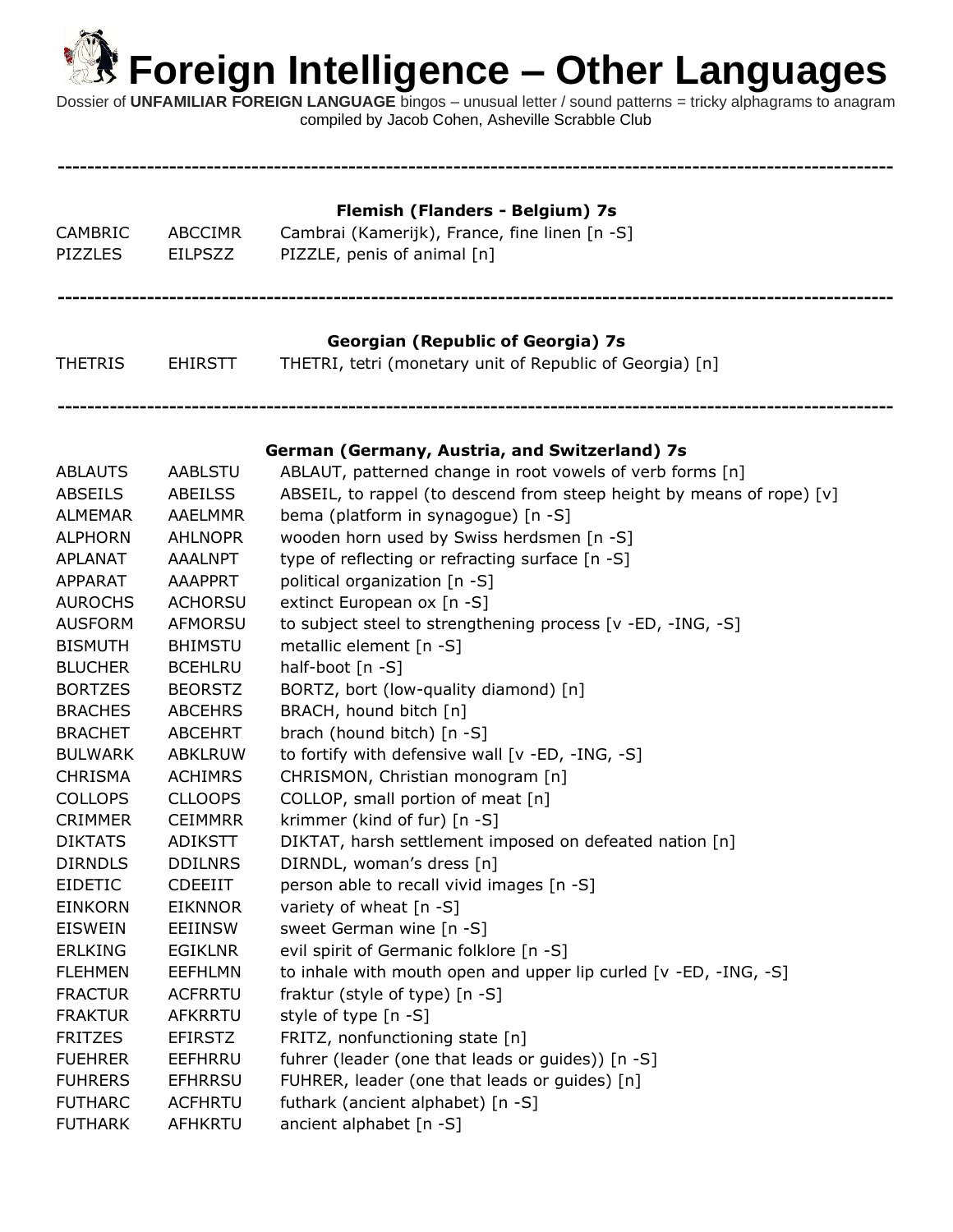| <b>FUTHORC</b> | <b>CFHORTU</b> | futhark (ancient alphabet) [n -S]                            |
|----------------|----------------|--------------------------------------------------------------|
| <b>FUTHORK</b> | <b>FHKORTU</b> | futhark (ancient alphabet) [n -S]                            |
| <b>HAUSENS</b> | <b>AEHNSSU</b> | HAUSEN, Russian sturgeon [n]                                 |
| HEXEREI        | EEEHIRX        | witchcraft [n -S]                                            |
| <b>HURLEYS</b> | <b>EHLRSUY</b> | HURLEY, hurling (Irish game) [n]                             |
| <b>JAEGERS</b> | <b>AEEGJRS</b> | JAEGER, hunter [n]                                           |
| <b>KITHING</b> | <b>GHIIKNT</b> | KITHE, to make known [v]                                     |
| <b>KOBOLDS</b> | <b>BDKLOOS</b> | KOBOLD, elf (small, often mischievous fairy) [n]             |
| <b>KOCHIAS</b> | <b>ACHIKOS</b> | KOCHIA, Eurasian plant [n]                                   |
| <b>KREUZER</b> | <b>EEKRRUZ</b> | kreutzer (former monetary unit of Austria) [n -S]            |
| KRIMMER        | <b>EIKMMRR</b> | kind of fur $[n -S]$                                         |
| <b>KUCHENS</b> | <b>CEHKNSU</b> | KUCHEN, coffee cake [n]                                      |
| <b>KULTURS</b> | <b>KLRSTUU</b> | KULTUR, culture; civilization [n]                            |
| <b>KUMMELS</b> | <b>EKLMMSU</b> | KUMMEL, type of liqueur [n]                                  |
| <b>KYTHING</b> | <b>GHIKNTY</b> | KYTHE, kithe (to make known) [v]                             |
| <b>LANDAUS</b> | <b>AADLNSU</b> | type of carriage [n -S]                                      |
| LAUWINE        | AEILNUW        | avalanche [n -S]                                             |
| <b>LAWINES</b> | AEILNUW        | LAWINE, lauwine (avalanche) [n -S]                           |
| <b>MARCHEN</b> | <b>ACEHMNR</b> | folktale [n MARCHEN]                                         |
| <b>MAZURKA</b> | <b>AAKMRUZ</b> | Polish dance [n -S]                                          |
| <b>MENSHEN</b> | <b>EEHMNNS</b> | mensch (admirable person) [n]                                |
| <b>MORGENS</b> | <b>EGMNORS</b> | MORGEN, Dutch unit of land area [n]                          |
| <b>MUESLIS</b> | <b>EILMSSU</b> | MUESLI, breakfast cereal [n]                                 |
| <b>NOUMENA</b> | AEMNNOU        | NOUMENON, object of intellectual intuition [n]               |
| <b>OSTMARK</b> | <b>AKMORST</b> | former East German monetary unit [n -S]                      |
| <b>PATZERS</b> | <b>AEPRSTZ</b> | PATZER, inept chess player [n]                               |
| <b>PFENNIG</b> | <b>EFGINNP</b> | formerly used bronze coin of Germany [n -S or -E]            |
| PHYTANE        | <b>AEHNPTY</b> | chemical compound [n -S]                                     |
| <b>RONTGEN</b> | <b>EGNNORT</b> | roentgen (unit of radiation dosage) [n -S]                   |
| <b>SAPSAGO</b> | <b>AAGOPSS</b> | hard, green cheese [n -S]                                    |
| <b>SCHAPPE</b> | <b>ACEHPPS</b> | silk fabric [n -S]                                           |
| <b>SCHLONG</b> | <b>CGHLNOS</b> | offensive word [n -S]                                        |
| <b>SCHLUMP</b> | <b>CHLMPSU</b> | to go about lazily or sloppily dressed [v -ED, -ING, -S]     |
| <b>SCHMALZ</b> | <b>ACHLMSZ</b> | schmaltz (excessive sentimentality) [n -ES]                  |
| <b>SCHMUTZ</b> | <b>CHMSTUZ</b> | dirt, grime [n -ES]                                          |
| <b>SCHNAPS</b> | <b>ACHNPSS</b> | schnapps (strong liquor) [n SCHNAPS]                         |
| <b>SCHNEID</b> | <b>CDEHINS</b> | losing streak [n -S]                                         |
| <b>SCHNOOK</b> | <b>CHKNOOS</b> | easily deceived person [n -S]                                |
| <b>SCHNOZZ</b> | <b>CHNOSZZ</b> | schnoz (nose) [n -ES]                                        |
| <b>SEICHES</b> | <b>CEEHISS</b> | SEICHE, oscillation of surface of lake or landlocked sea [n] |
| <b>SEIDELS</b> | <b>DEEILSS</b> | SEIDEL, large beer glass [n]                                 |
| <b>SHLUMPS</b> | <b>HMLPSSU</b> | SHLUMP, schlump (to go about lazily or sloppily dressed) [n] |
| <b>SHLUMPY</b> | <b>HLMPUSY</b> | slovenly (habitually untidy or unclean) [adj]                |
| <b>SHNAPPS</b> | <b>AHNPPSS</b> | schnapps (strong liquor) [n SHNAPPS]                         |
| <b>SHNOOKS</b> | <b>HKNOOSS</b> | SHNOOK, schnook (easily deceived person) [n]                 |
| <b>SHYSTER</b> | <b>EHRSSTY</b> | unscrupulous lawyer or politician [n -S]                     |
|                |                |                                                              |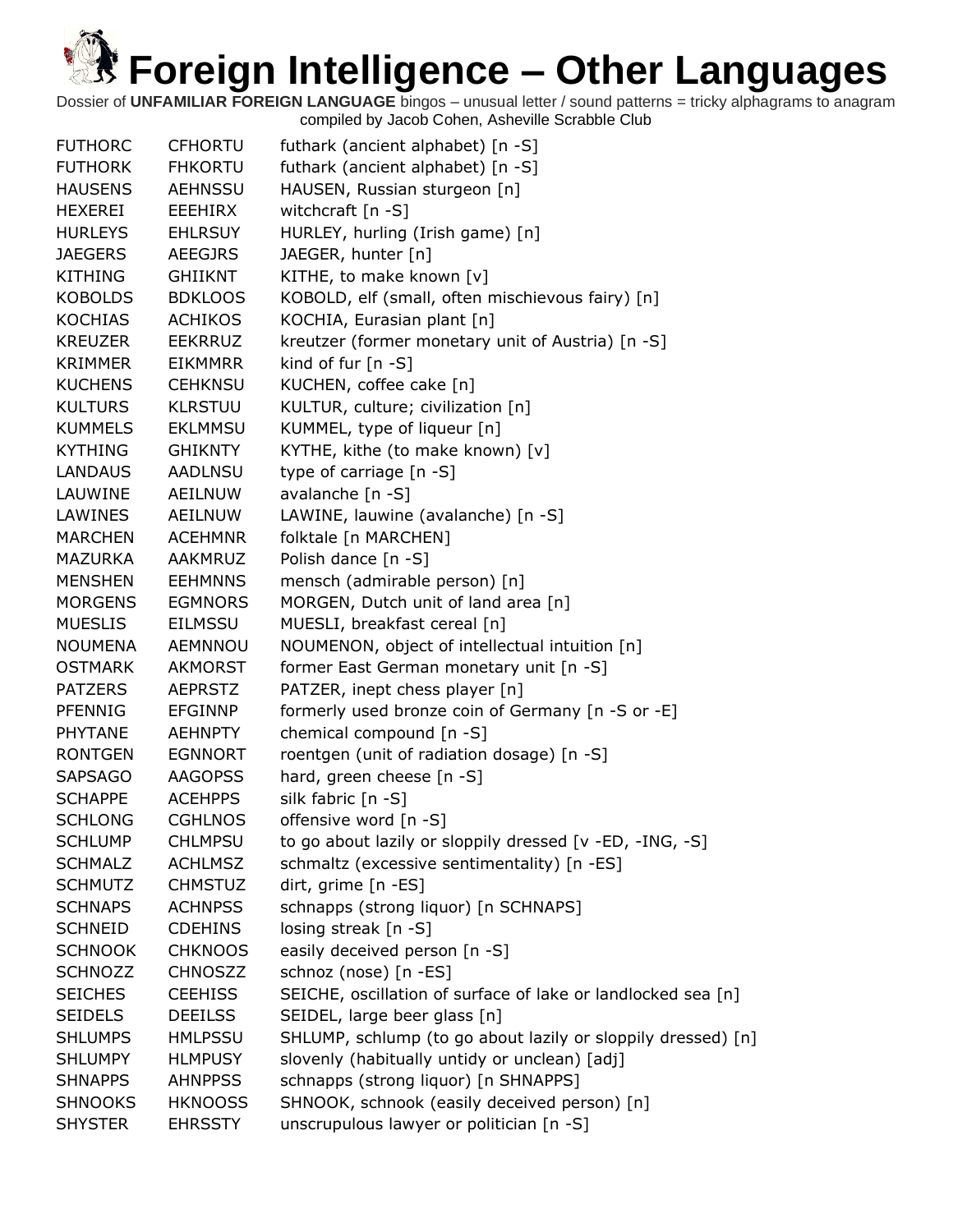Dossier of **UNFAMILIAR FOREIGN LANGUAGE** bingos – unusual letter / sound patterns = tricky alphagrams to anagram compiled by Jacob Cohen, Asheville Scrabble Club

| <b>SIEMENS</b> | <b>EEIMNSS</b> | unit of electrical conductance [n SIEMENS, -ES]                             |
|----------------|----------------|-----------------------------------------------------------------------------|
| <b>SIEVERT</b> | EEIRSTV        | unit of ionizing radiation $[n -S]$                                         |
| <b>SISKINS</b> | <b>IIKNSSS</b> | SISKIN, Eurasian finch [n]                                                  |
| <b>SPATZLE</b> | <b>AELPSTZ</b> | spaetzli (tiny dumplings) [n -S]                                            |
| <b>SPIEGEL</b> | <b>EEGILPS</b> | type of cast iron [n -S]                                                    |
| <b>SPIELER</b> | <b>EEILPRS</b> | one that spiels (to talk at length) [n -S]                                  |
| <b>SPITALS</b> | <b>AILPSST</b> | SPITAL, hospital (medical institution) [n]                                  |
| <b>STOLLEN</b> | <b>ELLNOST</b> | sweet bread [n -S]                                                          |
| <b>STRUDEL</b> | <b>DELRSTU</b> | type of pastry $[n - S]$                                                    |
| <b>THALERS</b> | <b>AEHLRST</b> | THALER, taler (formerly used German coin) [n]                               |
| <b>THALWEG</b> | <b>AEGHLTW</b> | line defining lowest points along length of riverbed [n -S]                 |
| <b>THOUING</b> | <b>GHINOTU</b> | THOU, address as "thou" 2d person singular pronoun in nominative case $[v]$ |
| <b>TUSCHES</b> | <b>CEHSSTU</b> | TUSCHE, liquid used in lithography [n]                                      |
| <b>UMLAUTS</b> | <b>ALMSTUU</b> | to modify vowel sound by partial assimilation to succeeding sound [n -S]    |
| <b>URTEXTE</b> | <b>EERTTUX</b> | urtext (original text) [n -S]                                               |
| <b>URTEXTS</b> | <b>ERSTTUX</b> | URTEXT (original text) [n]                                                  |
| <b>VORLAGE</b> | <b>AEGLORV</b> | position in skiing [n -S]                                                   |
| <b>WEDELNS</b> | <b>DEELNSW</b> | WEDELN, skiing technique [n]                                                |
| <b>WELKINS</b> | <b>EIKLNSW</b> | WELKIN, sky [n]                                                             |
| WERGELD        | <b>DEEGLRW</b> | price paid for taking man's life in Anglo-Saxon law [n -S]                  |
| <b>WERGELT</b> | <b>EEGLRTW</b> | wergeld (price paid for taking of man's life in Anglo-Saxon law [n -S]      |
| WERGILD        | <b>DEGILRW</b> | wergeld (price paid for taking of man's life in Anglo-Saxon law [n -S]      |
| <b>WISENTS</b> | <b>EINSSTW</b> | WISENT, European bison [n]                                                  |
| <b>WURZELS</b> | <b>ELRSUWZ</b> | WURZEL, variety of beet [n]                                                 |
| <b>YCLEPED</b> | <b>CDEELPY</b> | yclept (called; named [adj]                                                 |
|                |                |                                                                             |

### **Hindi / Sanskrit (India, South Asia) 7s**

| AHIMSAS        | <b>AAHIMSS</b> | AHIMSA, Hindu principle of nonviolence [n]                                                  |
|----------------|----------------|---------------------------------------------------------------------------------------------|
| <b>AJOWANS</b> | <b>AAJNOSW</b> | AJOWAN, fruit of Egyptian plant [n]                                                         |
| AMBARIS        | <b>AABIMRS</b> | AMBARI, ambary (East Indian plant) [n]                                                      |
| AMREETA        | AAEEMRT        | amrita (beverage that bestows immortality in Hindu mythology) [n -S]                        |
| AMRITAS        | AAIMRST        | AMRITA, beverage that bestows immortality in Hindu mythology [n]                            |
| ANANDAS        | <b>AAADNNS</b> | extreme happiness [n -S]                                                                    |
| <b>ASHRAMA</b> | <b>AAAHMRS</b> | stage of life in Hinduism [n -S]                                                            |
| <b>ASRAMAS</b> | <b>AAAMRSS</b> | ASRAMA, ashram (secluded dwelling of Hindu sage) [n]                                        |
| ASTANGA        | AAAGNST        | ashtanga (type of yoga (Hindu philosophy involving physical and mental disciplines)) [n -S] |
| <b>AVATARS</b> | <b>AAARSTV</b> | AVATAR, incarnation of Hindu deity [n]                                                      |
| <b>BABOOLS</b> | <b>ABBLOOS</b> | BABOOL, babul (North African tree) [n]                                                      |
| <b>BAHADUR</b> | AABDHRU        | Hindu title of respect [n -S]                                                               |
| <b>BANIANS</b> | <b>AABINNS</b> | BANIAN, Hindu merchant [n]                                                                  |
| <b>BANYANS</b> | <b>AABNNSY</b> | BANYAN, East Indian tree [n]                                                                |
| <b>BHAKTIS</b> | ABHIKST        | BHAKTI, selfless devotion to deity in Hinduism [n]                                          |
| <b>BHANGRA</b> | <b>AABGHNR</b> | form of popular Punjabi dance music [n -S]                                                  |
| <b>BHARALS</b> | <b>AABHLRS</b> | BHARAL, goatlike Asian mammal [n]                                                           |
|                |                |                                                                                             |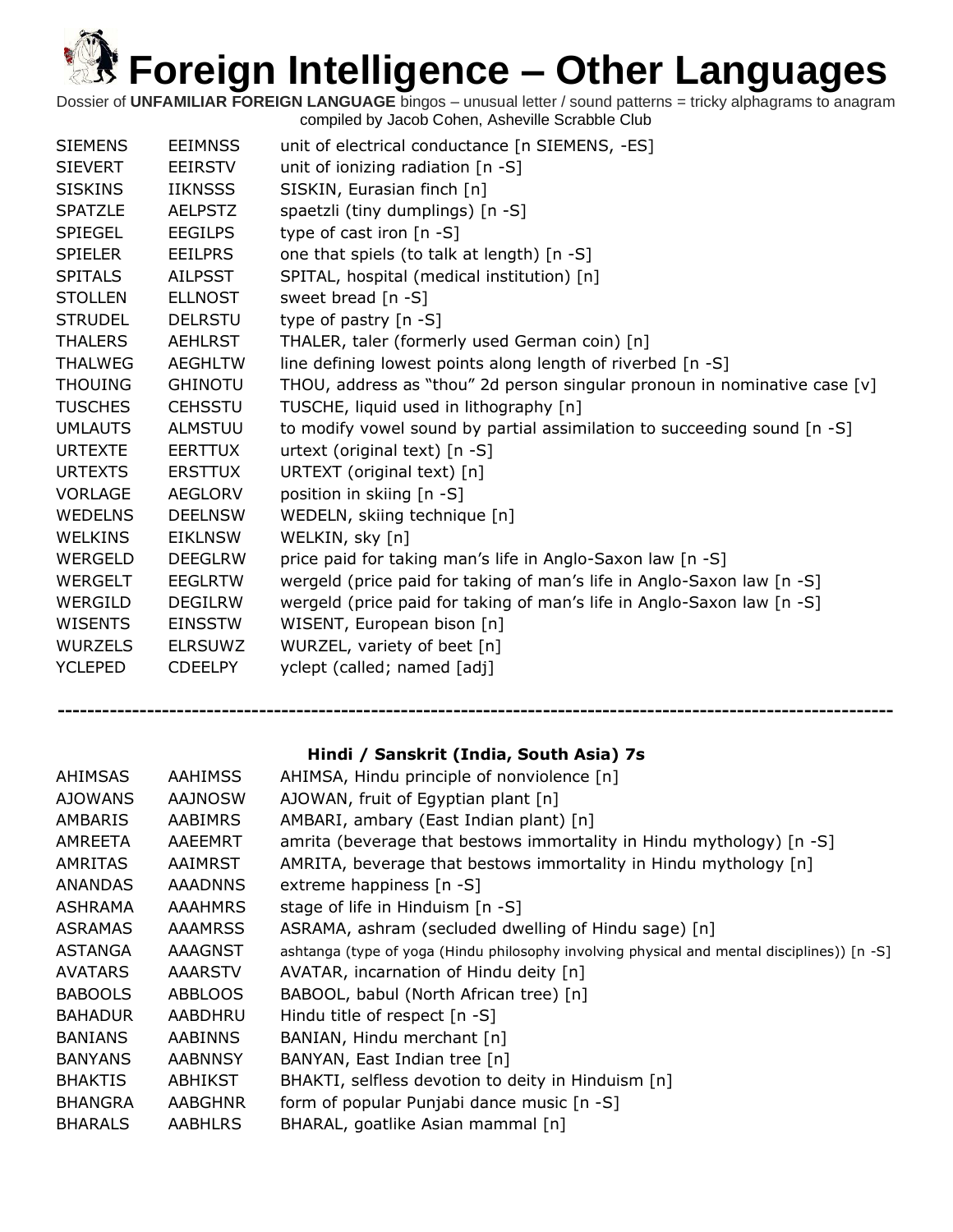| <b>BIRIANI</b> | ABIIINR        | biryani (Indian dish of meat, fish, or vegetables and rice) [n -S]                        |
|----------------|----------------|-------------------------------------------------------------------------------------------|
| <b>BIRYANI</b> | ABIINRY        | Indian dish of meat, fish, or vegetables and rice [n -S]                                  |
| <b>BUMMALO</b> | ABLMMOU        | small Asian fish [n -S]                                                                   |
| <b>BUSTEES</b> | <b>BEESSTU</b> | BUSTEE, slum in India [n]                                                                 |
| <b>CANTALA</b> | <b>AAACLNT</b> | tropical plant [n -S]                                                                     |
| <b>CHABOUK</b> | ABCHKOU        | type of whip [n -S]                                                                       |
| <b>CHABUKS</b> | <b>ABCHKSU</b> | CHABUK, chibouk (type of whip) [n]                                                        |
| <b>CHAKRAS</b> | <b>AACHKRS</b> | CHAKRA, body center in yoga [n]                                                           |
| <b>CHAMPAC</b> | <b>AACCHMP</b> | champak (East Indian tree) [n -S]                                                         |
| <b>CHAMPAK</b> | <b>AACHKMP</b> | East Indian tree [n -S]                                                                   |
| <b>CHAPATI</b> | AACHIPT        | unleavened bread of India [n -S]                                                          |
| <b>CHAPPAL</b> | <b>AACHLPP</b> | sandal worn in India [n -S]                                                               |
| <b>CHARKAS</b> | <b>AACHKRS</b> | CHARKA, charkha (spinning wheel) [n]                                                      |
| <b>CHARKHA</b> | <b>AACHHKR</b> | spinning wheel [n -S]                                                                     |
| <b>CHARPAI</b> | <b>AACHIPR</b> | charpoy (bed used in India) [n -S]                                                        |
| <b>CHARPOY</b> | <b>ACHOPRY</b> | bed used in India [n -S]                                                                  |
| <b>CHILLUM</b> | CHILLMU        | part of water pipe [n -S]                                                                 |
| <b>CHOKEYS</b> | <b>CEHKOSY</b> | CHOKEY, choky (prison) [n]                                                                |
| <b>CHOKIES</b> | <b>CEHIKOS</b> | CHOKY, prison [n]                                                                         |
| <b>CHUKARS</b> | <b>ACHKRSU</b> | CHUKAR, game bird [n]                                                                     |
| <b>CHUKKAR</b> | <b>ACHKKRU</b> | chukker (period of play in polo) [n -S]                                                   |
| <b>CHUKKAS</b> | <b>ACHKKSU</b> | CHUKKA, type of boot [n]                                                                  |
| <b>CHUKKER</b> | <b>CEHKKRU</b> | period of play in polo [n -S]                                                             |
| <b>CHUTNEE</b> | <b>CEEHNTU</b> | chutney (sweet and sour sauce) [n -S]                                                     |
| <b>CHUTNEY</b> | <b>CEHNTUY</b> | sweet and sour sauce [n -S]                                                               |
| <b>COOLIES</b> | <b>CEILOOS</b> | COOLIE, laborer in or from Far East [n] / COOLY, coolie (laborer in or from Far East) [n] |
| <b>COWHAGE</b> | <b>ACEGHOW</b> | cowage (tropical vine) [n -S]                                                             |
| <b>COWRIES</b> | <b>CEIORSW</b> | COWRIE, cowry (glossy seashell) [n] / COWRY, glossy seashell [n]                          |
| <b>DACOITS</b> | <b>ACDIOST</b> | DACOIT, bandit in India [n]                                                               |
| <b>DACOITY</b> | <b>ACDIOTY</b> | robbery by dacoits (bandit in India) [n -TIES]                                            |
| <b>DAKOITS</b> | <b>ADIKOST</b> | DAKOIT, dacoit (bandit in India) [n]                                                      |
| <b>DAKOITY</b> | <b>ADIKOTY</b> | dacoity (robbery by dacoits) [n -TIES]                                                    |
| <b>DANSAKS</b> | <b>AADKNSS</b> | DANSAK, dhansak (casserole of meats and vegetables) [n]                                   |
| <b>DARBARS</b> | <b>AABDRRS</b> | durbar (court of native ruler of India) [n]                                               |
| <b>DARSHAN</b> | <b>AADHNRS</b> | Hindu blessing [n -S]                                                                     |
| <b>DATURAS</b> | AADRSTU        | DATURA, flowering plant [n]                                                               |
| <b>DATURIC</b> | <b>ACDIRTU</b> | DATURA, flowering plant [adj]                                                             |
| <b>DEEWANS</b> | <b>ADEENSW</b> | DEEWAN, dewan (official in India) [n]                                                     |
| <b>DEODARA</b> | <b>AADDEOR</b> | deodar (East Indian cedar) [n -S]                                                         |
| <b>DEODARS</b> | <b>ADDEORS</b> | DEODAR, East Indian cedar [n]                                                             |
| <b>DHANSAK</b> | <b>AADHKNS</b> | casserole of meats and vegetables [n -S]                                                  |
| <b>DHARMAS</b> | <b>AADHMRS</b> | DHARMA, conformity to Hindu law [n]                                                       |
| <b>DHARMIC</b> | <b>ACDHIMR</b> | DHARMA, conformity to Hindu law [adj]                                                     |
| <b>DHARNAS</b> | <b>AADHNRS</b> | DHARNA, form of protest in India [n]                                                      |
| <b>DHOLAKS</b> | <b>ADHKLOS</b> | DHOLAK, two-headed drum [n]                                                               |
| <b>DHOOTIE</b> | <b>DEHIOOT</b> | dhoti (loincloth worn by Hindu men) [n -S]                                                |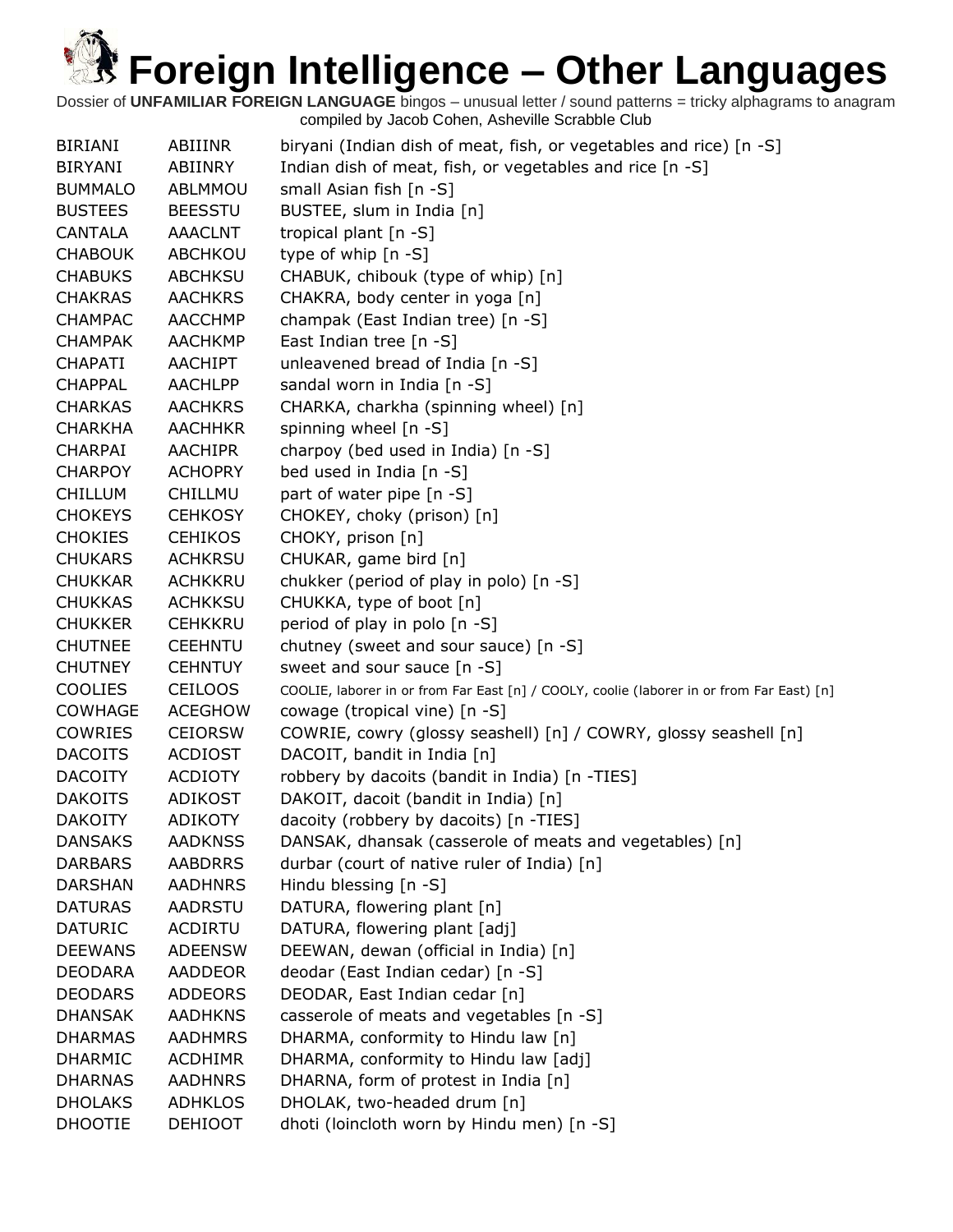| <b>DHOOTIS</b> | <b>DHIOOST</b> | DHOOTI, dhoti (loincloth worn by Hindu men) [n]                                                        |
|----------------|----------------|--------------------------------------------------------------------------------------------------------|
| <b>DHURNAS</b> | <b>ADHNRSU</b> | DHURNA, dharna (form of protest in India) [n]                                                          |
| <b>DHURRIE</b> | DEHIRRU        | cotton rug made in India [n -S]                                                                        |
| <b>DHYANAS</b> | <b>AADHNSY</b> | DHYANA, profound meditation in Hinduism [n]                                                            |
| <b>DOOLEES</b> | <b>DEELOOS</b> | DOOLEE, stretcher for sick or wounded [n]                                                              |
| <b>DOOLIES</b> | <b>DEILOOS</b> | DOOLIE, doolee (stretcher for sick or wounded) [n] / DOOLY, doolee (stretcher for sick or wounded) [n] |
| <b>DURRIES</b> | <b>DEIRRSU</b> | DURRIE, dhurrie (cotton rug made in India) [n]                                                         |
| <b>FIRMANS</b> | <b>AFIMNRS</b> | FIRMAN, edict issued by Middle Eastern sovereign [n]                                                   |
| <b>GANJAHS</b> | <b>AAGHJNS</b> | GANJAH, ganja (cannabis used for smoking) [n]                                                          |
| <b>GENTOOS</b> | <b>EGNOOST</b> | GENTOO, grayed-backed penguin [n]                                                                      |
| <b>GHARRIS</b> | <b>AGHIRRS</b> | GHARRI, gharry (carriage used in India) [n]                                                            |
| <b>GHERAOS</b> | <b>AEGHORS</b> | GHERAO, to coerce by physical means [v]                                                                |
| <b>GINGALL</b> | AGGILLN        | jingal (heavy musket) [n -S]                                                                           |
| <b>GINGALS</b> | AGGILNS        | GINGAL, jingal (heavy musket) [n -S]                                                                   |
| <b>GINGELI</b> | EGGIILN        | gingelly (sesame seed or its oil) [n -S]                                                               |
| <b>GINGELY</b> | <b>EGGILNY</b> | gingelly (sesame seed or its oil) [n -LIES]                                                            |
| <b>GINGILI</b> | <b>GGIIILN</b> | gingelly (sesame seed or its oil) [n -S]                                                               |
| <b>GOONDAS</b> | <b>ADGNOOS</b> | GOONDA, hired thug [n]                                                                                 |
| <b>GRUGRUS</b> | <b>GGRRSUU</b> | GRUGRU, palm tree [n]                                                                                  |
| <b>HANUMAN</b> | AAHMNNU        | East Indian monkey [n -S]                                                                              |
| HARIANA        | AAAHINR        | breed of cattle $[n -S]$                                                                               |
| <b>HARIJAN</b> | AAHIJNR        | outcaste in India                                                                                      |
| <b>HARTALS</b> | <b>AAHLRST</b> | HARTAL, stoppage of work [n]                                                                           |
| <b>JACONET</b> | <b>ACEJNOT</b> | cotton cloth [n -S]                                                                                    |
| <b>JINGALL</b> | <b>AGIJLLN</b> | jingal (heavy musket) [n -S]                                                                           |
| <b>JINGALS</b> | <b>AGIJLNS</b> | JINGAL, heavy musket) [n]                                                                              |
| <b>JODHPUR</b> | <b>DHJOPRU</b> | type of boot [n -S]                                                                                    |
| <b>KABIKIS</b> | <b>ABIIKKS</b> | KABIKI, tropical tree [n]                                                                              |
| <b>KAMALAS</b> | <b>AAAKLMS</b> | KAMALA, Asian tree [n]                                                                                 |
| <b>KARAHIS</b> | <b>AAHIKRS</b> | KARAHI, small frying pan used in India [n]                                                             |
| <b>KASHMIR</b> | <b>AHIKMRS</b> | cashmere (fine wool) [n -S]                                                                            |
| <b>KHADDAR</b> | <b>AADDHKR</b> | cotton cloth [n -S]                                                                                    |
| <b>KHIRKAH</b> | AHHIKKR        | patchwork garment [n -S]                                                                               |
| <b>KIRPANS</b> | <b>AIKNPRS</b> | KIRPAN, dagger carried by Sikhs [n]                                                                    |
| <b>KRUBUTS</b> | <b>BKRSTUU</b> | KRUBUT, krubi (tropical plant) [n]                                                                     |
| <b>KUMKUMS</b> | <b>KKMMSUU</b> | KUMKUM, red powder used by Hindu women [n]                                                             |
| <b>LINGAMS</b> | <b>AGILMNS</b> | LINGAM, Hindu phallic symbol [n]                                                                       |
| <b>MAHANTS</b> | <b>AAHMNST</b> | MAHANT, chief Hindu priest [n]                                                                         |
| <b>MAHATMA</b> | <b>AAAHMMT</b> | Hindu sage $[n -S]$                                                                                    |
| <b>MANTRAM</b> | <b>AAMMNRT</b> | mantra (mystical formula of prayer or incantation in Hinduism) [n -S]                                  |
| <b>MEHNDIS</b> | <b>DEHIMNS</b> | MEHNDI, art of painting patterns on skin with henna [n]                                                |
| <b>MOKSHAS</b> | <b>AHKMOSS</b> | MOKSHA, final release of soul from reincarnations in Hinduism [n]                                      |
| <b>MUGGARS</b> | AGGMRSU        | MUGGAR, mugger (large Asian crocodile) [n]                                                             |
| <b>MUGGURS</b> | <b>GGMRSUU</b> | MUGGUR, mugger (large Asian crocodile) [n]                                                             |
| <b>NILGAIS</b> | <b>AGIILNS</b> | NILGAI, large antelope [n]                                                                             |
| NILGHAI        | AGHIILN        | nilgai (large antelope) [n -S]                                                                         |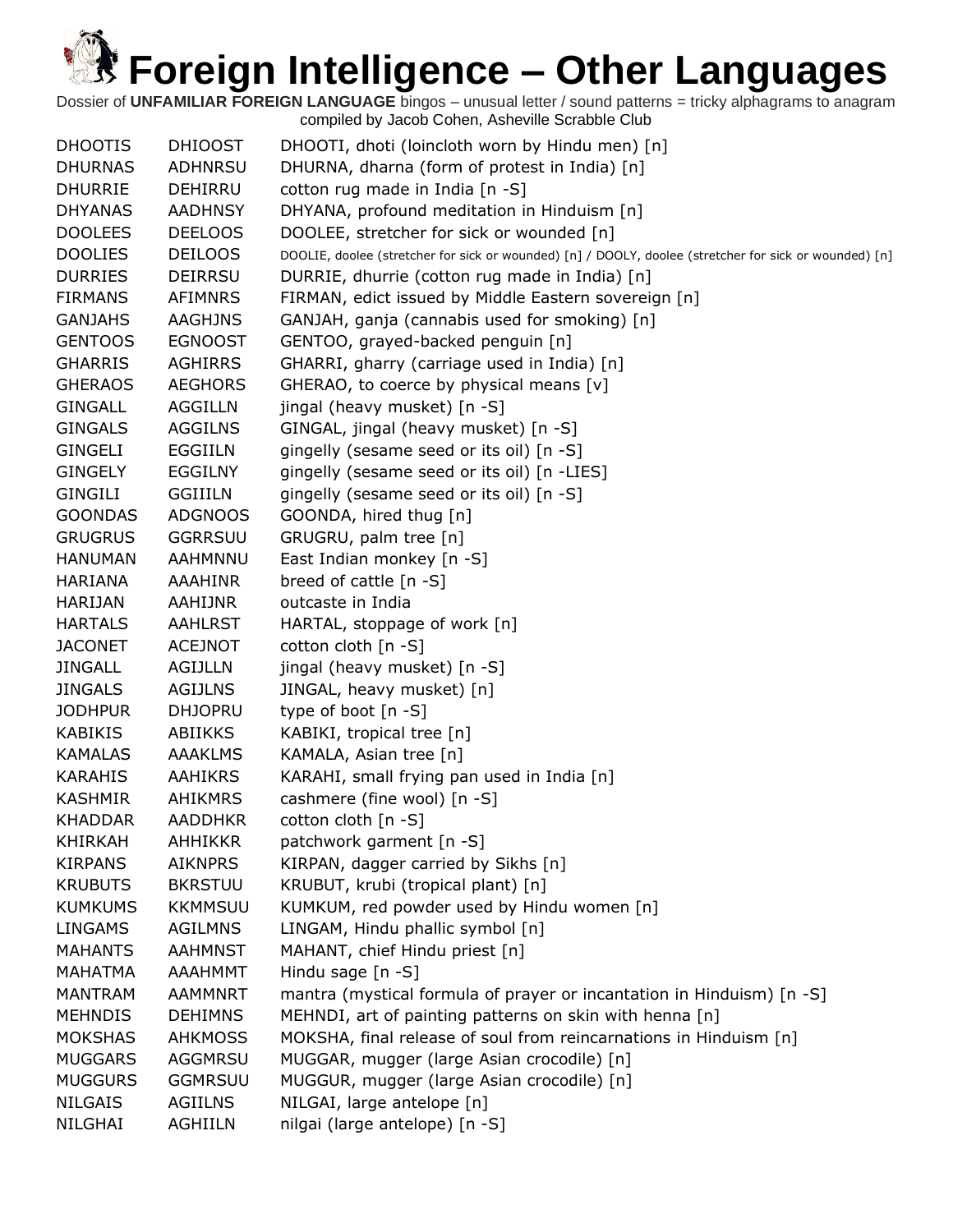| NILGHAU        | AGHILNU        | nilgai (large antelope) [n -S]                                       |
|----------------|----------------|----------------------------------------------------------------------|
| <b>NULLAHS</b> | <b>AHLLNSU</b> | NULLAH, ravine [n]                                                   |
| <b>PACHISI</b> | <b>ACHIIPS</b> | board game of India [n -S]                                           |
| <b>PAKORAS</b> | <b>AAKOPRS</b> | PAKORA, small spicy cake of fried batter with vegetables or meat [n] |
| <b>PANDITS</b> | <b>ADINPST</b> | PANDIT, wise or learned man in India [n]                             |
| PAPADAM        | AAADMPP        | papadum (thin, crisp bread of India) [n -S]                          |
| PAPADOM        | <b>AADMOPP</b> | papadum (thin, crisp bread of India) [n -S]                          |
| PAPADUM        | AADMPPU        | thin, crisp bread of India [n -S]                                    |
| <b>PARATHA</b> | <b>AAAHPRT</b> | piece of unleavened bread fried on griddle [n -S]                    |
| <b>PARDAHS</b> | <b>AADHPRS</b> | PARDAH, purdah (curtain used in India to seclude women) [n]          |
| <b>PECHANS</b> | <b>ACEHNPS</b> | PECHAN, stomach [n]                                                  |
| <b>PEEPULS</b> | <b>EELPPSU</b> | PEEPUL, pipal (fig tree of India) [n]                                |
| <b>PRAJNAS</b> | <b>AAJNPRS</b> | PRAJNA, ultimate knowledge in Buddhism and Hinduism [n]              |
| <b>PUGAREE</b> | AEEGPRU        | pugree (cloth band wrapped around hat) [n -S]                        |
| <b>PUGGREE</b> | <b>EEGGPRU</b> | pugree (cloth band wrapped around hat) [n -S]                        |
| <b>PUGMARK</b> | AGKMPRU        | footprint [n -S]                                                     |
| <b>PUGREES</b> | <b>EEGPRSU</b> | PUGREE, cloth band wrapped around hat [n]                            |
| <b>PUNKAHS</b> | <b>AHKNPSU</b> | PUNKAH, punka (ceiling fan used in India) [n]                        |
| <b>PURANAS</b> | <b>AANPRSU</b> | PURANA, Hindu scripture [n]                                          |
| <b>PURANIC</b> | ACINPRU        | PURANA, Hindu scripture [adj]                                        |
| <b>PUTTEES</b> | <b>EEPSTTU</b> | PUTTEE, strip of cloth worn around leg [n]                           |
| <b>RAGGEES</b> | <b>AEEGGRS</b> | RAGGEE, ragi (East Indian cereal grass) [n]                          |
| <b>RAGGIES</b> | <b>AEGGIRS</b> | RAGGY, ragi (East Indian cereal grass) [n]                           |
| <b>RAMTILS</b> | AILMRST        | RAMTIL, tropical plant [n]                                           |
| <b>RUFIYAA</b> | AAFIRUY        | monetary unity of Maldives [n RUFIYAA]                               |
| <b>RUPIAHS</b> | AHIPRSU        | RUPIAH, monetary unit of Indonesia [n]                               |
| <b>SADDHUS</b> | <b>ADDHSSU</b> | SADDHU, sadhu (Hindu holy man) [n]                                   |
| SAHIWAL        | AAHILSW        | any of breed of humped dairy cattle [n -S]                           |
| SAMADHI        | <b>AADHIMS</b> | state of concentration in yoga [n -S]                                |
| <b>SAMBARS</b> | <b>AABMRSS</b> | SAMBAR, large Asian deer [n]                                         |
| <b>SAMBHAR</b> | <b>AABHMRS</b> | sambar (large Asian deer) [n -S]                                     |
| <b>SAMBHUR</b> | <b>ABHMRSU</b> | sambar (large Asian deer) [n -S]                                     |
| <b>SAMBURS</b> | <b>ABMRSSU</b> | SAMBUR, sambar (large Asian deer) [n]                                |
| <b>SAMOSAS</b> | <b>AAMOSSS</b> | SAMOSA, filled pastry turnover [n]                                   |
| <b>SAMSARA</b> | <b>AAAMRSS</b> | cycle of birth, death, and rebirth in Buddhism [n -S]                |
| SANDHIS        | <b>ADHINSS</b> | SANDHI, process of phonetic modification [n]                         |
| <b>SANGARS</b> | <b>AAGNRSS</b> | SANGAR, temporary fortification for two or three men [n]             |
| <b>SANGERS</b> | <b>AEGNRSS</b> | SANGER, sangar (temporary fortification for two or three men) [n]    |
| <b>SANGHAS</b> | <b>AAGHNSS</b> | SANGHA, Buddhist religious community [n]                             |
| SANYASI        | <b>AAINSSY</b> | sannyasi (Hindu monk) [n -S]                                         |
| SARANGI        | AAGINRS        | stringed instrument of India [n -S]                                  |
| <b>SARODES</b> | <b>ADEORSS</b> | SARODE, sarod (stringed instrument of India) [n]                     |
| <b>SATSANG</b> | AAGNSST        | sacred gathering in Hinduism [n -S]                                  |
| SHEHNAI        | <b>AEHHINS</b> | double-reed wind instrument of India [n -S]                          |
| <b>SHENAIS</b> | <b>AEHINSS</b> | SHENAI, shehnai (double-reed wind instrument of India) [n]           |
| <b>SHIKARA</b> | <b>AAHIKRS</b> | light, flat-bottomed boat in Kashmir [n -S]                          |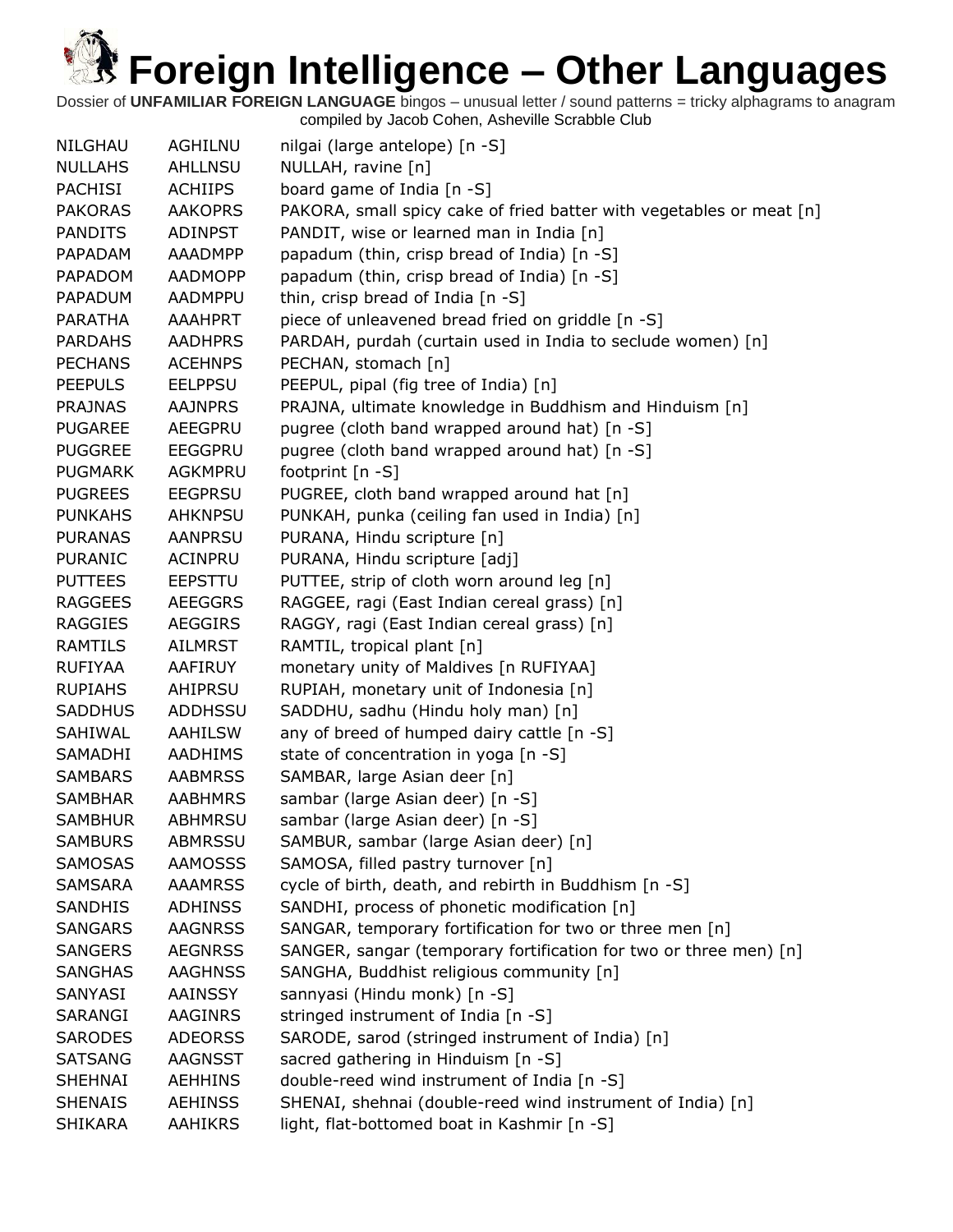Dossier of **UNFAMILIAR FOREIGN LANGUAGE** bingos – unusual letter / sound patterns = tricky alphagrams to anagram compiled by Jacob Cohen, Asheville Scrabble Club

| <b>SHROFFS</b> | <b>FFHORSS</b> | SHROFF, to test genuineness of, as coin [v]                                                |
|----------------|----------------|--------------------------------------------------------------------------------------------|
| <b>SIDDHAS</b> | <b>ADDHISS</b> | SIDDHA, one who has attained perfection in Hinduism [n]                                    |
| <b>SIDDHIS</b> | <b>DDHIISS</b> | SIDDHI, perfection attained by siddha [n]                                                  |
| <b>SIRDARS</b> | <b>ADIRRSS</b> | SIRDAR, person of rank in India [n]                                                        |
| <b>SMRITIS</b> | IIMRSST        | SMRITI, text of Hindu religious teachings [n]                                              |
| <b>SOUCARS</b> | <b>ACORSSU</b> | SOUCAR, Hindu banker [n]                                                                   |
| <b>SOWCARS</b> | <b>ACORSSW</b> | SOWCAR, soucar (Hindu banker) [n]                                                          |
| <b>SRADDHA</b> | <b>AADDHRS</b> | sradha (Hindu ceremonial offering) [n -S]                                                  |
| <b>SRADHAS</b> | <b>AADHRSS</b> | SRADHA, Hindu ceremonial offering [n]                                                      |
| <b>SUTTEES</b> | <b>EESSTTU</b> | SUTTEE, Hindu widow cremated on her husband's funeral pyre to show her devotion to him [n] |
| <b>SWAMIES</b> | <b>AEIMSSW</b> | SWAMY, swami (Hindu religious teacher) [n]                                                 |
| <b>TAHSILS</b> | AHILSST        | TAHSIL, district in India [n]                                                              |
| <b>TALOOKA</b> | AAKLOOT        | taluk (estate in India) [n -S]                                                             |
| <b>TALUKAS</b> | <b>AAKLSTU</b> | TALUKA, taluk (estate in India) [n]                                                        |
| <b>TAMPALA</b> | AAALMPT        | annual herb $[n - S]$                                                                      |
| <b>TATHATA</b> | AAAHTTT        | ultimate nature of all things in Buddhism [n -S]                                           |
| <b>TATHATA</b> | AAAHTTT        | ultimate nature of all things in Buddhism [n -S]                                           |
| <b>THUGGEE</b> | <b>EEGGHTU</b> | thuggery in India [n -S]                                                                   |
| <b>TUSSAHS</b> | <b>AHSSSTU</b> | TUSSAH, Asian silkworm [n]                                                                 |
| <b>TUSSARS</b> | <b>ARSSSTU</b> | TUSSAR, tussah (Asian silkworm) [n]                                                        |
| <b>TUSSEHS</b> | <b>EHSSSTU</b> | TUSSEH, tussah (Asian silkworm) [n]                                                        |
| <b>TUSSERS</b> | <b>ERSSSTU</b> | TUSSER, tussah (Asian silkworm) [n]                                                        |
| <b>TUSSORE</b> | <b>EORSSTU</b> | tussah (Asian silkworm) [n -S]                                                             |
| <b>TUSSORS</b> | ORSSSTU        | TUSSOR, tussah (Asian silkworm) [n]                                                        |
| <b>TUSSURS</b> | <b>RSSSTUU</b> | TUSSUR, tussah (Asian silkworm) [n]                                                        |
| <b>WALLAHS</b> | <b>AAHLLSW</b> | WALLAH, person engaged in particular occupation or activity [n]                            |
| <b>YANTRAS</b> | <b>AANRSTY</b> | YANTRA, geometrical diagram used in meditation [n]                                         |
| <b>ZANANAS</b> | <b>AAANNSZ</b> | ZANANA, zenana (section of house in India reserved for women) [n]                          |
| <b>ZENANAS</b> | <b>AAENNSZ</b> | ZENANA, section of house in India reserved for women [n]                                   |
|                |                |                                                                                            |

### **Hungarian (Hungary) 7s**

**----------------------------------------------------------------------------------------------------------------**

| <b>CSARDAS</b> | <b>AACDRSS</b> | czardas (Hungarian dance) [n -ES]                |
|----------------|----------------|--------------------------------------------------|
| <b>CZARDAS</b> | <b>AACDRSZ</b> | CZARDA, Hungarian dance [n]                      |
| <b>FORINTS</b> | <b>FINORST</b> | FORINT, monetary unit of Hungary [n]             |
| <b>HUSSARS</b> | <b>AHRSSSU</b> | HUSSAR, cavalry soldier [n]                      |
| <b>LEKVARS</b> | <b>AEKLRSV</b> | LEKVAR, prune butter [n]                         |
| PAPRICA        | <b>AACIPPR</b> | paprika (seasoning made from red peppers) [n -S] |
| PAPRIKA        | <b>AAIKPPR</b> | seasoning made from red peppers [n -S]           |
| <b>SHAKOES</b> | <b>AEHKOSS</b> | SHAKO, type of military hat [n]                  |
| <b>TZIGANE</b> | <b>AEGINTZ</b> | gypsy $[n - S]$                                  |
| <b>VIZSLAS</b> | <b>AILSSVZ</b> | VIZSLA, Hungarian breed of dog [n]               |
|                |                |                                                  |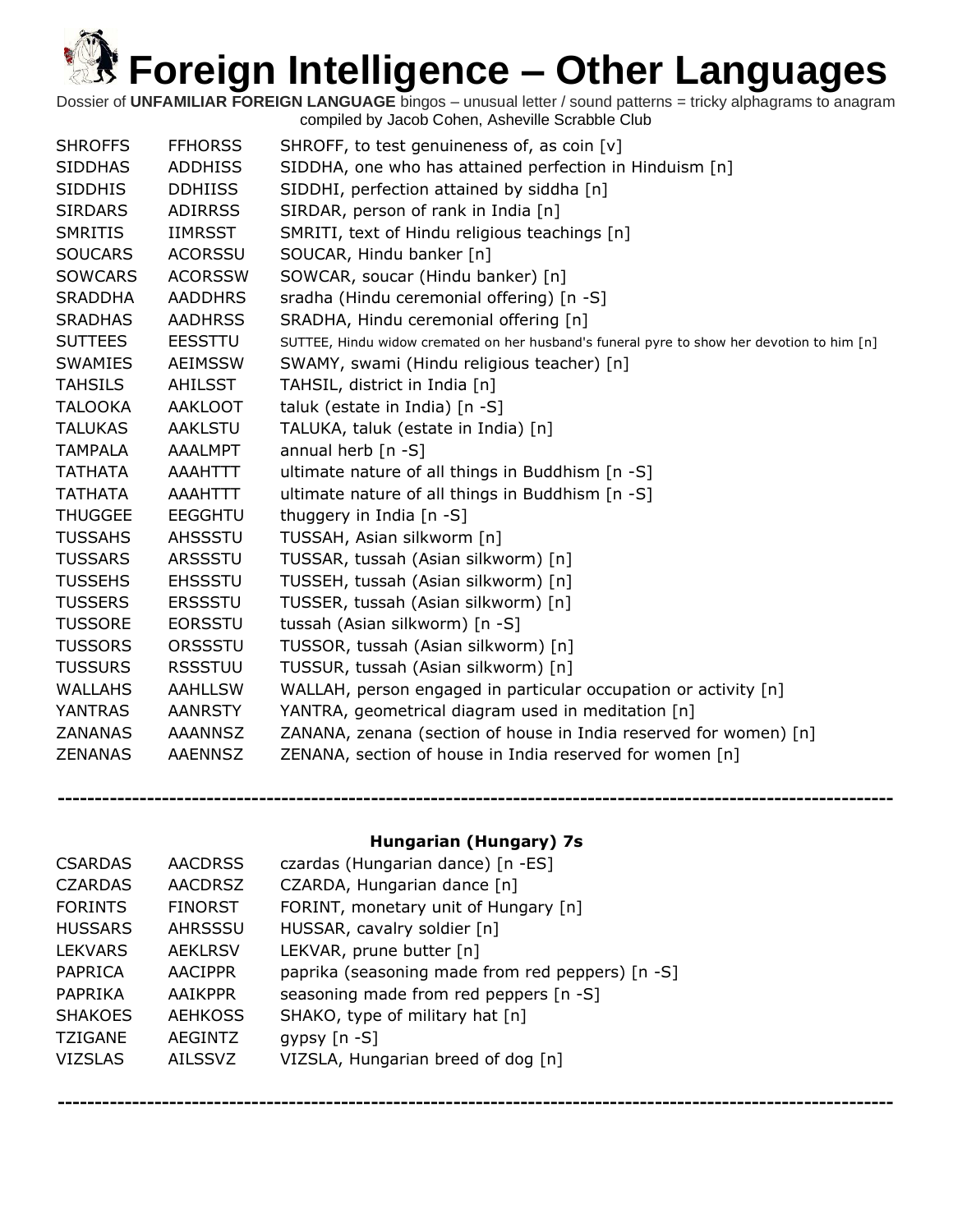Dossier of **UNFAMILIAR FOREIGN LANGUAGE** bingos – unusual letter / sound patterns = tricky alphagrams to anagram compiled by Jacob Cohen, Asheville Scrabble Club

### **Indigenous Languages (Various Countries / Regions / Tribes) 7s**

| <b>ALLIAKS</b> | <b>AAIKLLS</b> | ALLIAK, Inuit sledge (Inuit) [n]                                 |
|----------------|----------------|------------------------------------------------------------------|
| <b>AMAUTIK</b> | AAIKMTU        | Inuit woman's parka (Inuit) [n -S]                               |
| <b>AMAUTIS</b> | AAIMSTU        | AMAUTI, amautik (Inuit woman's parka) (Inuit) [n]                |
| <b>ANGAKOK</b> | <b>AAGKKNO</b> | Inuit medicine man (Inuit) [n -S]                                |
| ANHINGA        | AAGHINN        | aquatic bird (Tupi) [n -S]                                       |
| <b>AOUDADS</b> | AADDOSU        | AOUDAD, wild sheep (Berber) [n]                                  |
| <b>APACHES</b> | <b>AACEHPS</b> | APACHE, Parisian gangster (Zuni) [n]                             |
| <b>ARAROBA</b> | <b>AAABORR</b> | Brazilian tree (Tupi) [n -S]                                     |
| <b>ARGALAS</b> | <b>AAAGLRS</b> | ARGALA, type of stork (wading bird) (Bengali) [n]                |
| <b>ARTIGIS</b> | AGIIRST        | ARTIGI, atigi (type of Inuit parka) (Inuit) [n]                  |
| <b>ATLATLS</b> | AALLSTT        | device for throwing spear or dart (Nahuatl) [n -S]               |
| AVODIRE        | ADEIORV        | African tree (Nigeria) [n -S]                                    |
| <b>AXOLOTL</b> | <b>ALLOOTX</b> | salamander of Mexico and western United States (Nahuatl) [n -S]  |
| <b>BABACUS</b> | <b>AABBCSU</b> | BABACU, babassu (palm tree) (Tupi) [n -S]                        |
| <b>BABASSU</b> | AABBSSU        | palm tree (Tupi) [n -S]                                          |
| <b>BALATAS</b> | <b>AAABLST</b> | BALATA, tropical tree (Carib) [n]                                |
| <b>BASENJI</b> | ABEIJNS        | barkless dog (Bantu) [n -S]                                      |
| <b>BATATAS</b> | <b>AAABSTT</b> | BATATA, sweet potato (Taino) [n]                                 |
| <b>BIMINIS</b> | <b>BIIIMNS</b> | BIMINI, type of awning for yacht (Lucayan) [n]                   |
| <b>BLIGHTY</b> | <b>BGHILTY</b> | wound causing one to be sent home to England (Bengali) [n -TIES] |
| <b>BOMBORA</b> | <b>ABBMOOR</b> | sea area over ridge of rock (Dharuk) [n -S]                      |
| <b>BONOBOS</b> | <b>BBNOOOS</b> | BONOBO, anthropoid ape (Democratic Republic of Congo) [n]        |
| <b>BOUBOUS</b> | <b>BBOOSUU</b> | BOUBOU, long flowing garment (Wolof) [n]                         |
| <b>BOVVERS</b> | <b>BEORSVV</b> | BOVVER, rowdy behavior (Cockney) [n]                             |
| <b>BROLGAS</b> | <b>ABGLORS</b> | BROLGA, large Australian bird (Kamilaroi / Aboriginal) [n]       |
| <b>BUBINGA</b> | ABBGINU        | African tree (Bantu) [n]                                         |
| <b>BUDGIES</b> | <b>BDEGISU</b> | BUDGIE, small parrot (Australian indigineous) [n]                |
| <b>BUNYIPS</b> | <b>BINPSUY</b> | BUNYIP, fabulous monster of swamps (Wemba-Wemba) [n]             |
| <b>CASAVAS</b> | <b>AAACSSV</b> | CASAVA, cassava (tropical plant) (Taino) [n]                     |
| CASSAVA        | <b>AAACSSV</b> | tropical plant (Taino)[n -S]                                     |
| <b>CATALPA</b> | AAACLPT        | tree (Muscogee)[n -S]                                            |
| <b>CATAWBA</b> | <b>AAABCTW</b> | variety of fox grape (Siouan) [n -S]                             |
| <b>CAYUSES</b> | <b>ACESSUY</b> | CAYUSE, Indian pony (Chinook) [n]                                |
| <b>CEVICHE</b> | <b>CCEEHIV</b> | seviche (dish of raw fish) (Quechuan) [n -S]                     |
| <b>CHACMAS</b> | <b>AACCHMS</b> | CHACMA, large baboon (Hottentot) [n]                             |
| <b>CHEBECS</b> | <b>BCCEEHS</b> | CHEBEC, small bird (Agawam) [n]                                  |
| <b>CHICKEE</b> | <b>CCEEHIK</b> | stilt house of Seminole Indians (Creek and Miksauki) [n -S]      |
| <b>COMATIK</b> | <b>ACIKMOT</b> | komatik (Inuit sledge) (Inuit) [n -S]                            |
| CONGEED        | <b>CDEEGNO</b> | CONGEE, to bow politely (Tamil) [v]                              |
| <b>CONGEES</b> | <b>CEEGNOS</b> | CONGEE, to bow politely (Tamil) [v]                              |
| COONTIE        | <b>CEINOOT</b> | tropical plant (Florida Creek) [n -S]                            |
| <b>COPIHUE</b> | <b>CEHIOPU</b> | climbing vine (Mapudungun) [n -S]                                |
| <b>CUMSHAW</b> | <b>ACHMSUW</b> | gift (Xiamen) [n -S]                                             |
| <b>CURARAS</b> | <b>AACRRSU</b> | CURARA, curare (arrow poison) (Carib) [n]                        |
| <b>CURARES</b> | <b>ACERRSU</b> | CURARE, arrow poison (Carib) [n]                                 |
|                |                |                                                                  |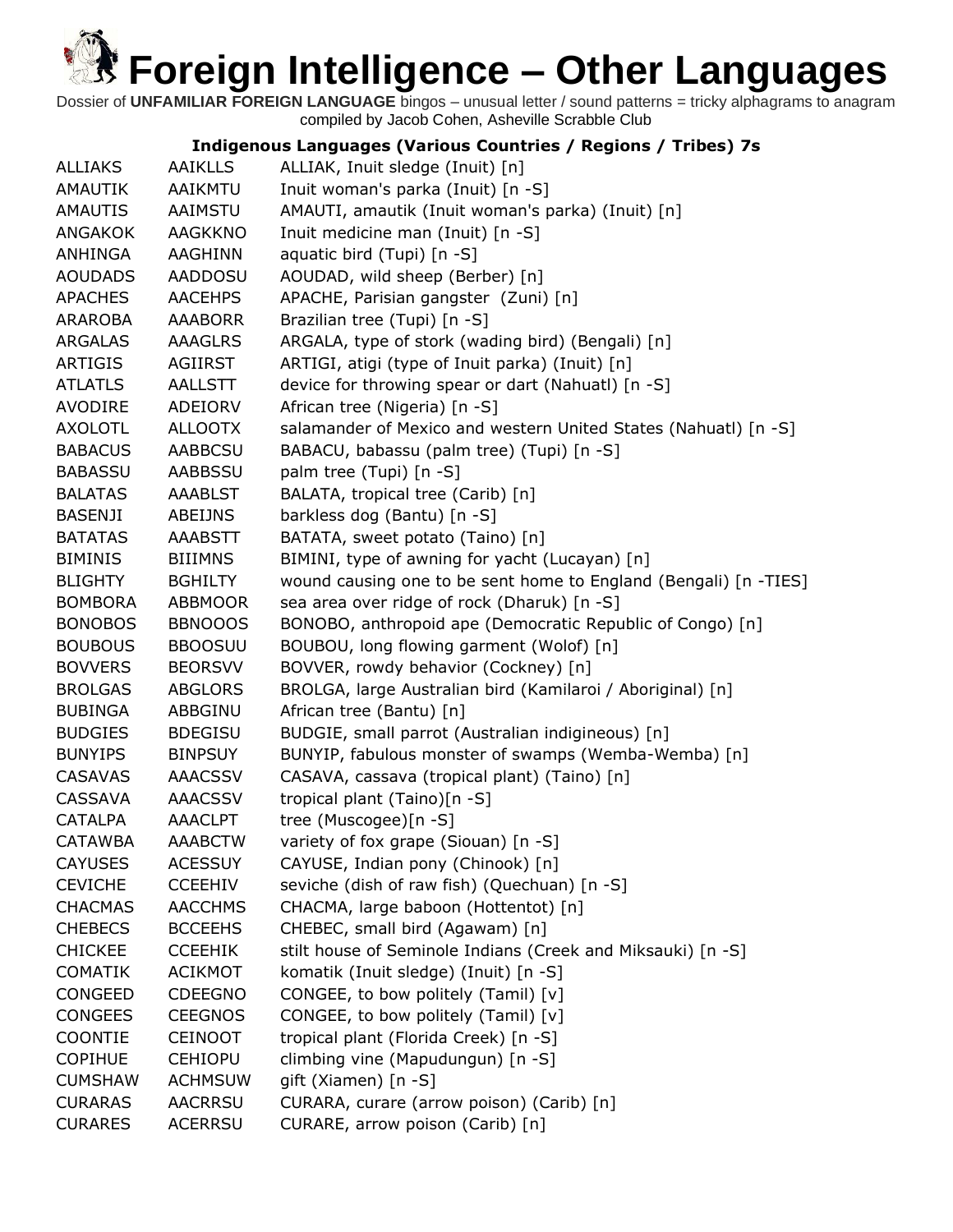| <b>CURARIS</b> | <b>ACIRRSU</b> | CURARI, curare (arrow poison) (Carib) [n]                                                                              |
|----------------|----------------|------------------------------------------------------------------------------------------------------------------------|
| <b>DALASIS</b> | <b>AADILSS</b> | DALASI, unit of Gambian currency [n]                                                                                   |
| <b>DASHEEN</b> | <b>ADEEHNS</b> | tropical plant (West Indian) [n -S]                                                                                    |
| DASHIKI        | ADHIIKS        | African tunic (Yoruba or Hausa) [n -S]                                                                                 |
| <b>DJEMBES</b> | <b>BDEEJMS</b> | DJEMBE, type of African hand drum (Bambara people of Mali) [n]                                                         |
| <b>EKPWELE</b> | <b>EEEKLPW</b> | former monetary unit of Equatorial Africa (Equatorial Guinea) [n -S]                                                   |
| <b>EKUELES</b> | <b>EEEKLSU</b> | EKUELE, ekpwele (former monetary unit of Equatorial Africa) (Equatorial Guinea) [n]                                    |
| <b>GEODUCK</b> | <b>CDEGKOU</b> | large, edible clam (Lushootseed / Nisqually) [n -S]                                                                    |
| <b>GERENUK</b> | <b>EEGKNRU</b> | long-necked antelope (Somali) [n -S]                                                                                   |
| <b>GUARANA</b> | AAAGNRU        | South American shrub (Tupi) [n -S]                                                                                     |
| <b>GWEDUCK</b> | <b>CDEGKUW</b> | geoduck (small, edible clam) (Lushootseed / Nisqually) [n -S]                                                          |
| <b>GWEDUCS</b> | <b>CDEGSUW</b> | GWEDUC, geoduck (small, edible clam) (Lushootseed / Nisqually) [n]                                                     |
| <b>HAMATSA</b> | AAAHMST        | dance inspired by spirit of man-eating monster (Kwakw'ala) [n -S]                                                      |
| <b>HOUNGAN</b> | AGHNNOU        | voodoo priest (Fon) [n -S]                                                                                             |
| <b>IMPHEES</b> | <b>EEHIMPS</b> | IMPHEE, African grass (Zulu) [n]                                                                                       |
| <b>IMPHEES</b> | <b>EEHIMPS</b> | IMPHEE, African grass (Zulu) [n]                                                                                       |
| <b>INDABAS</b> | <b>AABDINS</b> | INDABA, meeting of South African tribes (Zulu & Xhosa) [n]                                                             |
| <b>INDABAS</b> | <b>AABDINS</b> | INDABA, meeting of South African tribes (Zulu) [n]                                                                     |
| <b>INDUNAS</b> | ADINNSU        | INDUNA, tribal overseer in Africa (Zulu) [n]                                                                           |
| <b>INDUNAS</b> | ADINNSU        | INDUNA, tribal overseer in Africa (Zulu) [n]                                                                           |
| <b>INUKSUK</b> | <b>IKKNSUU</b> | inukshuk (figure of human made of stones) (Inuit) [n -S or -UIT]                                                       |
| <b>JABIRUS</b> | ABIJRSU        | JABIRU, wading bird (Tupi / Guarani) [n]                                                                               |
| <b>JARRAHS</b> | <b>AAHJRRS</b> | JARRAH, evergreen tree (Nyungar) [n]                                                                                   |
| JUJUISM        | <b>IJJMSUU</b> | system of beliefs connected with jujus (object regarded as having magical power) (Yoruba) [n -S]                       |
| JUJUIST        | <b>IJJSTUU</b> | follower of jujuism (system of beliefs connected with jujus (object regarded as having magical powers) (Yoruba) [n -S] |
| <b>KABADDI</b> | AABDDIK        | tackling sport of South Asia played by two teams (Tamil) [n -S]                                                        |
| <b>KABAKAS</b> | <b>AAABKKS</b> | KABAKA, Ugandan emperor (Luganda) [n]                                                                                  |
| <b>KACHINA</b> | <b>AACHIKN</b> | ancestral spirit (Hopi) [n -S]                                                                                         |
| <b>KAHUNAS</b> | <b>AAHKNSU</b> | KAHUNA, medicine man (Hawaiian) [n]                                                                                    |
| <b>KAKAPOS</b> | <b>AAKKOPS</b> | KAKAPO, flightless parrot (Maori)[n]                                                                                   |
| <b>KAKIVAK</b> | <b>AAIKKKV</b> |                                                                                                                        |
|                |                | fish spear used by Inuits (Inupiag) [n -S]                                                                             |
| <b>KALIMBA</b> | AABIKLM        | African musical instrument (Shona / Bantu) [n -S]                                                                      |
| <b>KAMOTIK</b> | <b>AIKKMOT</b> | komatik (Inuit sledge) (Inuit) [n -S]                                                                                  |
| <b>KAMOTIQ</b> | AIKMOQT        | komatik (Inuit sledge) (Inuit) [n -S]                                                                                  |
| <b>KARROOS</b> | <b>AKOORRS</b> | KARROO, dry plateau (Khosian (Hottentot)) [n]                                                                          |
| <b>KATCINA</b> | AACIKNT        | kachina (ancestral spirit) (Hopi) [n -S]                                                                               |
| <b>KATSINA</b> | <b>AAIKNST</b> | kachina (ancestral spirit) (Hopi) [n -M or -S]                                                                         |
| <b>KAURIES</b> | AEIKRSU        | KAURY, kauri (timber tree) (Maori)[n]                                                                                  |
| KEITLOA        | <b>AEIKLOT</b> | rhinoceros (Tswana) [n -S]                                                                                             |
| <b>KIKUYUS</b> | <b>IKKSUUY</b> | KIKUYU, type of grass (Swahili) [n]                                                                                    |
| <b>KIKUYUS</b> | <b>IKKSUUY</b> | KIKUYU, type of grass (Bantu) [n]                                                                                      |
| <b>KINARAS</b> | <b>AAIKNRS</b> | KINARA, candelabra with seven candlesticks (to celebrate Kwanzaa) (Swahili) [n]                                        |
| <b>KOKANEE</b> | <b>AEEKKNO</b> | food fish (Interior Salish) [n -S]                                                                                     |
| <b>KOMATIK</b> | <b>AIKKMOT</b> | Inuit sledge (Inuit) [n -S]                                                                                            |
| <b>KONGONI</b> | <b>GIKNNOO</b> | African antelope (Kiswahili) [n KONGONI]                                                                               |
| <b>KOOKUMS</b> | <b>KKMOOSU</b> | KOOKUM, kokum (East Indian tree) (Chinook) [n]                                                                         |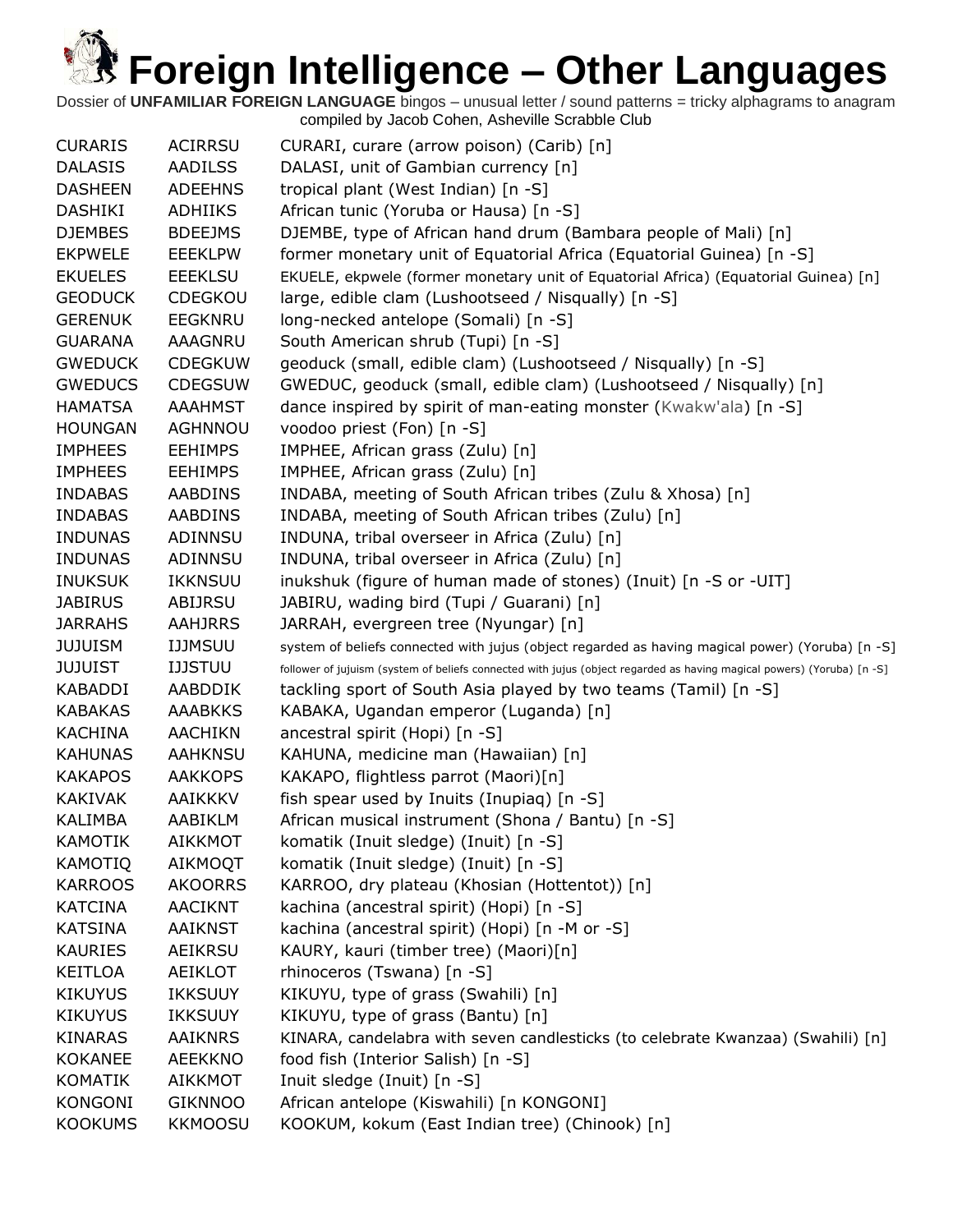| <b>KUDLIKS</b> | <b>DIKKLSU</b> | KUDLIK, Inuit oil lamp (Inuktitut) [n]                                        |
|----------------|----------------|-------------------------------------------------------------------------------|
| <b>KWACHAS</b> | <b>AACHKSW</b> | KWACHA, monetary unit of Malawi and Zambia (Chinyanja or Chichewa) [n]        |
| <b>KWACHAS</b> | <b>AACHKSW</b> | KWACHA, monetary unit of Malawi and Zambia (Bemba) [n]                        |
| <b>LECHWES</b> | <b>CEEHLSW</b> | LECHWE, African antelope (Tswana or Sotho) [n]                                |
| <b>LEGONGS</b> | <b>EGGLNOS</b> | LEGONG, Balinese dance (Balinese) [n]                                         |
| LEMPIRA        | <b>AEILMPR</b> | monetary unit of Honduras (Lenca) [n -S]                                      |
| <b>LICENTE</b> | <b>CEEILNT</b> | SENTE, monetary unit of Lesotho (Sesotho) [n]                                 |
| <b>LISENTE</b> | <b>EEILNST</b> | SENTE, monetary unit of Lesotho (Sesotho) [n]                                 |
| <b>LUMPIAS</b> | AILMPSU        | LUMPIA, Indonesian spring roll (Hokkien) [n]                                  |
| MACAQUE        | AACEMQU        | short-tailed monkey (Bantu) [n -S]                                            |
| <b>MAJAGUA</b> | AAAGJMU        | tropical tree (Carib) [n -S]                                                  |
| <b>MANGABY</b> | <b>AABGMNY</b> | mangabey (long-tailed monkey) (Madagascar) [n -BIES]                          |
| MANIHOT        | AHIMNOT        | tropical plant (Guarani) [n -S]                                               |
| <b>MANUKAS</b> | AAKMNSU        | MANUKA, small tree of New Zealand (Maori) [n]                                 |
| <b>MASKEGS</b> | <b>AEGKMSS</b> | MASKEG, muskeg (marsh (tract of low, wet land)) (Algonquian) [n]              |
| <b>MUCLUCS</b> | <b>CCLMSUU</b> | MUCLUC, mukluk (soft boot worn by Inuits) (Yupic) [n]                         |
| <b>MUKLUKS</b> | <b>KKLMSUU</b> | MUKLUK, soft boot worn by Inuits (Yupic) [n]                                  |
| <b>MUKTUKS</b> | <b>KKMSTUU</b> | MUKTUK, whale skin used for food (Inuit) [n]                                  |
| <b>MUNTJAC</b> | <b>ACJMNTU</b> | small Asian deer (Sudanese) [n -S]                                            |
| <b>MUNTJAK</b> | <b>AJKMNTU</b> | muntjac (small Asian deer) (Sudanese) [n -S]                                  |
| <b>MUSKEGS</b> | <b>EGKMSSU</b> | marsh (tract of low, wet land) (Algonquian) [n]                               |
| <b>MUSKIES</b> | EIKMSSU        | MUSKIE, freshwater fish (Algonquian) [n]                                      |
| <b>MUSKRAT</b> | <b>AKMRSTU</b> | aquatic rodent (Algonquian) [n -S]                                            |
| <b>MUUMUUS</b> | <b>MMSUUUU</b> | MUUMUU, long, loose dress (Hawaiian) [N]                                      |
| <b>NAGANAS</b> | <b>AAAGNNS</b> | NAGANA, disease of horses in Africa (Zulu) [n]                                |
| <b>NARDOOS</b> | <b>ADNOORS</b> | NARDOO, clover-like plant (Yandruwandha Aboriginal Australian) [n]            |
| <b>NUNATAK</b> | <b>AAKNNTU</b> | mountain peak completely surrounded by glacial ice (Greenlandic) [n -S]       |
| <b>OBIISMS</b> | <b>BIIMOSS</b> | OBIISM, obeahism (form of sorcery of African origin) (Igbo) [n]               |
| <b>OOMIACK</b> | <b>ACIKMOO</b> | umiak (open Inuit boat) (Inuit) [n -S]                                        |
| <b>OOMIACS</b> | <b>ACIMOOS</b> | OOMIAC, umiak (open Inuit boat) (Inuit) [n]                                   |
| <b>OOMIAKS</b> | <b>AIKMOOS</b> | OOMIAK, umiak (open Inuit boat) (Inuit) [n]                                   |
| <b>OORALIS</b> | <b>AILOORS</b> | OORALI, curare (arrow poison) (Carib) [n]                                     |
| <b>OQUASSA</b> | <b>AAOQSSU</b> | small lake trout (Penobscot) [n -S]                                           |
| <b>ORISHAS</b> | <b>AHIORSS</b> | ORISHA, Yoruba deity (Yoruba) [n]                                             |
| <b>OURARIS</b> | <b>AIORRSU</b> | OURARI, curare (arrow poison) (Carib) [n]                                     |
| <b>PAKEHAS</b> | <b>AAEHKPS</b> | PAKEHA, person who is not of Maori descent (Maori) [n]                        |
| <b>PAPOOSE</b> | <b>AEOOPPS</b> | Native American baby (Narragansett) [n -S]                                    |
| <b>PECCARY</b> | <b>ACCEPRY</b> | piglike hoofed mammal [n -RIES]                                               |
| <b>PEMBINA</b> | ABEIMNP        | variety of cranberry (Ojibwe) [n -S]                                          |
| <b>PESEWAS</b> | <b>AEEPSSW</b> | PESEWA, monetary unit of Ghana (Twi Akan) [n]                                 |
| <b>PEYOTLS</b> | <b>ELOPSTY</b> | PEYOTL, peyote (cactus) (Nahuatl) [n]                                         |
| <b>PIKAKES</b> | <b>AEIKKPS</b> | PIKAKE, East Indian vine (Hawaiian) [n]                                       |
| <b>PINGOES</b> | <b>EGINOPS</b> | PINGO, low mound of earth formed by expansion of underlying frost (Inuit) [n] |
| PINOLES        | <b>EILNOPS</b> | PINOLE, finely ground flour (Nahuatl) [n]                                     |
| <b>POCOSEN</b> | <b>CENOOPS</b> | pocosin (upland swamp) (Algonquian) [n -S]                                    |
| <b>POCOSIN</b> | <b>CINOOPS</b> | upland swamp (Algonquian) [n -S]                                              |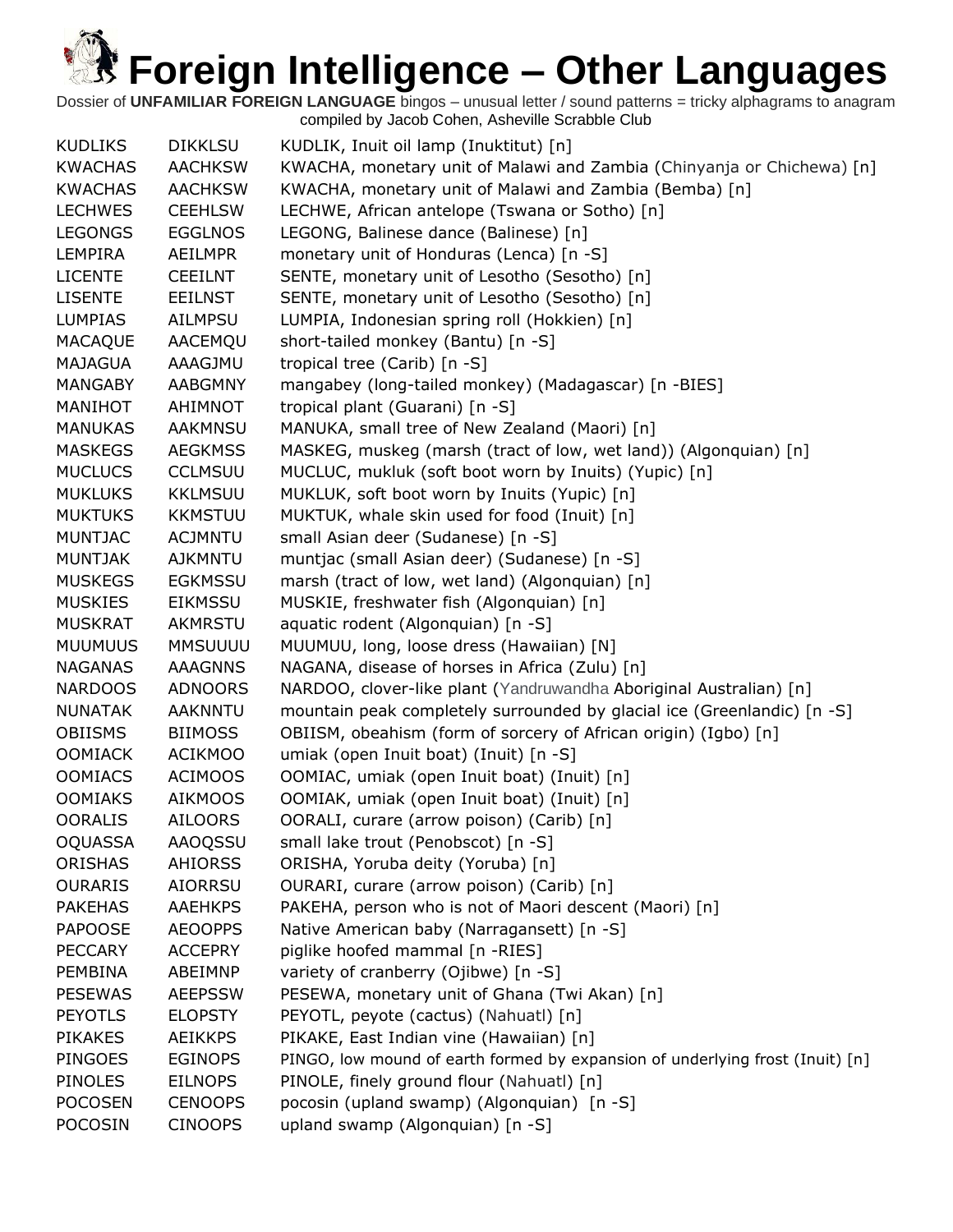| <b>POCOSON</b> | <b>CNOOOPS</b> | pocosin (upland swamp) (Algonquian) [n -S]                                                                   |
|----------------|----------------|--------------------------------------------------------------------------------------------------------------|
| <b>POGONIP</b> | <b>GINOOPP</b> | dense fog of suspended ice particles (Shosone) [n -S]                                                        |
| <b>POSOLES</b> | <b>ELOOPSS</b> | POSOLE, thick soup made of pork, corn, garlic, and chili (Nahuatl) [n]                                       |
| <b>PUCCOON</b> | <b>CCNOOPU</b> | herb that yields red dye (Algonquian) [n -S]                                                                 |
| QAMUTIK        | AIKMQTU        | komatik (Inuit sledge) (Inuktitut) [n -S]                                                                    |
| QIVIUTS        | <b>IIQSTUV</b> | QIVIUT, wool of musk-ox (Inuktitut) [n]                                                                      |
| QUAHAUG        | AAGHQUU        | quahog (edible clam) (Narragansett) [n -S]                                                                   |
| <b>QUAHOGS</b> | <b>AGHOQSU</b> |                                                                                                              |
|                | <b>AAHMOSU</b> | QUAHOG, edible clam (Narragansett) [n]                                                                       |
| QUAMASH        |                | camass (perennial herb) (Chinook) [n -ES]                                                                    |
| QUILLAI        | AIILLQU        | evergreen tree (Mapudungun) [n -S]                                                                           |
| QUINNAT        | AINNQTU        | food fish (Chinook) [n -S]                                                                                   |
| QUINZIE        | EIINQUZ        | quinzhee (shelter made by hollowing out pile of snow) (Slavey) [n -S]                                        |
| QUINZIE        | EIINQUZ        | quinzhee (shelter made by hollowing out pile of snow) (Athabaskan) [n -S]                                    |
| QUIPPUS        | <b>IPPQSUU</b> | QUIPPU, quipu (ancient calculating device) (Inca) [n]                                                        |
| QULLIQS        | <b>ILLQQSU</b> | QULLIQ, kudlik (Inuit oil lamp) (Inuktitut) [n]                                                              |
| <b>QUOHOGS</b> | <b>GHOOQSU</b> | QUOHOG, quahog (edible clam) (Narragansett) [n]                                                              |
| QUOKKAS        | AKKOQSU        | QUOKKA, short-tailed wallaby (Nyungar) [n]                                                                   |
| <b>RABASKA</b> | <b>AAABKRS</b> | large canoe (Algonquin and Cree) [n -S]                                                                      |
| <b>RAFFIAS</b> | <b>AAFFIRS</b> | RAFFIA, palm tree (Malagasy / Madagascar) [n]                                                                |
| <b>RAPHIAS</b> | <b>AAHIPRS</b> | RAPHIA, raffia (palm tree) (Malagasy / Madagascar) [n]                                                       |
| <b>RATAFEE</b> | <b>AAEEFRT</b> | ratafia (almond-flavored liqueur) (West Indian Creole) [n -S]                                                |
| RATAFIA        | AAAFIRT        | almond-flavored liqueur (West Indian Creole) [n -S]                                                          |
| <b>RUBABOO</b> | ABBOORU        | type of soup (French & Algonquin) [n -S]                                                                     |
| <b>RUMAKIS</b> | AIKMRSU        | RUMAKI, chicken liver wrapped together with water chestnuts in bacon slice (Pseudo-Polynesian neologism) [n] |
| <b>SACHEMS</b> | <b>ACEHMSS</b> | SACHEM, Native American chief (Narragansett) [n]                                                             |
| <b>SANNOPS</b> | <b>ANNOPSS</b> | SANNOP, sannup (married male Native American) (Eastern Abenaki) [n]                                          |
| <b>SANNUPS</b> | ANNPSSU        | SANNUP, married male Native American (Eastern Abenaki) [n]                                                   |
| <b>SANTOLS</b> | <b>ALNOSST</b> | SANTOL, tropical tree (Cebuano) [n]                                                                          |
| <b>SAPELES</b> | <b>AEELPSS</b> | SAPELE, large tropical African tree (Benin) [n]                                                              |
| <b>SAPOTAS</b> | <b>AAOPSST</b> | SAPOTA, evergreen tree (Nahautl) [n]                                                                         |
| <b>SAPOTES</b> | <b>AEOPSST</b> | SAPOTE, tropical American tree (Nahautl) [n]                                                                 |
| <b>SASSABY</b> | <b>AABSSSY</b> | African antelope (Bantu) [n -BIES]                                                                           |
| <b>SASSIES</b> | <b>AEISSSS</b> | SASSY, sasswood (African tree) (Kwa) [n]                                                                     |
| <b>SEAWANS</b> | <b>AAENSSW</b> | SEAWAN, wampum (form of currency formerly used by Native Americans) (Munsee-Delaware) [n]                    |
| <b>SEAWANT</b> | <b>AAENSTW</b> | seawan (wampum (form of currency formerly used by Native Americans)) (Munsee-Delaware) [n -S]                |
| <b>SENITIS</b> | <b>EIINSST</b> | SENITI, monetary unit of Tonga (Tongan) [n]                                                                  |
| <b>SEVICHE</b> | <b>CEEHISV</b> | dish of raw fish (Quechuan) [n -S]                                                                           |
| <b>SHAMANS</b> | <b>AAHMNSS</b> | SHAMAN, medicine man among certain Native Americans) (Evenki) [n]                                            |
| <b>SHAMBAS</b> | <b>AABHMSS</b> | SHAMBA, farm in East Africa (Kiswahili) [n]                                                                  |
| <b>SHOEPAC</b> | <b>ACEHOPS</b> | waterproof boot (Delaware) [n -S]                                                                            |
| <b>SIFAKAS</b> | <b>AAFIKSS</b> | SIFAKA, lemur of Madagascar [n]                                                                              |
| <b>SIKSIKS</b> | <b>IIKKSSS</b> | SIKSIK, Arctic ground squirrel (Inupiaq) [n]                                                                 |
| SKOOKUM        | <b>KKMOOSU</b> | excellent (Chinook) [adj]                                                                                    |
| <b>SLAHALS</b> | <b>AAHLLSS</b> | SLAHAL, lahal (team game played by indigenous peoples of Pacific Northwest) (Chinook) [n]                    |
| <b>SUFFARI</b> | AFFIRSU        | safari (Kiswahili) [n -S]                                                                                    |
| <b>TAKAHES</b> | <b>AAEHKST</b> | TAKAHE, flightless bird [n]                                                                                  |
|                |                |                                                                                                              |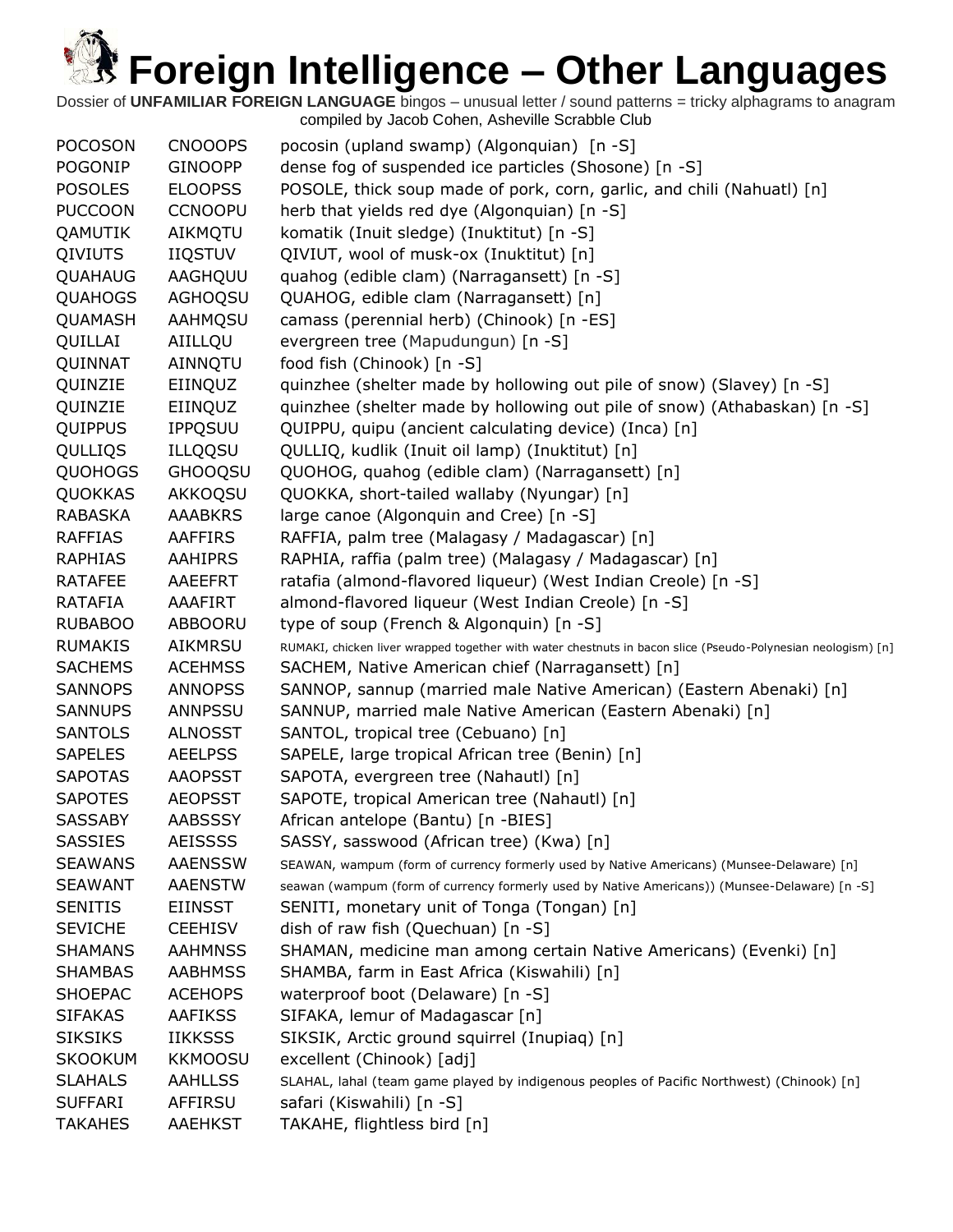| <b>TAMANDU</b> | <b>AADMNTU</b> | tamandua (arboreal anteater) (Tupi) [n -S]                                    |
|----------------|----------------|-------------------------------------------------------------------------------|
| TAMBALA        | AAABLMT        | monetary unit of Malawi (Nyanja) [n -S]                                       |
| <b>TAUTAUG</b> | AAGTTUU        | tautog (marine fish) (Narragansett) [n -S]                                    |
| <b>TAUTOGS</b> | <b>AGOSTTU</b> | TAUTOG, marine fish (Narragansett) [n]                                        |
| <b>TEEPEES</b> | <b>EEEEPST</b> | TEEPEE, tepee (conical tent of some Native Americans) (Sioux) [n]             |
| <b>TEOPANS</b> | <b>AENOPST</b> | TEOPAN, teocalli (Aztec temple) (Nahautl) [n]                                 |
| <b>TEPACHE</b> | <b>ACEEHPT</b> | Mexican drink made with pineapple, brown sugar, and water (Nahautl) [n -S]    |
| <b>TSOTSIS</b> | <b>IOSSSTT</b> | TSOTSI, black African urban criminal (Nguni) [n]                              |
| <b>TUATARA</b> | AAARTTU        | large reptile (Maori) [n -S]                                                  |
| <b>TUATERA</b> | AAERTTU        | tuatara (large reptile) (Maori) [n -S]                                        |
| <b>TUNDRAS</b> | <b>ADNRSTU</b> | TUNDRA, level, treeless expanse of arctic land (Lappish) [n]                  |
| <b>UAKARIS</b> | AAIKRSU        | UAKARI, South American monkey (Amazonian indigenous tribal language) [n]      |
| <b>UKULELE</b> | <b>EEKLLUU</b> | small guitar-like instrument (Hawaiian) [n -S]                                |
| <b>UMIACKS</b> | <b>ACIKMSU</b> | UMIACK, umiak (open Inuit boat) (Inuit) [n]                                   |
| <b>VAHINES</b> | <b>AEHINSV</b> | VAHINE, wahine (Hawaiian woman) (Tahitian) [n]                                |
| <b>VODOUNS</b> | <b>DNOOSUV</b> | VOUDON, vodun (primitive religion of West Indies) (Kwa) [n]                   |
| <b>VOUDONS</b> | <b>DNOOSUV</b> | VOUDON, vodun (primitive religion of West Indies) (Kwa) [n]                   |
| <b>VOUDOUN</b> | <b>DNOOUUV</b> | vodun (primitive religion of West Indies) (Kwa) [n -S]                        |
| WADDIED        | ADDDEIW        | WADDY, to strike with thick club (Dharuk) [v]                                 |
| <b>WADDIES</b> | <b>ADDEISW</b> | WADDY, to strike with thick club (Dharuk)[[v]                                 |
| <b>WAHINES</b> | <b>AEHINSW</b> | WAHINE, Hawaiian woman (Tahitian) [n]                                         |
| WAKANDA        | <b>AAADKNW</b> | supernatural force in Sioux beliefs (Sioux) [n -S]                            |
| <b>WAKIKIS</b> | <b>AIIKKSW</b> | WAKIKI, shell money of South Pacific Islands (Hawaiian) [n]                   |
| WALLABY        | AABLLWY        | small kangaroo (Dharuk) [n -BIES]                                             |
| <b>WAMPUMS</b> | <b>AMMPSUW</b> | WAMPUM, form of currency formerly used by Native Americans (Massachusett) [n] |
| <b>WANGANS</b> | <b>AAGNNSW</b> | WANGAN, wanigan (supply chest used in logging camp) (Ojibwe) [n]              |
| <b>WANGUNS</b> | <b>AGNNSUW</b> | WANGUN, wanigan (supply chest used in logging camp) (Ojibwe) [n]              |
| WANIGAN        | AAGINNW        | supply chest used in logging camp (Ojibwe) [n -S]                             |
| <b>WAPITIS</b> | AIIPSTW        | WAPITI, large deer (Shawnee) [n]                                              |
| <b>WATAPES</b> | <b>AAEPTSW</b> | WATAPE, watap (thread made from roots of various trees) (Ojibwe) [n]          |
| <b>WENDIGO</b> | <b>DEGINOW</b> | windigo (evil demon in Algonquian mythology) (Ojibwe) [n -ES, -S]             |
| <b>WHIDAHS</b> | <b>ADHHISW</b> | WHIDAH, whydah (African bird) (Benin) [n]                                     |
| <b>WHYDAHS</b> | <b>ADHHSWY</b> | WHYDAH, African bird (Benin) [n]                                              |
| <b>WICKAPE</b> | <b>ACEIKPW</b> | wicopy (flowering shrub) (Algonquian) [n -S]                                  |
| <b>WICKIUP</b> | <b>CIIKPUW</b> | Native American hut (Fox-Algonquian) [n -S]                                   |
| <b>WICKYUP</b> |                |                                                                               |
|                | <b>CIKPUWY</b> | wickiup (Native American hut) (Fox-Algonquian) [n -S]                         |
| <b>WIGWAMS</b> | AGIMSWW        | WIGWAM, Native American dwelling (Ojibwa-Algonquian) [n]                      |
| <b>WIKIUPS</b> | <b>IIKPSUW</b> | WIKIUP, wickiup (Native American hut) (Fox-Algonquian) [n]                    |
| WINDIGO        | <b>DGIINOW</b> | evil demon in Algonquian mythology (Ojibwe) [n -S or -ES]                     |
| <b>WOMBATS</b> | <b>ABMOSTW</b> | WOMBAT, nocturnal mammal (Dharuk) [n]                                         |
| <b>WOMERAS</b> | <b>AEMORSW</b> | WOMERA, device used to propel spears (Dharuk) [n]                             |
| <b>WOMMERA</b> | <b>AEMMORW</b> | womera (device used to propel spears) (Dharuk) [n -S]                         |
| <b>WOOMERA</b> | <b>AEMOORW</b> | womera (device used to propel spears) (Dharuk) [n -S]                         |
| <b>WOORALI</b> | <b>AILOORW</b> | curare (arrow poison) (Carib) [n -S]                                          |
| <b>WOORARI</b> | <b>AIOORRW</b> | curare (arrow poison) (Carib) [n -S]                                          |
| YAUPONS        | <b>ANOPSUY</b> | YAUPON, evergreen shrub (Catawba) [n]                                         |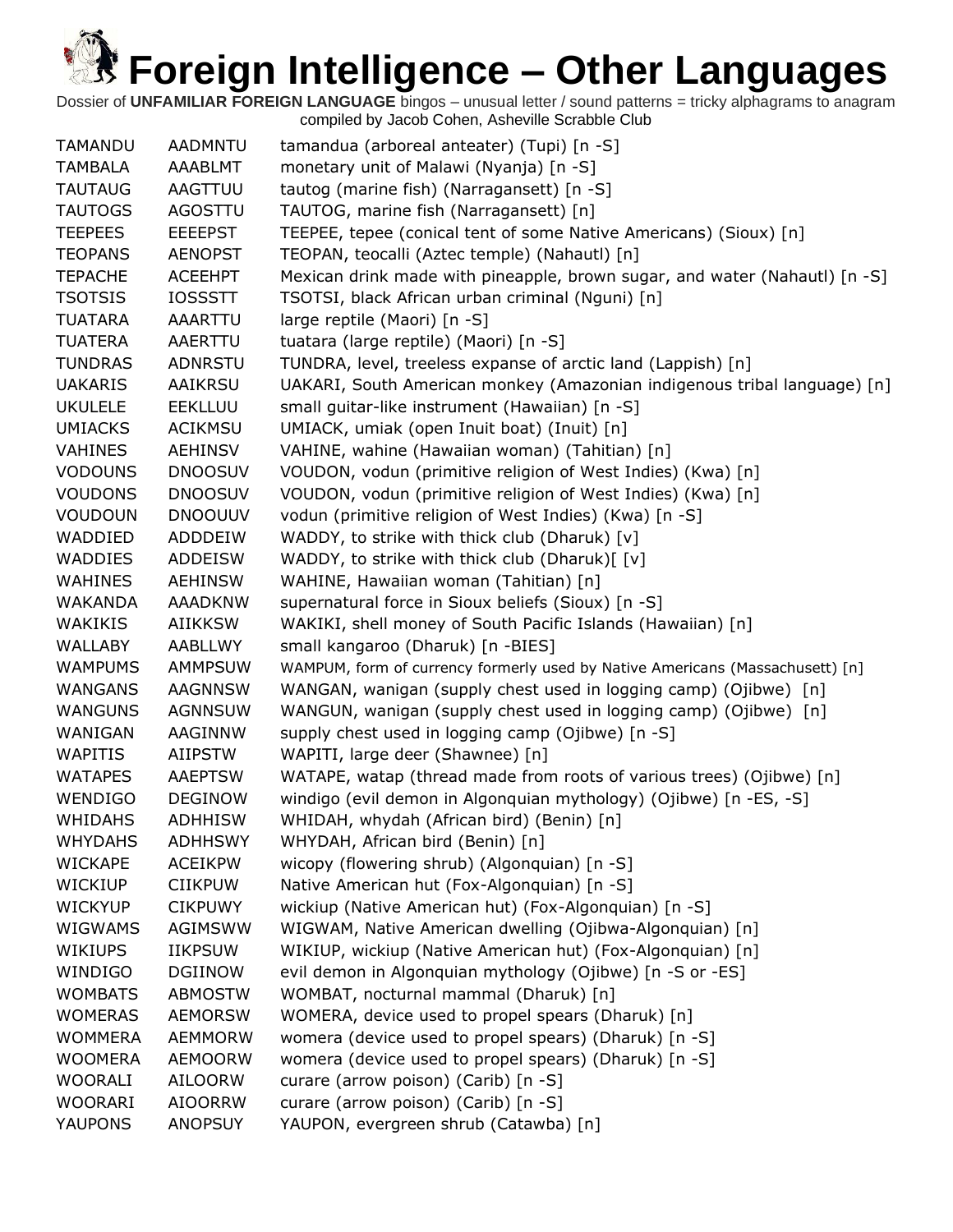Dossier of **UNFAMILIAR FOREIGN LANGUAGE** bingos – unusual letter / sound patterns = tricky alphagrams to anagram compiled by Jacob Cohen, Asheville Scrabble Club

| <b>YOUPONS</b> | <b>NOOPSUY</b> | YOUPON, yaupon (evergreen shrub) (Catawba) [n]               |
|----------------|----------------|--------------------------------------------------------------|
| ZIKURAT        | AIKRTUZ        | ziggurat (ancient Babylonian temple tower) (Akkadian) [n -S] |

**----------------------------------------------------------------------------------------------------------------**

### **Indonesian (Indonesia, Java) 7s**

| AMBOINA        | AABIMNO        | amboyna (mottled wood of Indonesian tree) [n -S]                      |
|----------------|----------------|-----------------------------------------------------------------------|
| AMBOYNA        | <b>AABMNOY</b> | mottled wood of Indonesian tree [n -S]                                |
| BATIKED        | ABDEIKT        | BATIK, to dye fabric by particular process [v]                        |
| <b>BATTIKS</b> | ABIKSTT        | BATTIK, fabric dyed by batiking [n]                                   |
| <b>CATTIES</b> | ACEISTT        | CATTIE, Asian unit of weight [n]                                      |
| <b>KALONGS</b> | <b>AGKLNOS</b> | KALONG, fruit-eating bat [n]                                          |
| <b>TELEDUS</b> | <b>DEELSTU</b> | TELEDU, carnivorous mammal (Javanese) [n]                             |
| <b>TEMPEHS</b> | <b>EEHMPST</b> | TEMPEH, Asian food (Indonesian) [n]                                   |
| WAYANGS        | AAGNSWY        | WAYANG, performance featuring puppets or human dancers (Javanese) [n] |
|                |                |                                                                       |

**Irish (Ireland) 7s**

|                | female spirit [n -S]                                       |
|----------------|------------------------------------------------------------|
| <b>ABEHINS</b> | banshee (female spirit) [n -S]                             |
| <b>ABEGHOR</b> | begorra (used as mild oath) [interj]                       |
| <b>ABEGORR</b> | used as mild oath [interj]                                 |
| <b>BEEEKLL</b> | very thin translucent porcelain [n -S]                     |
| <b>ABDHNOR</b> | Irish drum [n -S]                                          |
| <b>BDIKNOS</b> | BODKIN, sharp instrument [n]                               |
| <b>BEENORS</b> | BOREEN, lane in Ireland [n]                                |
| <b>ABCEHMR</b> | collar for horse [n -S]                                    |
| ABCEHNR        | brecham (collar for horse) [n -S]                          |
| <b>ABGNORS</b> | BROGAN, heavy shoe [n]                                     |
| <b>BEGORSU</b> | BROGUE, Irish accent [n]                                   |
| <b>BEILRUY</b> | noisy quarrel [n -S]                                       |
| <b>BEILRUZ</b> | brulyie (noisy quarrel) [n -S]                             |
| <b>CDEHIIL</b> | Irish or Scottish party [n -S]                             |
| <b>AACCHLN</b> | hamlet $[n - S]$                                           |
| <b>CEELLNO</b> | Irish girl [n -S]                                          |
| <b>BCEMOOS</b> | COOMBE, combe (narrow valley) [n]                          |
| <b>CEIORRS</b> | CORRIE, cirque (deep, steep-walled basin on mountain) [n]  |
| <b>ACGNNOR</b> | artificial island [n -S]                                   |
| <b>CCEHILU</b> | offensive word [n -S] / offensive word [adj -HIER, -HIEST] |
| <b>CEHILSU</b> | offensive word [n -S] / offensive word [adj -R, -ST]       |
| <b>ACGHRSU</b> | CURAGH, currach (coracle (small boat)) [n]                 |
| ADEGLNO        | type of tweed (coarse woolen fabric) [n -S]                |
| <b>CDEKNOR</b> | dornick (heavy linen fabric) [n -S]                        |
| <b>CDIKNOR</b> | heavy linen fabric [n -S]                                  |
| <b>CDKNOOR</b> | dornick (heavy linen fabric) [n -S]                        |
|                | <b>ABEEHNS</b>                                             |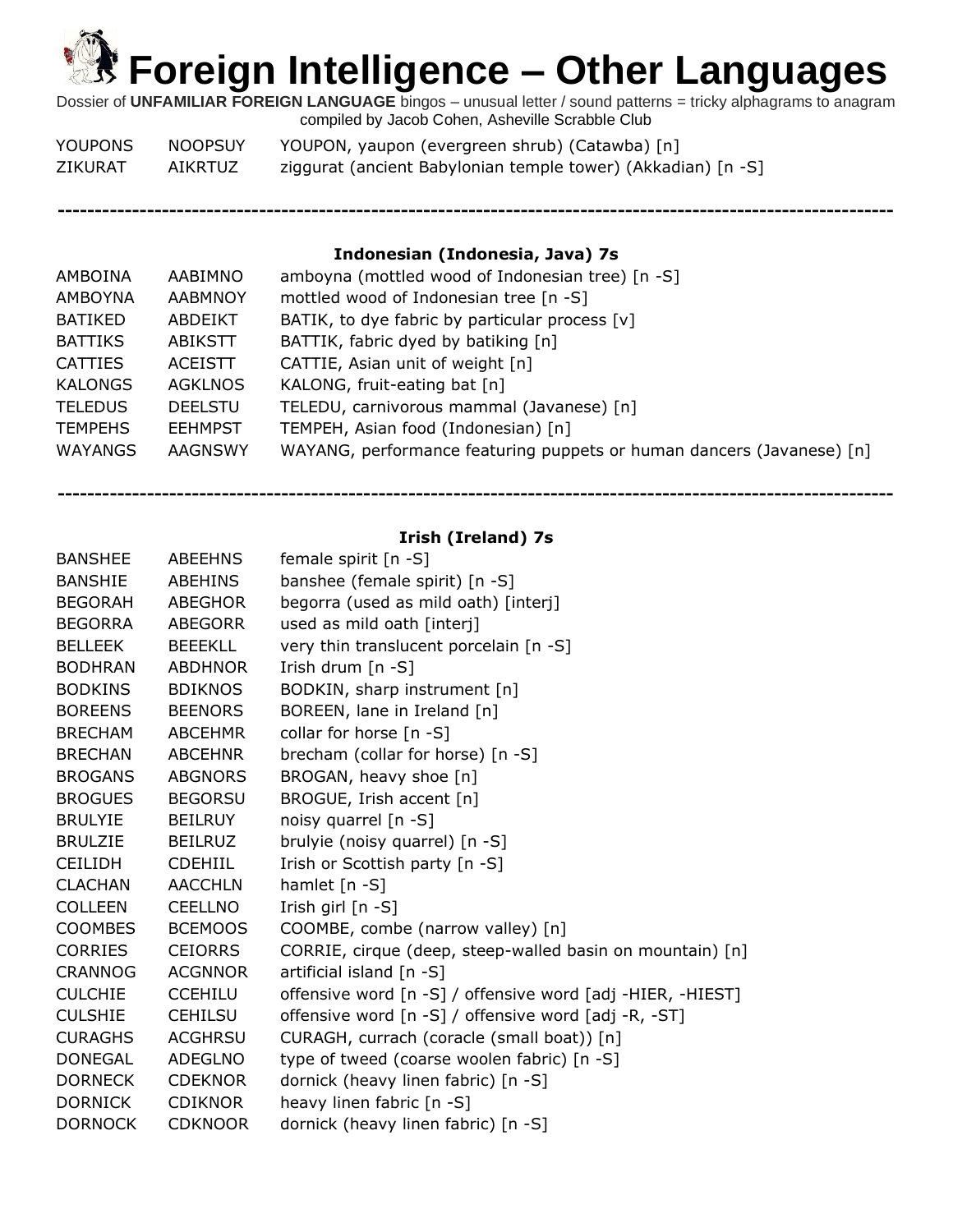Dossier of **UNFAMILIAR FOREIGN LANGUAGE** bingos – unusual letter / sound patterns = tricky alphagrams to anagram compiled by Jacob Cohen, Asheville Scrabble Club

| <b>DROUKED</b> | <b>DDEKORU</b> | DROUK, to drench (to wet thoroughly) [v]                                                        |
|----------------|----------------|-------------------------------------------------------------------------------------------------|
| <b>DRUIDIC</b> | CDDIIRU        | DRUID, one of ancient Celtic order of priests [adj]                                             |
| <b>DRUMLIN</b> | <b>DILMNRU</b> | long hill of glacial drift $[n -S]$                                                             |
| <b>DUDEENS</b> | <b>DDEENSU</b> | DUDEEN, short tobacco pipe [n]                                                                  |
| <b>GAWMOGE</b> | <b>AEGGMOW</b> | clownish person [n -S]                                                                          |
| <b>GOMBEEN</b> | <b>BEEGMNO</b> | usury $[n - S]$                                                                                 |
| <b>HUBBUBS</b> | <b>BBBHSUU</b> | HUBBUB, uproar (state of noisy excitement and confusion) [n]                                    |
| <b>HURLEYS</b> | <b>EHLRSUY</b> | HURLEY, hurling (Irish game) [n]                                                                |
| <b>KERRIES</b> | <b>EEIKRRS</b> | KERRY, one of Irish breed of cattle [n]                                                         |
| <b>OGHAMIC</b> | <b>ACGHIMO</b> | OGHAM, Old Irish alphabet [adj]                                                                 |
| <b>PIBROCH</b> | <b>BCHIOPR</b> | musical piece played on bagpipe [n -S]                                                          |
| PILLION        | <b>IILLNOP</b> | pad or cushion for extra rider on horse or motorcycle [n -S]                                    |
| <b>PISHOGE</b> | <b>EGHIOPS</b> | pishogue (evil spell) [n -S]                                                                    |
| <b>POTEENS</b> | <b>EENOPST</b> | POTEEN, Irish whiskey that is distilled unlawfully [n]                                          |
| <b>POTHEEN</b> | <b>EEHNOPT</b> | poteen (Irish whiskey that is distilled unlawfully) [n -S]                                      |
| <b>POTTEEN</b> | <b>EENOPTT</b> | poteen (Irish whiskey that is distilled unlawfully) [n -S]                                      |
| QUAIGHS        | AGHIQSU        | QUAIGH, quaich (small drinking vessel) [n]                                                      |
| <b>SELKIES</b> | <b>EEIKLSS</b> | SELKIE, creature in Scottish and Irish folklore [n]                                             |
| <b>SHAUGHS</b> | <b>AGHHSSU</b> | SHAUGH, thicket (dense growth of shrubs or small trees) [n]                                     |
| <b>SHAVIES</b> | <b>AEHISSV</b> | SHAVIE, trick or prank [n]                                                                      |
| <b>SHEBEAN</b> | <b>ABEEHNS</b> | shebeen (place where liquor is sold illegally) [n -S]                                           |
| <b>SHEBEEN</b> | <b>BEEEHNS</b> | place where liquor is sold illegally [n -S]                                                     |
| <b>SHELTAS</b> | <b>AEHLSST</b> | SHELTA, esoteric jargon of Gaelic [n]                                                           |
| <b>SHINNEY</b> | <b>EHINNSY</b> | to play form of hockey [v -ED, -ING, -S]                                                        |
| <b>SILKIES</b> | <b>EIIKLSS</b> | SILKY, glossy-coated terrier [n] / SILKIE, selkie (creature in Scottish and Irish folklore) [n] |
| <b>SLAINTE</b> | <b>AEILNST</b> | used to toast one's health [interj]                                                             |
|                |                |                                                                                                 |
|                |                |                                                                                                 |

### **Jamaican (Jamaica) 7s**

- 
- SPLIFFS FFILPSS SPLIFF, marijuana cigarette [n]

## **Japanese (Japan) 7s**

| <b>ADSUKIS</b> | <b>ADIKSSU</b> | ADSUKI, adzuki (edible seed of Asian plant) [n] |
|----------------|----------------|-------------------------------------------------|
| <b>ADZUKIS</b> | <b>ADIKSUZ</b> | ADZUKI, edible seed of Asian plant) [n]         |
| <b>AIKIDOS</b> | <b>ADIIKOS</b> | AIKIDO, Japanese art of self-defense [n]        |
| <b>AUCUBAS</b> | <b>AABCSUU</b> | AUCUBA, shrub of dogwood family [n]             |
| <b>BOKKENS</b> | <b>BEKKNOS</b> | BOKKEN, wooden sword used for training [n]      |
| <b>BUNRAKU</b> | <b>ABKNRUU</b> | Japanese puppet show [n -S]                     |
| <b>BUSHIDO</b> | <b>BDHIOSU</b> | code of samurai [n -S]                          |
| CHANOYU        | <b>ACHNOUY</b> | Japanese tea ritual [n -S]                      |
| <b>DAIKONS</b> | <b>ADIKNOS</b> | DAIKON, Japanese radish [n]                     |
| <b>DAIMIOS</b> | <b>ADIIMOS</b> | DAIMIO, former Japanese nobleman [n]            |
| <b>DAIMYOS</b> | <b>ADIMOSY</b> | DAIMYO, daimio (former Japanese nobleman) [n]   |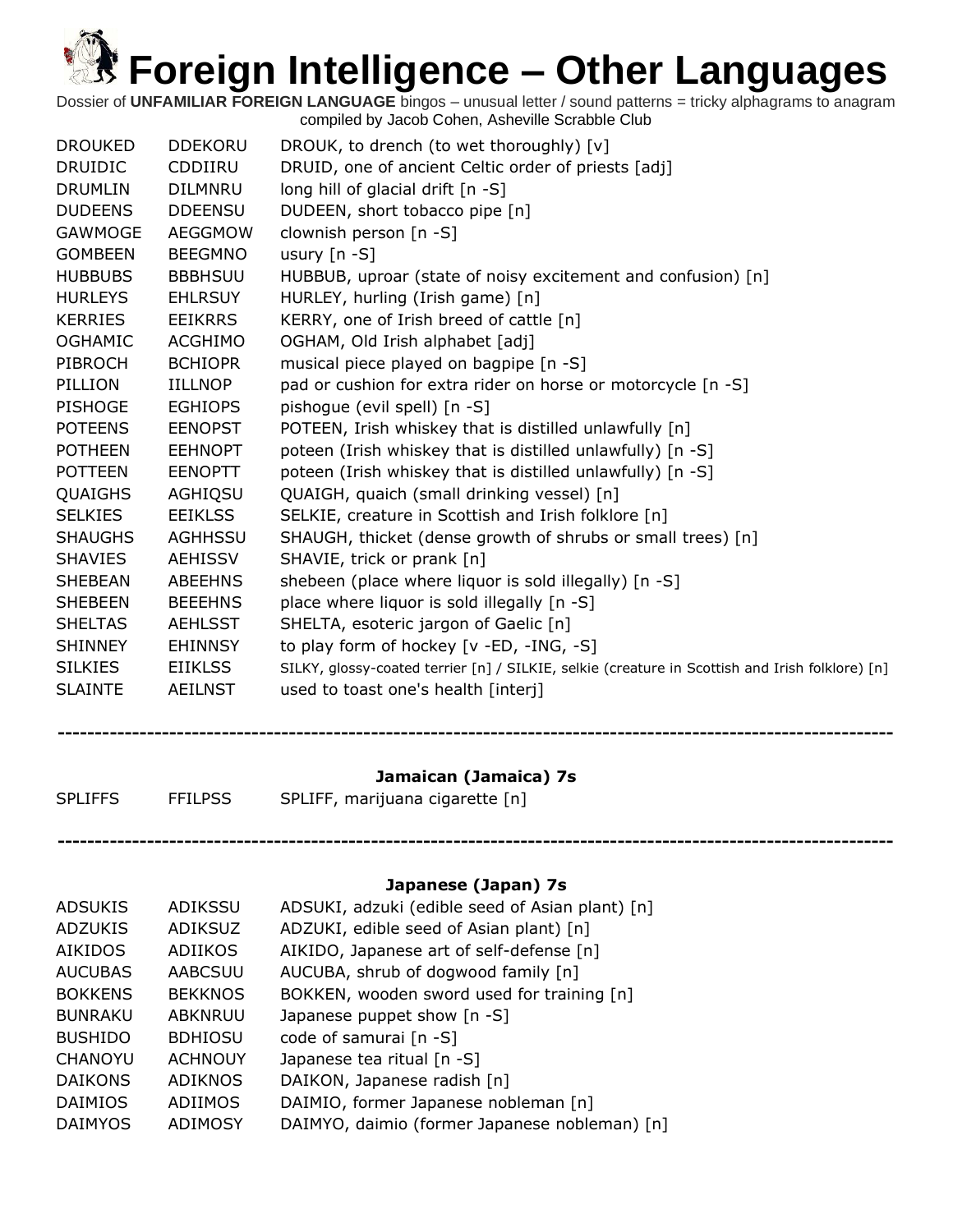| <b>EDAMAME</b> | AADEEMM        | green soybeans in pod [n -S]                                                |
|----------------|----------------|-----------------------------------------------------------------------------|
| <b>GAGAKUS</b> | AAGGKSU        | GAGAKU, ancient court music of Japan [n]                                    |
| IKEBANA        | AABEIKN        | Japanese art of flower arranging [n -S]                                     |
| JUJITSU        | <b>IJJSTUU</b> | Japanese art of self-defense [n -S]                                         |
| <b>JUJUTSU</b> | <b>JJSTUUU</b> | jujitsu (Japanese art of self-defense) [n -S]                               |
| <b>KABOCHA</b> | <b>AABCHKO</b> | type of Japanese pumpkin or squash [n -S]                                   |
| <b>KAIZENS</b> | <b>AEIKNSZ</b> | KAIZEN, Japanese business practice of continuous improvement [n]            |
| <b>KANBANS</b> | <b>AABKNNS</b> | KANBAN, manufacturing strategy where parts are delivered only as needed [n] |
| <b>KATANAS</b> | <b>AAAKNST</b> | KATANA, Japanese single-edged sword [n]                                     |
| <b>KATSURA</b> | <b>AAKRSTU</b> | deciduous tree of Japan and China [n -S]                                    |
| <b>MEDAKAS</b> | AADEKMS        | MEDAKA, Japanese fish [n]                                                   |
| <b>MIKADOS</b> | <b>ADIKMOS</b> | MIKADO, emperor of Japan [n]                                                |
| <b>MIZUNAS</b> | AIMNSUZ        | MIZUNA, Japanese mustard [n]                                                |
| <b>NANDINA</b> | AADINNN        | evergreen shrub [n -S]                                                      |
| <b>NANDINS</b> | <b>ADINNNS</b> | NANDIN, evergreen shrub [n]                                                 |
| <b>NETSUKE</b> | <b>EEKNSTU</b> | button-like fixture on Japanese clothing [n -S]                             |
| <b>NUNCHUK</b> | <b>CHKNNUU</b> | nunchaku (Japanese weapon)                                                  |
| <b>OBENTOS</b> | <b>BENOOST</b> | OBENTO, Japanese meal packed in box [n]                                     |
| <b>REISHIS</b> | <b>EHIIRSS</b> | REISHI, mushroom having shiny cap [n]                                       |
| RIKISHI        | <b>HIIIKRS</b> | sumo wrestler [n RIKISHI]                                                   |
| <b>ROBATAS</b> | <b>AABORST</b> | ROBATA, grill used for Japanese cooking [n]                                 |
| <b>ROMAJIS</b> | <b>AIJMORS</b> | ROMAJI, system of transliterating Japanese into Latin alphabet [n]          |
| <b>RYOKANS</b> | <b>AKNORSY</b> | RYOKAN, Japanese inn [n]                                                    |
| <b>SANSEIS</b> | <b>AEINSSS</b> | SANSEI, grandchild of Japanese immigrants to United States [n]              |
| SANTOKU        | AKNOSTU        | Japanese kitchen knife [n -S]                                               |
| SASHIMI        | <b>AHIIMSS</b> | Japanese dish of sliced raw fish [n -S]                                     |
| <b>SATORIS</b> | <b>AIORSST</b> | SATORI, illumination of spirit sought by Zen Buddhists [n]                  |
| <b>SATSUMA</b> | <b>AAMSSTU</b> | variety of orange [n -S]                                                    |
| <b>SEITANS</b> | <b>AEINSST</b> | food made from wheat gluten [n]                                             |
| <b>SENSEIS</b> | <b>EEINSSS</b> | SENSEI, teacher of Japanese martial arts [n]                                |
| <b>SEPPUKU</b> | <b>EKPPSUU</b> | Japanese form of suicide [n -S]                                             |
| <b>SHIATSU</b> | AHISSTU        | massage using finger pressure [n -S]                                        |
| SHIATZU        | <b>AHISTUZ</b> | shiatsu (massage using finger pressure) [n -S]                              |
| <b>SHOCHUS</b> | <b>CHHOSSU</b> | SHOCHU, Japanese liquor [n]                                                 |
| <b>SHOGUNS</b> | <b>GHNOSSU</b> | SHOGUN, former military leader of Japan [n]                                 |
| <b>SKIMMIA</b> | <b>AIIKMMS</b> | evergreen shrub [n -S]                                                      |
| <b>SKOSHES</b> | <b>EHKOSSS</b> | SKOSH, small amount [n]                                                     |
| <b>SUDOKUS</b> | <b>DKOSSUU</b> | SUDOKU, puzzle involving numbers 1 through 9 [n]                            |
| <b>SURIMIS</b> | <b>IIMRSSU</b> | SURIMI, inexpensive fish product [n]                                        |
| <b>TAMARIS</b> | <b>AAIMRST</b> | TAMARI, Japanese soy sauce [n]                                              |
| TANUKIS        | <b>AIKNSTU</b> | TANUKI, raccoon dog [n]                                                     |
| <b>TATAMIS</b> | <b>AAIMSTT</b> | TATAMI, straw matting used as floor covering [n]                            |
| <b>TEMPURA</b> | AEMPRTU        | Japanese dish [n -S]                                                        |
| <b>WAKAMES</b> | <b>AAEKMSW</b> | WAKAME, brown seaweed native to Asia [n]                                    |
| <b>WASABIS</b> | AABISSW        | WASABI, pungent herb [n]                                                    |
| <b>YUKATAS</b> | <b>AAKSTUY</b> | YUKATA, light cotton kimono [n]                                             |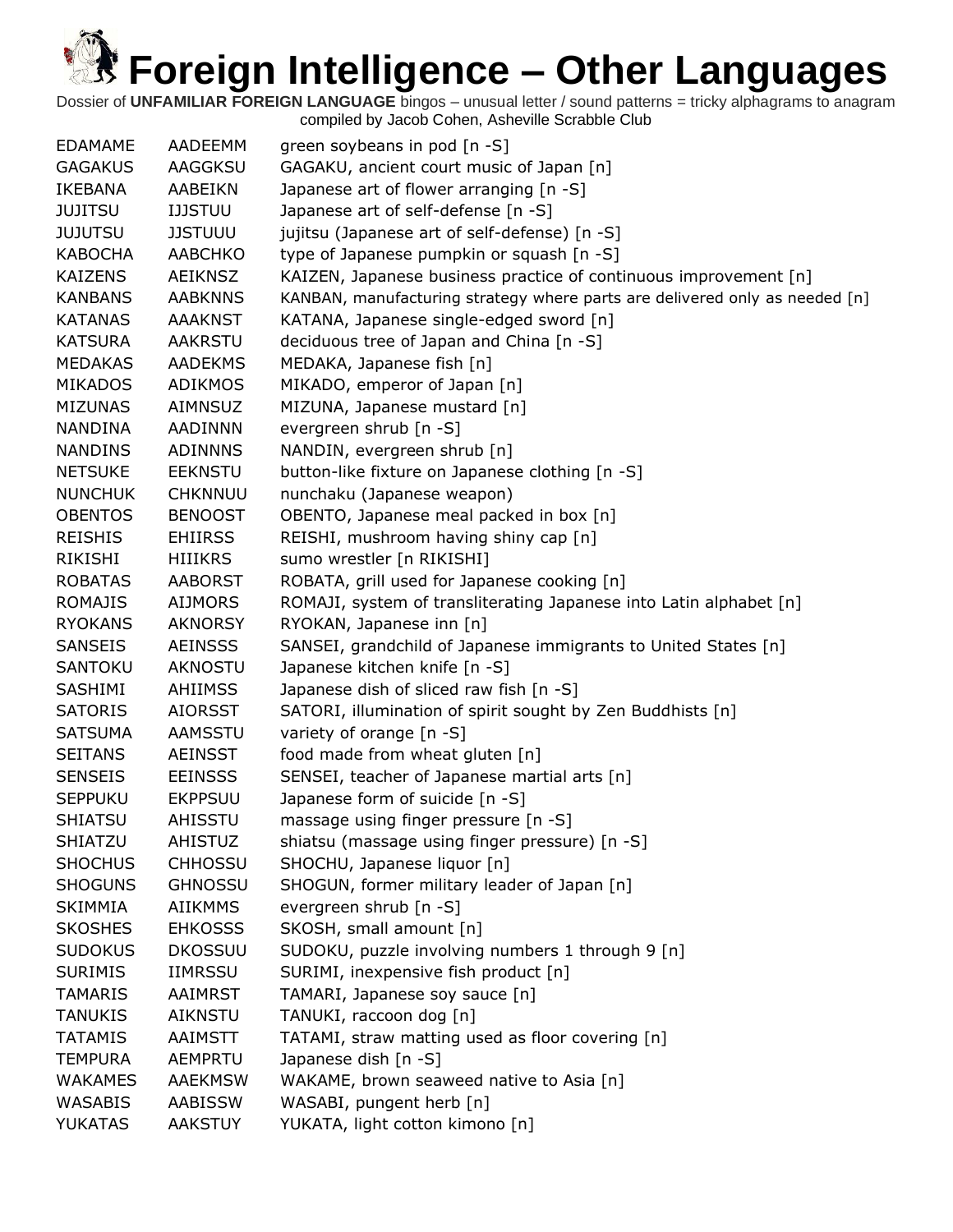| <b>然 Foreign Intelligence – Other Languages</b><br>Dossier of UNFAMILIAR FOREIGN LANGUAGE bingos - unusual letter / sound patterns = tricky alphagrams to anagram<br>compiled by Jacob Cohen, Asheville Scrabble Club |                                                               |                                                                                                                                                                                                    |  |  |
|-----------------------------------------------------------------------------------------------------------------------------------------------------------------------------------------------------------------------|---------------------------------------------------------------|----------------------------------------------------------------------------------------------------------------------------------------------------------------------------------------------------|--|--|
| <b>ZAIKAIS</b>                                                                                                                                                                                                        | AAIIKSZ                                                       | ZAIKAI, business community of Japan [n]                                                                                                                                                            |  |  |
| <b>KOUPREY</b>                                                                                                                                                                                                        | <b>EKOPRUY</b>                                                | <b>Khmer (Cambodia) 7s</b><br>short-haired ox [n -S]                                                                                                                                               |  |  |
| <b>CHAEBOL</b><br><b>HAPKIDO</b><br><b>KIMCHEE</b><br><b>KIMCHIS</b>                                                                                                                                                  | <b>ABCEHLO</b><br>ADHIKOP<br><b>CEEHIKM</b><br><b>CHIIKMS</b> | Korean (Korea) 7s<br>group of businesses in Korea [n -S]<br>Korean martial art [n -S]<br>kimchi (spicy Korean dish of pickled cabbage) [n -S]<br>KIMCHI, spicy Korean dish of pickled cabbage) [n] |  |  |
| <b>SANTIMI</b><br><b>SANTIMS</b><br>SANTIMU                                                                                                                                                                           | AIIMNST<br><b>AIMNSST</b><br><b>AIMNSTU</b>                   | Latvian (Latvia) 7s<br>SANTIM, formerly used coin of Latvia [n]<br>SANTIM, formerly used coin of Latvia [n]<br>SANTIM, formerly used coin of Latvia [n]                                            |  |  |

**Malay (Malaysia) 7s**

| <b>BANTENG</b> | ABEGNNT        | wild ox $[n - S]$                                             |
|----------------|----------------|---------------------------------------------------------------|
| <b>CAJAPUT</b> | <b>AACJPTU</b> | cajeput (Australian tree) [n -S]                              |
| <b>CAJEPUT</b> | <b>ACEJPTU</b> | Australian tree [n -S]                                        |
| <b>CAJUPUT</b> | <b>ACJPTUU</b> | cajeput (Australian tree) [n -S]                              |
| <b>CAMPONG</b> | <b>ACGMNOP</b> | kampong (small village (small community in rural area) [n -S] |
| <b>CASHOOS</b> | ACHOOSS        | CASHOO, catechu (resin used in tanning) [n]                   |
| <b>CATECHU</b> | <b>ACCEHTU</b> | resin used in tanning $[n -S]$                                |
| <b>CATTIES</b> | <b>ACEISTT</b> | CATTIE, Asian unit of weight [n]                              |
| <b>CUTCHES</b> | <b>CCEHSTU</b> | CUTCH, catechu (resin used in tanning) [n]                    |
| <b>DAMMARS</b> | <b>AADMMRS</b> | DAMMAR, hard resin [n]                                        |
| <b>DAMMERS</b> | <b>ADEMMRS</b> | DAMMER, dammar (hard resin) [n]                               |
| <b>DUGONGS</b> | <b>DGGNOSU</b> | DUGONG, aquatic mammal [n]                                    |
| <b>DURIANS</b> | ADINRSU        | DURIAN, East Indian tree [n]                                  |
| <b>DURIONS</b> | <b>DINORSU</b> | DURION, durian (East Indian tree) [n]                         |
| <b>GAMBIAS</b> | <b>AABGIMS</b> | GAMBIA, gambier (extract obtained from Asian vine) [n]        |
| GAMBIER        | ABEGIMR        | extract obtained from Asian vine [n -S]                       |
| GAMBIRS        | ABGIMRS        | GAMBIR, gambier (extract obtained from Asian vine) [n]        |
| <b>GOMUTIS</b> | <b>GIMOSTU</b> | GOMUTI, palm tree [n]                                         |
| <b>KALIANS</b> | <b>AAIKLNS</b> | hookah [n]                                                    |
| <b>KAMPONG</b> | AGKMNOP        | small village (small community in rural area) [n -S]          |
| <b>KEDDAHS</b> | <b>ADDEHKS</b> | KEDDAH, enclosure for elephants [n]                           |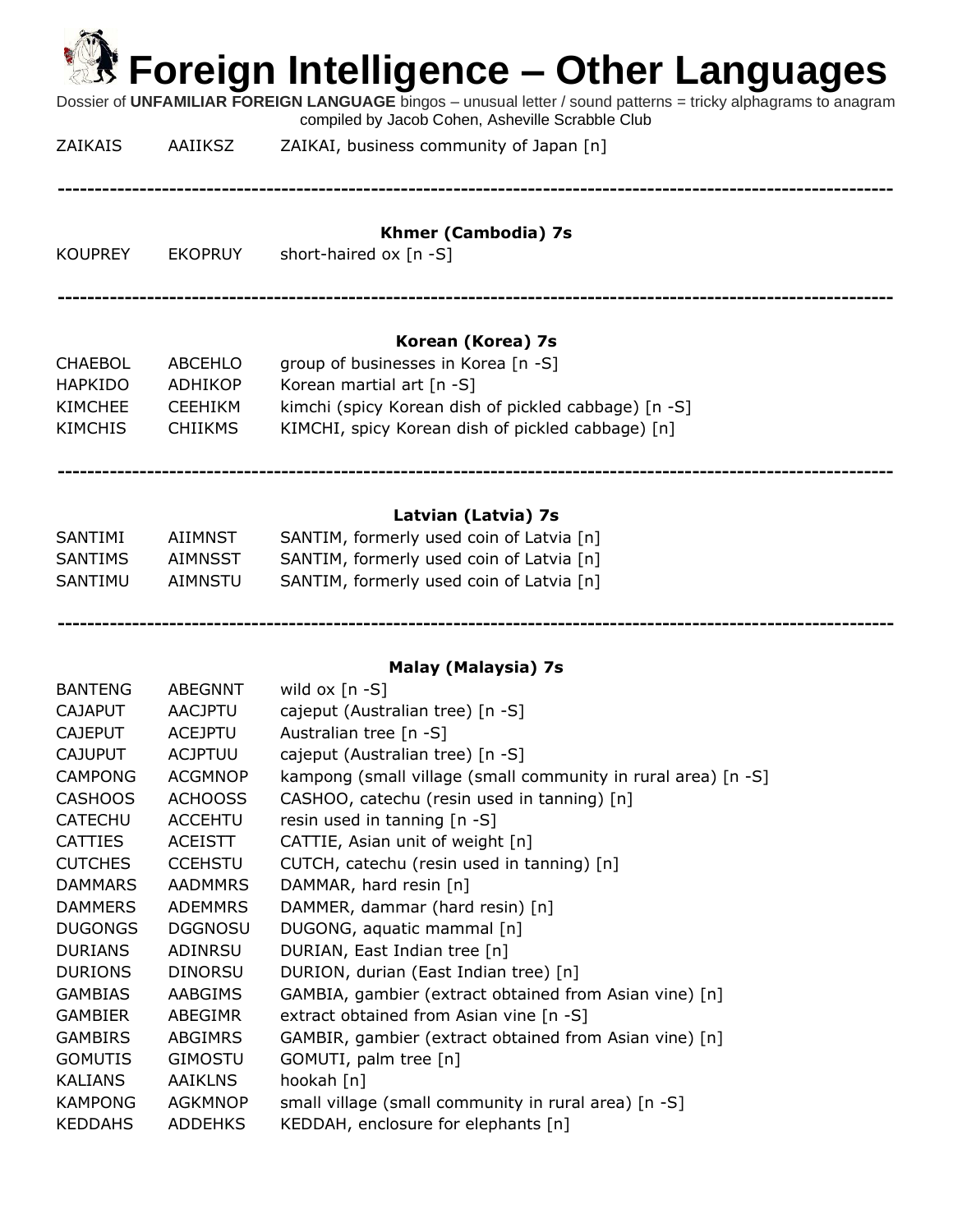Dossier of **UNFAMILIAR FOREIGN LANGUAGE** bingos – unusual letter / sound patterns = tricky alphagrams to anagram compiled by Jacob Cohen, Asheville Scrabble Club

| <b>KHEDAHS</b> | <b>ADEHHKS</b> | KHEDAH, keddah (enclosure for elephants) [n]  |
|----------------|----------------|-----------------------------------------------|
| MALACCA        | <b>AAACCLM</b> | cane of Asian rattan palm $[n -S]$            |
| <b>OURANGS</b> | AGNORSU        | OURANG, orang (large ape) [n]                 |
| <b>PANDANS</b> | <b>AADNNPS</b> | PANDAN, pandanus (tropical plant) [n]         |
| <b>PANTOUM</b> | <b>AMNOPTU</b> | verse form [n -S]                             |
| <b>PARANGS</b> | <b>AAGNPRS</b> | PARANG, heavy knife [n]                       |
| <b>PENANGS</b> | <b>AEGNNPS</b> | PENANG, cotton fabric [n]                     |
| PINANGS        | <b>AGINNPS</b> | PINANG, palm tree [n]                         |
| <b>RATTANS</b> | AANRSTT        | RATTAN, palm tree $[n]$                       |
| <b>SAMBALS</b> | <b>AABLMSS</b> | SAMBAL, spicy condiment [n]                   |
| SIAMANG        | AAGIMNS        | large, black gibbon $[n - S]$                 |
| <b>STENGAH</b> | <b>AEGHNST</b> | mixed drink $[n - S]$                         |
| <b>TAMPANS</b> | <b>AAMNPST</b> | TAMPAN, biting insect [n]                     |
| <b>TINCALS</b> | <b>ACILNST</b> | TINCAL, crude borax [n]                       |
| <b>TOMBACK</b> | <b>ABCKMOT</b> | tombac (alloy of copper and zinc) $[n -S]$    |
| <b>TOMBACS</b> | <b>ABCMOST</b> | TOMBAC, alloy of copper and zinc [n]          |
| <b>TOMBAKS</b> | <b>ABKMOST</b> | TOMBAK, tombac (alloy of copper and zinc) [n] |

**Mandarin, Cantonese, & Related Languages (China) 7s**

| <b>CONGOUS</b> | <b>CGNOOSU</b> | CONGOU, Chinese tea [n]                             |
|----------------|----------------|-----------------------------------------------------|
| <b>DINKUMS</b> | <b>DIKMNSU</b> | DINKUM, truth (conformity to fact or reality) [n]   |
| <b>LAOGAIS</b> | <b>AAGILOS</b> | LAOGAI, system of forced-labor camps in China [n]   |
| <b>LICHEES</b> | <b>CEEHILS</b> | LICHEE, litchi (edible fruit of Chinese tree) [n]   |
| <b>LITCHIS</b> | <b>CHIILST</b> | LITCHI, edible fruit of Chinese tree [n]            |
| <b>LONGANS</b> | <b>AGLNNOS</b> | LONGAN, edible fruit of Chinese tree [n]            |
| LOQUATS        | ALOQSTU        | LOQUAT, small yellow fruit [n]                      |
| <b>LUNGANS</b> | <b>AGLNNSU</b> | LUNGAN, longan (edible fruit of Chinese tree) [n]   |
| <b>LYCHEES</b> | <b>CEEHLSY</b> | LYCHEE, litchi (edible fruit of Chinese tree) [n]   |
| <b>MAHUANG</b> | AAGHMNU        | Asian plant $[n - S]$                               |
| <b>NANKEEN</b> | <b>AEEKNNN</b> | cotton fabric [n -S]                                |
| <b>NANKINS</b> | <b>AIKNNNS</b> | NANKIN, nankeen (cotton fabric) [n -S]              |
| PETSAIS        | <b>AEIPSST</b> | PETSAI, Chinese cabbage [n]                         |
| <b>PINYINS</b> | IINNPSY        | PINYIN, system for romanizing Chinese ideograms [n] |
| PONGEES        | <b>EEGNOPS</b> | PONGEE, type of silk [n]                            |
| QIGONGS        | GGINOQS        | QIGONG, Chinese system of physical exercises [n]    |
| SAIMINS        | AIIMNSS        | SAIMIN, Hawaiian noodle soup [n]                    |
| <b>SAMPANS</b> | <b>AAMNPSS</b> | SAMPAN, flat-bottomed Chinese skiff [n]             |
| <b>SAMSHUS</b> | AHMSSSU        | SAMSHU, Chinese liquor [n]                          |
| <b>SUBGUMS</b> | <b>BGMSSUU</b> | SUBGUM, Chinese dish of mixed vegetables [n]        |
| <b>SWANPAN</b> | <b>AANNPSW</b> | Chinese abacus [n -S]                               |
| TAIPANS        | AAINPST        | TAIPAN, venomous snake [n]                          |
| <b>TATSOIS</b> | <b>AIOSSTT</b> | TATSOI, Asian mustard [n]                           |
| <b>TONGMAN</b> | AGMNNOT        | member of Chinese secret society [n -MEN]           |
| <b>TUCHUNS</b> | <b>CHNSTUU</b> | TUCHUN, Chinese military governor [n]               |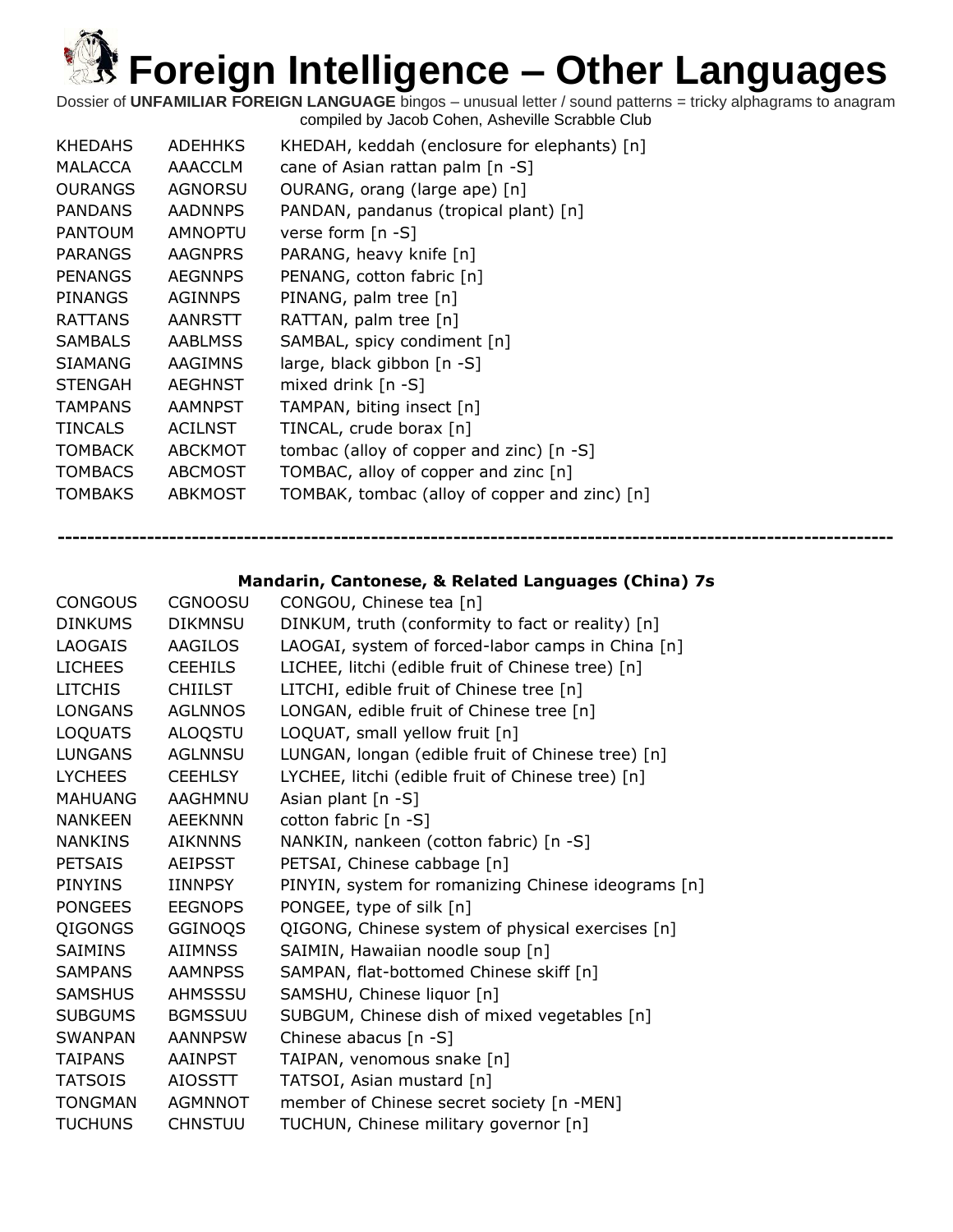Dossier of **UNFAMILIAR FOREIGN LANGUAGE** bingos – unusual letter / sound patterns = tricky alphagrams to anagram compiled by Jacob Cohen, Asheville Scrabble Club

WHANGEE AEEGHNW Asian grass [n -S]

**----------------------------------------------------------------------------------------------------------------**

**Mongolian (Mongolia) 7s**

| ARGALIS        | AAGILRS | ARGALI, wild sheep [n]                         |
|----------------|---------|------------------------------------------------|
| <b>TOGROGS</b> | GGOORST | TOGROG, tugrik (monetary unit of Mongolia) [n] |
| TUGHRIK        | GHIKRTU | tugrik (monetary unit of Mongolia) [n -S]      |
| TUGRIKS        | GIKRSTU | TUGRIK, monetary unit of Mongolia              |
|                |         |                                                |

### **Norwegian (Norse) (Norway) 7s**

**----------------------------------------------------------------------------------------------------------------**

| <b>AKVAVIT</b> | <b>AAIKTVV</b> | aquavit (Scandinavian liquor) [n -S]          |
|----------------|----------------|-----------------------------------------------|
| AQUAVIT        | AAIQTUV        | Scandinavian liquor [n -S]                    |
| <b>BERSERK</b> | <b>BEEKRRS</b> | fierce warrior [n -S]                         |
| <b>BIGGING</b> | <b>BGGGIIN</b> | biggin (house) [n -S]                         |
| <b>BIGGINS</b> | <b>BGGIINS</b> | BIGGIN, house [n]                             |
| <b>BYRNIES</b> | <b>BEINRSY</b> | BYRNIE, armored shirt [n]                     |
| <b>COLLOPS</b> | <b>CLLOOPS</b> | COLLOP, small portion of meat [n]             |
| <b>FINMARK</b> | <b>AFIKMNR</b> | monetary unit of Finland [n -S]               |
| <b>FYLFOTS</b> | <b>FFLOSTY</b> | FYLFOT, swastika [n]                          |
| <b>GJETOST</b> | <b>EGJOSTT</b> | hard brown cheese [n -S]                      |
| <b>JARLDOM</b> | <b>ADJLMOR</b> | domain of jarl (Scandinavian nobleman) [n -S] |
| <b>KRAKENS</b> | <b>AEKKNRS</b> | KRAKEN, sea monster [n]                       |
| <b>MARRAMS</b> | <b>AAMMRRS</b> | MARRAM, beach grass [n]                       |
| <b>MYSOSTS</b> | <b>MOSSSTY</b> | MYSOST, mild cheese [n]                       |
| <b>SCALDIC</b> | <b>ACCDILS</b> | skaldic (ancient Scandinavian poet) [adj]     |
| <b>SKALDIC</b> | <b>ACDIKLS</b> | SKALD, ancient Scandinavian poet [adj]        |
| <b>SKOLING</b> | <b>GIKLNOS</b> | SKOL, to skoal (to drink to health of) [v]    |
| <b>TAWPIES</b> | <b>AEIPSTW</b> | TAWPIE, foolish young person [n]              |
| <b>VALKYRS</b> | <b>AKLRSVY</b> | VALKYR, maiden in Morse mythology [n]         |
| <b>WADMAAL</b> | <b>AAADLMW</b> | wadmal (thick woolen fabric) [n -S]           |
| <b>WADMALS</b> | <b>AADLMSW</b> | WADMAL, thick woolen fabric [n]               |
| <b>WADMELS</b> | <b>ADELMSW</b> | WADMEL, wadmal (thick woolen fabric) [n]      |
| <b>WADMOLL</b> | <b>ADLLMOW</b> | wadmal (thick woolen fabric) [n -S]           |
| <b>WADMOLS</b> | <b>ADLMOSW</b> | WADMOL, wadmal (thick woolen fabric) [n]      |
| WASSAIL        | <b>AAILSSW</b> | to drink to health of $[v - ED, -ING, -S]$    |
|                |                |                                               |

**Pashto / Dari (Afghanistan) 7s**

| AFGHANI | AAFGHIN | monetary unit of Afghanistan [n -S] |
|---------|---------|-------------------------------------|
|         |         |                                     |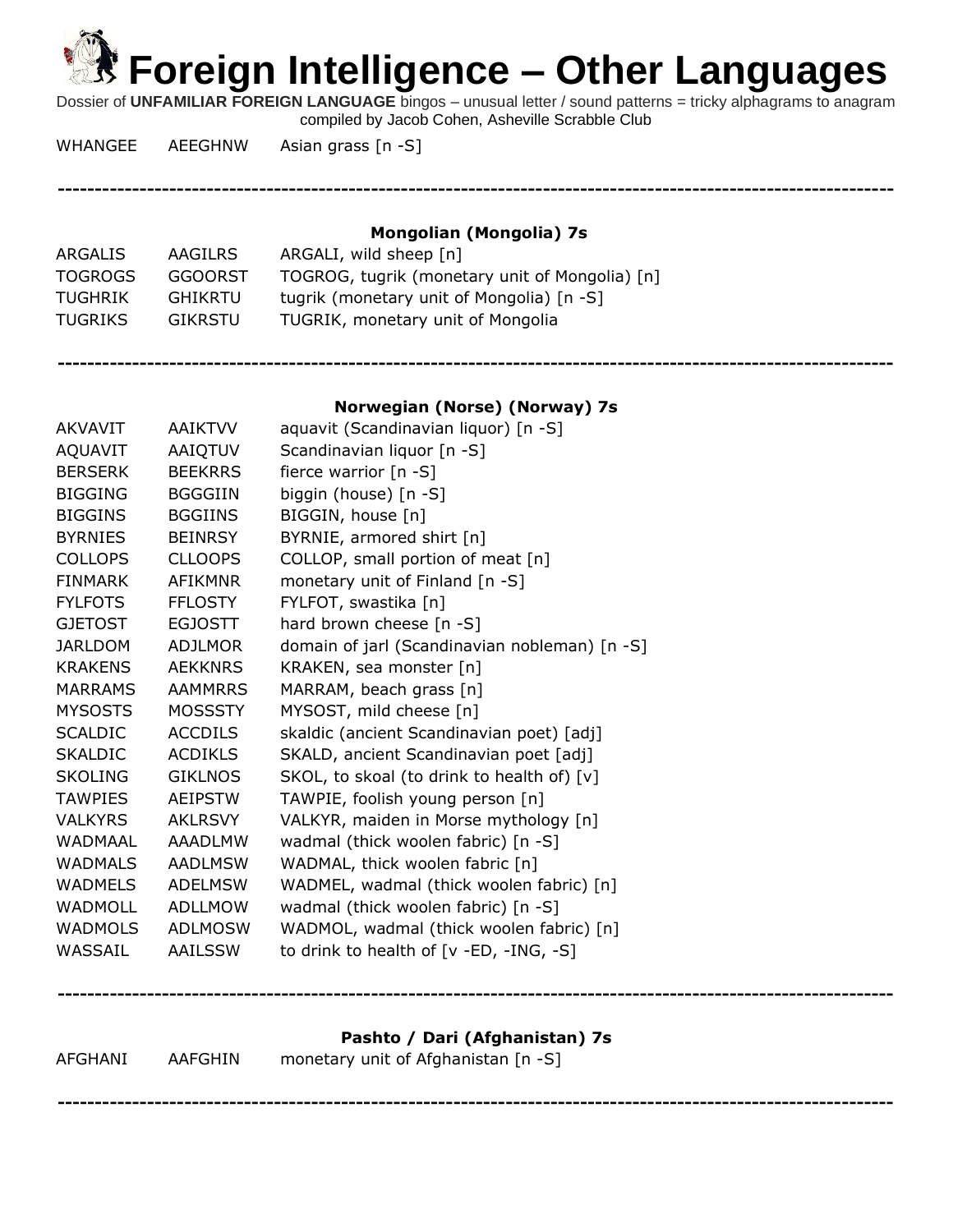Dossier of **UNFAMILIAR FOREIGN LANGUAGE** bingos – unusual letter / sound patterns = tricky alphagrams to anagram compiled by Jacob Cohen, Asheville Scrabble Club

### **Persian / Farsi (Iran) 7s**

| <b>ASKARIS</b> | <b>AAIKRSS</b> | ASKARI, soldier or police officer of eastern Africa [n]                                |
|----------------|----------------|----------------------------------------------------------------------------------------|
| <b>CARBOYS</b> | <b>ABCORSY</b> | CARBOY, large bottle [n]                                                               |
| <b>FIRMANS</b> | <b>AFIMNRS</b> | FIRMAN, edict issued by Middle Eastern sovereign [n]                                   |
| <b>GHAZALS</b> | AAGHLSZ        | GHAZAL, amatory lyric poem [n]                                                         |
| <b>JEZAILS</b> | <b>AEIJLSZ</b> | JEZAIL, type of firearm [n]                                                            |
| <b>MARKHOR</b> | <b>AHKMORR</b> | wild goat $[n -S]$                                                                     |
| <b>MISKALS</b> | <b>AIKLMSS</b> | MISKAL, Oriental unit of weight [n]                                                    |
| <b>MOGHULS</b> | <b>GHLMOSU</b> | MOGHUL, mogul (important person) [n]                                                   |
| <b>MUGHALS</b> | <b>AGHLMSU</b> | MUGHAL, mogul (important person) [n]                                                   |
| <b>MURRINE</b> | EIMNRRU        | pertaining to murra (substance used to make fine vases and cups in ancient Rome) [adj] |
| <b>NARGILE</b> | AEGILNR        | narghile (hookah) [n -S]                                                               |
| PADSHAH        | <b>AADHHPS</b> | padishah (sovereign) [n -S]                                                            |
| PAHLAVI        | AAHILPV        | former coin of Iran $[n - S]$                                                          |
| <b>PANEERS</b> | <b>AEENPRS</b> | PANEER, milk curd cheese [n]                                                           |
| <b>POSTEEN</b> | <b>EENOPST</b> | Afghan outer garment [n -S]                                                            |
| <b>POSTINS</b> | <b>INOPSST</b> | POSTIN, posteen (Afghan outer garment) [n]                                             |
| <b>PURDAHS</b> | <b>ADHPRSU</b> | PURDAH, curtain used in India to seclude women [n]                                     |
| <b>SALWARS</b> | <b>AALRSSW</b> | SALWAR, shalwar (pair of loose trousers worn by some women of India) [n]               |
| <b>SARODES</b> | <b>ADEORSS</b> | SARODE, sarod (stringed instrument of India) [n]                                       |
| <b>SERDABS</b> | <b>ABDERSS</b> | SERDAB, chamber within ancient Egyptian tomb [n]                                       |
| <b>SHAHDOM</b> | <b>ADHHMOS</b> | territory ruled by shah (Iranian ruler) [n -S]                                         |
| <b>SHIKARA</b> | <b>AAHIKRS</b> | light, flat-bottomed boat in Kashmir [n -S]                                            |
| <b>TAMASHA</b> | <b>AAAHMST</b> | public entertainment in India [n -S]                                                   |
| <b>TAMBURA</b> | <b>AABMRTU</b> | stringed instrument [n -S]                                                             |
| <b>TAMBURS</b> | <b>ABMRSTU</b> | TAMBUR, tambura (string instrument) [n]                                                |
| <b>TEAPOYS</b> | <b>AEOPSTY</b> | TEAPOY, small table used in serving tea [n]                                            |
| <b>TURBETH</b> | <b>BEHRTTU</b> | turpeth (medicinal plant root) [n -S]                                                  |
| <b>TURBITH</b> | <b>BHIRTTU</b> | turpeth (medicinal plant root) [n -S]                                                  |
| <b>TURPETH</b> | EHPRTTU        | medicinal plant root $[n - S]$                                                         |
| <b>ZEDOARY</b> | ADEORYZ        | medicinal root of tropical plant [n -RIES]                                             |
|                |                |                                                                                        |

### **Polish (Poland) 7s**

| <b>BIGOSES</b> | <b>BEGIOSS</b> | BIGOS, Polish stew [n]                                      |
|----------------|----------------|-------------------------------------------------------------|
| <b>BRITSKA</b> | <b>ABIKRST</b> | open carriage [n -S]                                        |
| <b>BRITZKA</b> | ABIKRTZ        | britska (open carriage) [n -S]                              |
| <b>KISHKAS</b> | <b>AHIKKSS</b> | KISHKA, kishke (sausage) [n]                                |
| <b>KISHKES</b> | <b>EHIKKSS</b> | KISHKE, sausage [n]                                         |
| <b>KOLBASI</b> | ABIKLOS        | kielbasa (smoked sausage) [n -S]                            |
| MAZURKA        | AAKMRUZ        | Polish dance [n -S]                                         |
| <b>NOODGED</b> | <b>DDEGNOO</b> | NOODGE, to nag [v]                                          |
| <b>NOODGES</b> | <b>DEGNOOS</b> | NOODGE, to nag [v]                                          |
| <b>NUDZHES</b> | <b>DEHNSUZ</b> | NUDZH, to noodge (to nag (to find fault incessantly)) $[v]$ |
| <b>PACZKIS</b> | <b>ACIKPSZ</b> | PACZKI, round doughnut with filling [n]                     |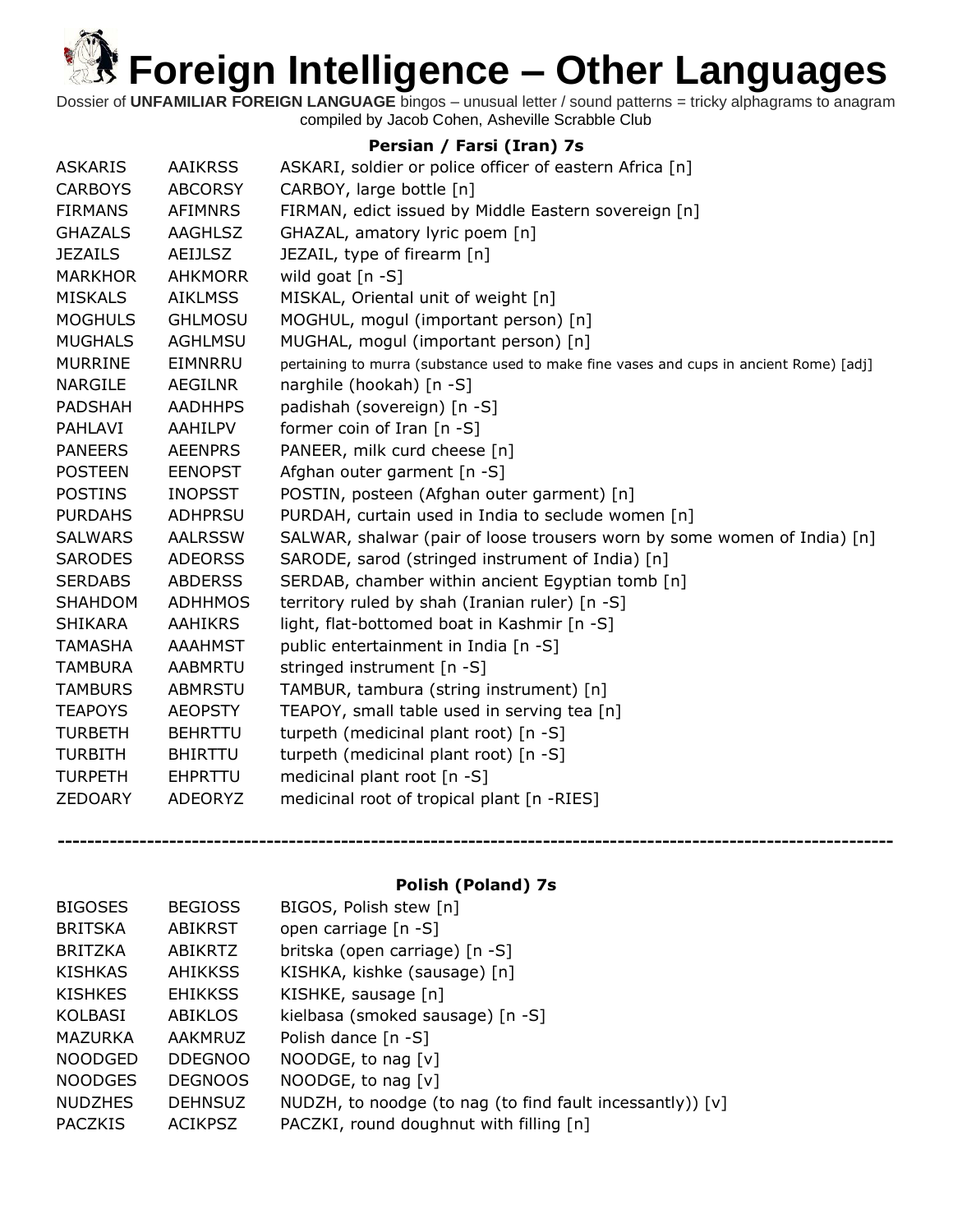Dossier of **UNFAMILIAR FOREIGN LANGUAGE** bingos – unusual letter / sound patterns = tricky alphagrams to anagram compiled by Jacob Cohen, Asheville Scrabble Club

| <b>PEROGIE</b> | <b>EEGIOPR</b> | pierogi (small dumpling with filling) [n -S] |
|----------------|----------------|----------------------------------------------|
| <b>PEROGIS</b> | <b>EGIOPRS</b> | PEROGI, dough dumpling [n -S or -GIES]       |
| PIEROGI        | <b>EGIIOPR</b> | small dumpling with filling [n -ES]          |
| PIROGHI        | <b>GHIIOPR</b> | PIROG, large Russian pastry [n]              |
| <b>SCHLUBS</b> | <b>BCHLSSU</b> | SCHLUB, stupid or unattractive person [n]    |
| <b>SHMATTE</b> | <b>AEHMSTT</b> | schmatte (ragged garment) [n -S]             |
| <b>SILESIA</b> | <b>AEIILSS</b> | cotton fabric [n -S]                         |
| <b>WARSAWS</b> | <b>AARSSWW</b> | WARSAW, marine fish [n]                      |
| <b>ZLOTYCH</b> | CHLOTYZ        | ZLOTY, monetary unit of Poland [n]           |
|                |                |                                              |

**----------------------------------------------------------------------------------------------------------------**

### **Portuguese (Portugal, Brazil, Mozambique, and other Countries / Tribes) 7s**

| <b>BANIANS</b> | <b>AABINNS</b> | BANIAN, Hindu merchant [n]                                     |
|----------------|----------------|----------------------------------------------------------------|
| <b>BANYANS</b> | <b>AABNNSY</b> | BANYAN, East Indian tree [n]                                   |
| BISNAGA        | <b>AABGINS</b> | type of cactus (plant native to arid regions) [n -S]           |
| BIZNAGA        | AABGINZ        | bisnaga (type of cactus (plant native to arid regions)) [n -S] |
| <b>BUFFALO</b> | ABFFLOU        | ox-like animal [n ES, -S] / to intimidate [v -ED, -ING, -S]    |
| <b>CACHACA</b> | AAACCCH        | Brazilian liquor [n -S]                                        |
| <b>CACHOUS</b> | <b>ACCHOSU</b> | CACHOU, catechu (resin used in tanning) [n]                    |
| <b>CAIMANS</b> | <b>AACIMNS</b> | CAIMAN, tropical reptile [n]                                   |
| <b>CAMISAS</b> | <b>AACIIMS</b> | CAMISA, shirt or chemise [n]                                   |
| <b>CAMISES</b> | <b>ACEIMSS</b> | CAMISE, loose shirt or gown [n]                                |
| CARIOCA        | AACCIOR        | South American dance [n -S]                                    |
| <b>CATECHU</b> | <b>ACCEHTU</b> | resin used in tanning [n -S]                                   |
| <b>COPAIBA</b> | AABCIOP        | resin $[n - S]$                                                |
| <b>COPPRAS</b> | <b>ACOPPRS</b> | COPPRA, copra (dried coconut meat) [n]                         |
| <b>COPRAHS</b> | <b>ACHOPRS</b> | COPRAH, copra (dried coconut meat) [n]                         |
| <b>CRUSADO</b> | <b>ACDORSU</b> | old Portuguese coin [n -S or -ES]                              |
| <b>CRUZADO</b> | <b>ACDORUZ</b> | crusado (old Portuguese coin) [n -S or -ES]                    |
| <b>CURACAO</b> | AACCORU        | type of liqueur [n -S]                                         |
| <b>CURACOA</b> | <b>AACCORU</b> | curacao (type of liqueur) [n -S]                               |
| <b>ESCUDOS</b> | <b>CDEOSSU</b> | ESCUDO, former monetary unit of Portugal [n]                   |
| <b>FAVELAS</b> | <b>AAEFLSV</b> | FAVELA, slum area [n]                                          |
| <b>FAVELLA</b> | <b>AAEFLLV</b> | favela (slum area) [n -S]                                      |
| <b>FAZENDA</b> | AADEFNZ        | Brazilian plantation [n -S]                                    |
| <b>FEIJOAS</b> | <b>AEFIJOS</b> | FEIJOA, green edible fruit [n]                                 |
| <b>GENIPAP</b> | <b>AEGINPP</b> | tropical tree [n -S]                                           |
| <b>GUARANA</b> | <b>AAAGNRU</b> | South American shrub [n]                                       |
| <b>INFANTA</b> | <b>AAFINNT</b> | daughter of Spanish or Portuguese monarch [n -S]               |
| <b>INFANTE</b> | <b>AEFINNT</b> | younger son of Spanish or Portuguese monarch [n -S]            |
| <b>JACANAS</b> | <b>AAACJNS</b> | JACANA, wading bird [n]                                        |
| LAMBADA        | AAABDLM        | Brazilian dance [n -S]                                         |
| <b>LASCARS</b> | <b>AACLRSS</b> | LASCAR, East Indian sailor [n]                                 |
| <b>LASHKAR</b> | <b>AAHKLRS</b> | lascar (East Indian sailor) [n -S]                             |
| <b>MACACOS</b> | <b>AACCMOS</b> | MACACO, lemur [n]                                              |
|                |                |                                                                |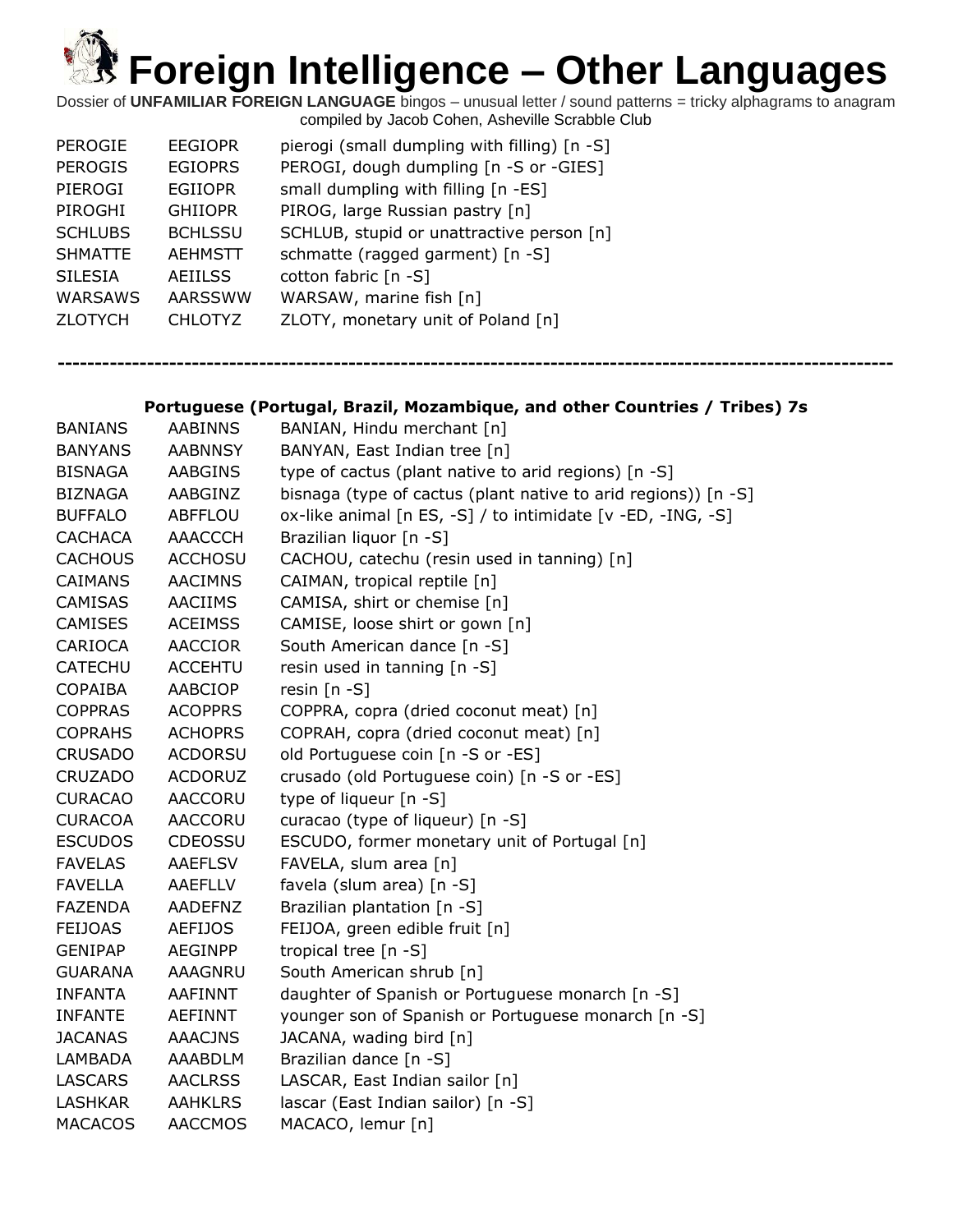Dossier of **UNFAMILIAR FOREIGN LANGUAGE** bingos – unusual letter / sound patterns = tricky alphagrams to anagram compiled by Jacob Cohen, Asheville Scrabble Club

### **Russian (Russia) 7s**

| <b>APPARAT</b> | <b>AAAPPRT</b> | political organization [n -S]                        |
|----------------|----------------|------------------------------------------------------|
| ARCHINE        | <b>ACEHINR</b> | Russian unit of linear measure [n -S]                |
| <b>ARSHINS</b> | <b>AHINRSS</b> | ARSHIN, archine (Russian unit of linear measure) [n] |
| <b>BAIDARS</b> | AABDIRS        | BAIDAR, bidarka (Inuit canoe) [n]                    |
| <b>BASHLYK</b> | <b>ABHKLSY</b> | cloth hood [n -S]                                    |
| <b>BIDARKA</b> | AABDIKR        | Inuit canoe $[n - S]$                                |
| <b>BOLSHIE</b> | <b>BEHILOS</b> | bolshevik [n -S]                                     |
| <b>BORZOIS</b> | <b>BIOORSZ</b> | BORZOI, Russian hound [n]                            |
| <b>BOYARDS</b> | <b>ABDORSY</b> | BOYARD, boyar (former Russian aristocrat) [n]        |
| <b>BOYCHIK</b> | <b>BCHIKOY</b> | young man $[n - S]$                                  |
|                |                |                                                      |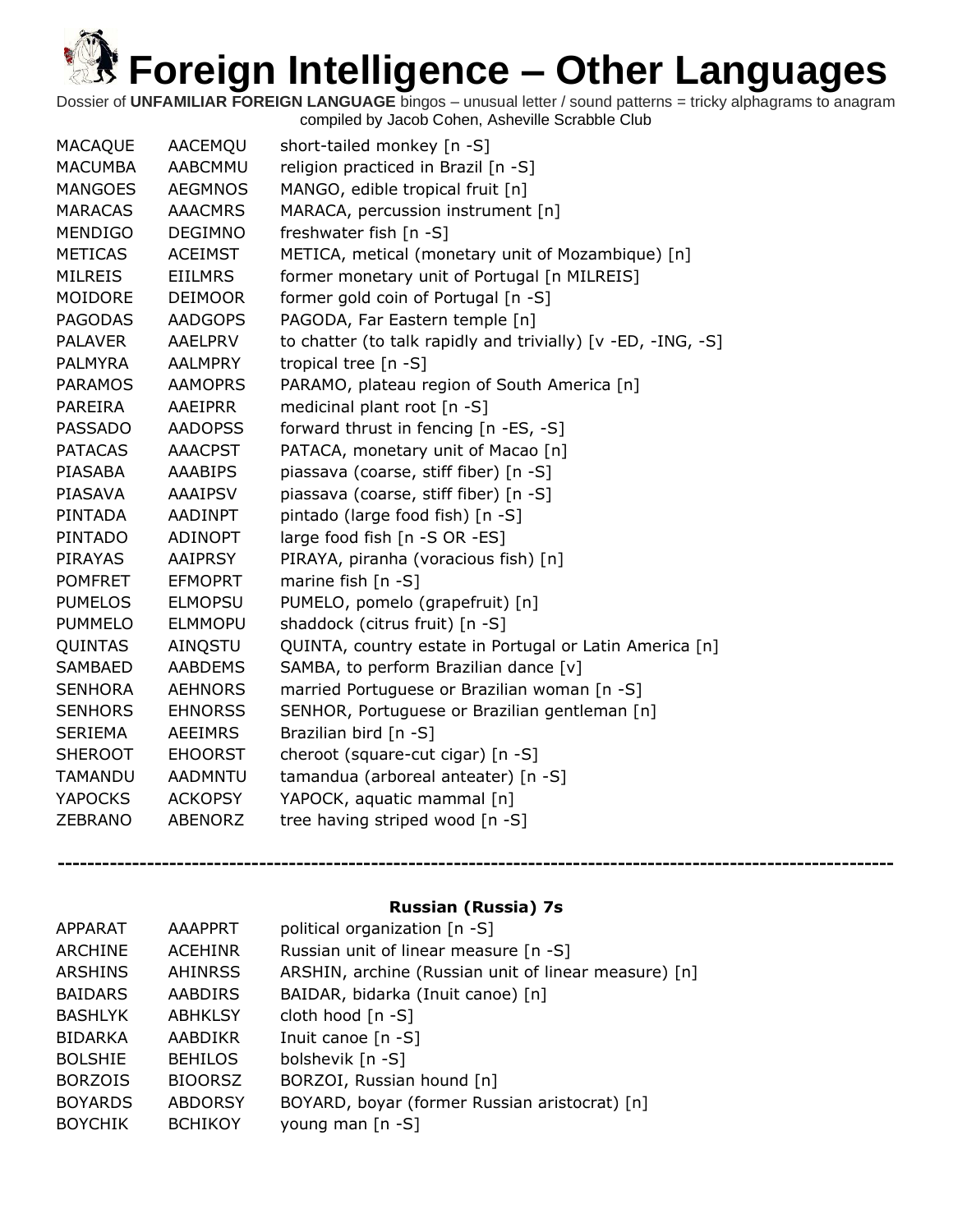| <b>COPECKS</b> | <b>CCEKOPS</b> | COPECK, kopeck (Russian coin) [n]                         |
|----------------|----------------|-----------------------------------------------------------|
| <b>CORSACS</b> | <b>ACCORSS</b> | CORSAC, Asian fox [n]                                     |
| <b>COSSACK</b> | <b>ACCKOSS</b> | Russian cavalryman [n -S]                                 |
| <b>DATCHAS</b> | <b>AACDHST</b> | DATCHA, dacha (Russian cottage) [n]                       |
| <b>DROSHKY</b> | <b>DHKORSY</b> | open carriage [n -KIES]                                   |
| <b>GALYACS</b> | <b>AACGLSY</b> | GALYAC, galyak (fur made from lambskin) [n]               |
| <b>GALYAKS</b> | <b>AAGKLSY</b> | GALYAK, fur made from lambskin [n]                        |
| <b>KAPEYKA</b> | <b>AAEKKPY</b> | monetary unit of Belarus [n -EEK]                         |
| <b>KARAKUL</b> | AAKKLRU        | Asian sheep $[n -S]$                                      |
| KIBITKA        | ABIIKKT        | type of Russian sled or wagon [n -S]                      |
| <b>KISHKAS</b> | <b>AHIKKSS</b> | KISHKA, kishke (sausage) [n]                              |
| <b>KISHKES</b> | <b>EHIKKSS</b> | KISHKE, sausage [n]                                       |
| <b>KNISHES</b> | <b>EHIKNSS</b> | KNISH, dough stiffed with filling and fried [n]           |
| <b>KOLHOZY</b> | <b>HKLOOYZ</b> | KOLKOZ, kolkhoz (collective farm in Russia) [n]           |
| <b>KOLKHOS</b> | <b>HKKLOOS</b> | kolkhoz (collective farm in Russia) [n -ES or -Y]         |
| <b>KOLKHOZ</b> | <b>HKKLOOZ</b> | collective farm in Russia [n -ES or -Y]                   |
| <b>KOPECKS</b> | <b>CEKKOPS</b> | KOPECK, Russian coin [n]                                  |
| <b>KOUMISS</b> | IKMOSSU        | beverage made from camel's milk (Tatar) [n -ES]           |
| <b>KOUMYSS</b> | <b>KMOSSUY</b> | koumiss (beverage made from camel's milk) (Tatar) [n -ES] |
| <b>KURGANS</b> | <b>AGKNRSU</b> | KURGAN, mound of earth over grave [n]                     |
| <b>KVASSES</b> | <b>AEKSSSV</b> | KVASS, Russian beer [n]                                   |
| <b>MOUJIKS</b> | <b>IJKMOSU</b> | MOUJIK, muzhik (Russian peasant) [n]                      |
| <b>MUZHIKS</b> | <b>HIKMSUZ</b> | MUZHIK, Russian peasant [n]                               |
| <b>MUZJIKS</b> | <b>IJKMSUZ</b> | MUZJIK, muzhik (Russian peasant) [n]                      |
| <b>OBLASTI</b> | ABILOST        | OBLAST, administrative division of Russia [n]             |
| <b>OBLASTS</b> | <b>ABLOSST</b> | OBLAST, administrative division of Russia [n]             |
| <b>OSETRAS</b> | <b>AEORSST</b> | OSETRA, golden or brownish caviar [n]                     |
| <b>OSSETRA</b> | <b>AEORSST</b> | osetra (golden or brownish caviar) [n -S]                 |
| <b>PASHKAS</b> | <b>AAHKPSS</b> | PASHKA, paskha (Russian dessert eaten at Easter) [n]      |
| <b>PASKHAS</b> | <b>AAHKPSS</b> | PASKHA, Russian dessert eaten at Easter [n]               |
| <b>PAVLOVA</b> | <b>AALOPVV</b> | meringue dessert [n -S]                                   |
| PIROGEN        | <b>EGINOPR</b> | PIROG, large Russian pastry [n]                           |
| PIROJKI        | <b>IIJKOPR</b> | PIROZHOK, small Russian pastry [n]                        |
| <b>POLYNYA</b> | <b>ALNOPYY</b> | area of open water surrounded by sea ice [n -S or -YI]    |
| QUASSES        | <b>AEQSSSU</b> | QUASS, kvass (Russian beer) [n]                           |
| SAMOVAR        | <b>AAMORSV</b> | metal urn for heating water [n -S]                        |
| <b>SEVRUGA</b> | <b>AEGRSUV</b> | caviar from Caspian Sea [n -S]                            |
| <b>SHASLIK</b> | AHIKLSS        | shashlik (kabob (cubes of meat cooked on skewer)) [n -S]  |
| <b>SOUSLIK</b> | <b>IKLOSSU</b> | suslik, Eurasian rodent [n -S]                            |
| <b>SOVKHOZ</b> | <b>HKOOSVZ</b> | state-owned farm in former Soviet Union [n -ES, -Y]       |
| <b>STARETS</b> | <b>AERSSTT</b> | spiritual adviser in Eastern Orthodox Church [n -RTSY]    |
| <b>STARTSY</b> | <b>AERSSTT</b> | STARETS, spiritual adviser in Eastern Orthodox Church [n] |
| <b>STEPPES</b> | <b>EEPPSST</b> | STEPPE, vast treeless plain [n]                           |
| <b>SUSLIKS</b> | <b>IKLSSSU</b> | SUSLIK, Eurasian rodent [n]                               |
| <b>TELEGAS</b> | <b>AEEGLST</b> | TELEGA, Russian wagon [n]                                 |
| <b>TOKAMAK</b> | AAKKMOT        | doughnut-shaped nuclear reactor [n -S]                    |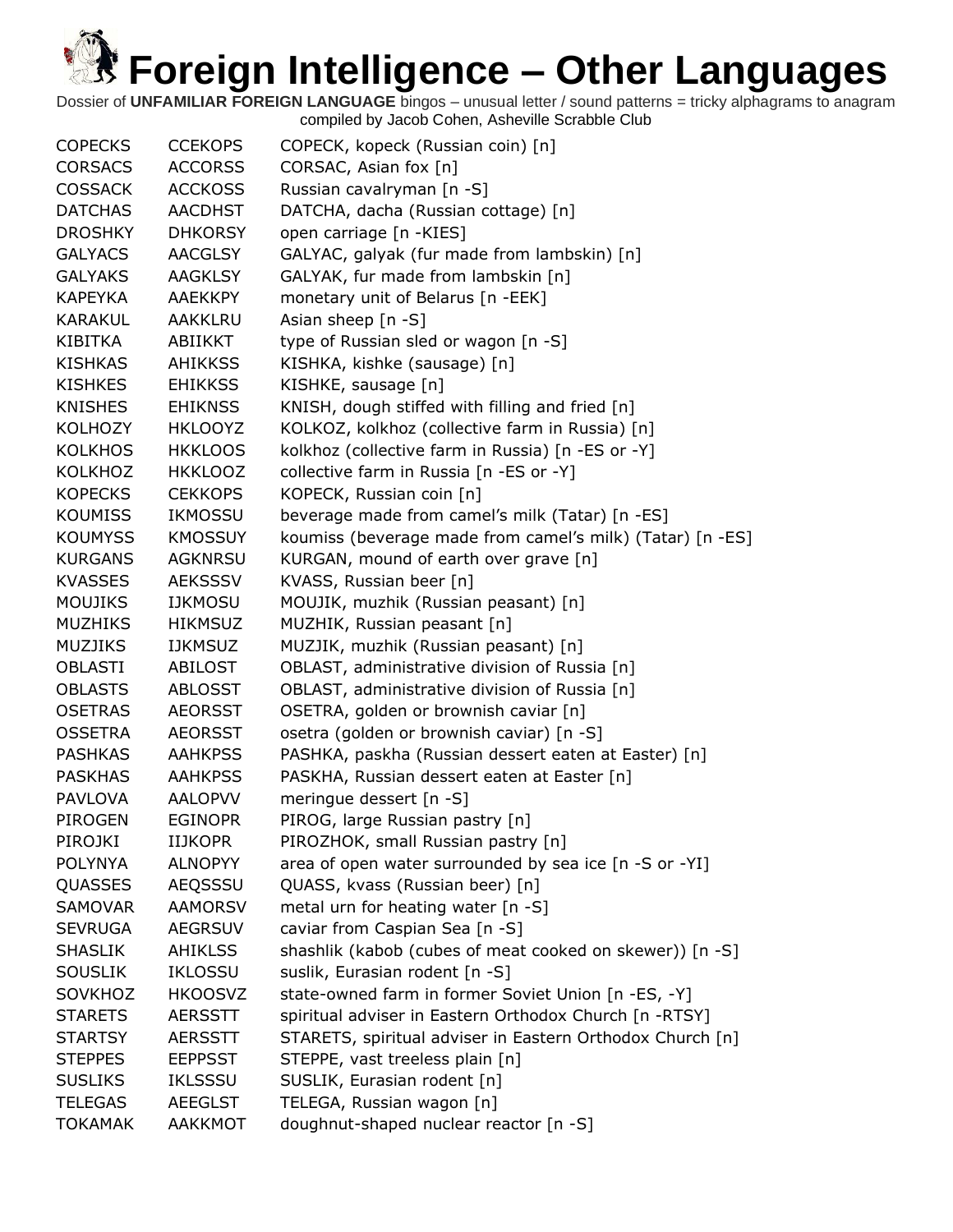Dossier of **UNFAMILIAR FOREIGN LANGUAGE** bingos – unusual letter / sound patterns = tricky alphagrams to anagram compiled by Jacob Cohen, Asheville Scrabble Club

| <b>TOKOMAK</b> | AKKMOOT        | tokamak (doughnut-shaped nuclear reactor) [n -S] |
|----------------|----------------|--------------------------------------------------|
| <b>TROIKAS</b> | <b>AIKORST</b> | TROIKA, Russian carriage [n]                     |
| <b>VERSTES</b> | <b>EERSSTV</b> | VERSTE, verst (Russian measure of distance) [n]  |
| <b>VOLOSTS</b> | <b>LOOSSTV</b> | VOLOST, administrative district in Russia [n]    |
| ZELKOVA        | AFKI OVZ       | Japanese tree $[n - S]$                          |
| ZEMSTVA        | <b>AEMSTVZ</b> | ZEMSTVO, elective council in czarist Russia [n]  |
| <b>ZEMSTVO</b> | <b>EMOSTVZ</b> | elective council in czarist Russia [n -S or -VA] |

**----------------------------------------------------------------------------------------------------------------**

### **Scottish / Scots / Gaelic (Scotland) 7s**

| <b>AINSELL</b> | <b>AEILLNS</b> | own self [n -S]                                                  |
|----------------|----------------|------------------------------------------------------------------|
| <b>ARGYLLS</b> | <b>AGLLRSY</b> | ARGYLL, argyle (knitting pattern) [n]                            |
| <b>BANNOCK</b> | <b>ABCKNNO</b> | type of cake [n -S]                                              |
| <b>BAUBEES</b> | ABBEESU        | BAUBEE, bawbee (Scottish coin) [n]                               |
| <b>BAWBEES</b> | <b>ABBEESW</b> | BAWBEE, Scottish coin [n]                                        |
| <b>BAWTIES</b> | ABEISTW        | BAWTIE, dog [n] / BAWTY, bawtie (dog) [n]                        |
| <b>BLELLUM</b> | <b>BELLLMU</b> | babbler (one that babbles (to talk idly or excessively)) [n -S]  |
| <b>BODKINS</b> | <b>BDIKNOS</b> | BODKIN, sharp instrument [n]                                     |
| <b>BONNOCK</b> | <b>BCKNNOO</b> | bannock (type of cake) [n -S]                                    |
| <b>BOTHIES</b> | <b>BEHIOST</b> | BOTHIE, bothy (hut in Scotland) [n] / BOTHY, hut in Scotland [n] |
| <b>BRAWEST</b> | <b>ABERSTW</b> | BRAW, splendid (magnificent) [adj]                               |
| <b>BRAWLIE</b> | ABEILRW        | splendidly (in splendid (magnificent) manner) [adv]              |
| <b>BRECHAM</b> | <b>ABCEHMR</b> | collar for horse [n -S]                                          |
| <b>BRECHAN</b> | <b>ABCEHNR</b> | brecham (collar for horse) [n -S]                                |
| <b>BROGANS</b> | <b>ABGNORS</b> | BROGAN, heavy shoe [n]                                           |
| <b>BRULYIE</b> | <b>BEILRUY</b> | noisy quarrel [n -S]                                             |
| <b>BRULZIE</b> | <b>BEILRUZ</b> | brulyie (noisy quarrel) [n -S]                                   |
| <b>BUIRDLY</b> | <b>BDILRUY</b> | burly (heavy and muscular) [adj]                                 |
| <b>BURGHAL</b> | ABGHLRU        | BURGH, Scottish borough [adj]                                    |
| <b>CALLANS</b> | <b>AACLLNS</b> | CALLAN, callant (lad (boy or youth)) [n]                         |
| <b>CALLANT</b> | <b>AACLLNT</b> | lad (boy or youth) [n -S]                                        |
| <b>CANTRAP</b> | <b>AACNPRT</b> | cantrip (magic spell) [n -S]                                     |
| <b>CANTRIP</b> | <b>ACINPRT</b> | magic spell [n -S]                                               |
| <b>CEILIDH</b> | <b>CDEHIIL</b> | Irish or Scottish party [n -S]                                   |
| <b>CHEVIOT</b> | <b>CEHIOTV</b> | coarse fabric [n -S]                                             |
| <b>CHIELDS</b> | <b>CDEHILS</b> | CHIELD, young man [n]                                            |
| <b>CORRIES</b> | <b>CEIORRS</b> | CORRIE, cirque (deep, steep-walled basin on mountain) [n]        |
| <b>CRANNOG</b> | <b>ACGNNOR</b> | artificial island [n -S]                                         |
| CROWDIE        | <b>CDEIORW</b> | crowdy (porridge (soft food)) [n -S]                             |
| CRUMMIE        | CEIMMRU        | cow with crooked horns [n -S]                                    |
| <b>CUITTLE</b> | CEILTTU        | to coax (to cajole (to persuade by flattery)) [v -D, -LING, -S]  |
| <b>CUMMERS</b> | <b>CEMMRSU</b> | CUMMER, godmother [n]                                            |
| <b>CUTTIES</b> | <b>CEISTTU</b> | CUTTY, thickset girl [n]                                         |
| <b>DACKERS</b> | <b>ACDEKRS</b> | DACKER, to waver (to move back and forth) [v]                    |
| <b>DAGLOCK</b> | <b>ACDGKLO</b> | dirty or tangled lock of wool [n -S]                             |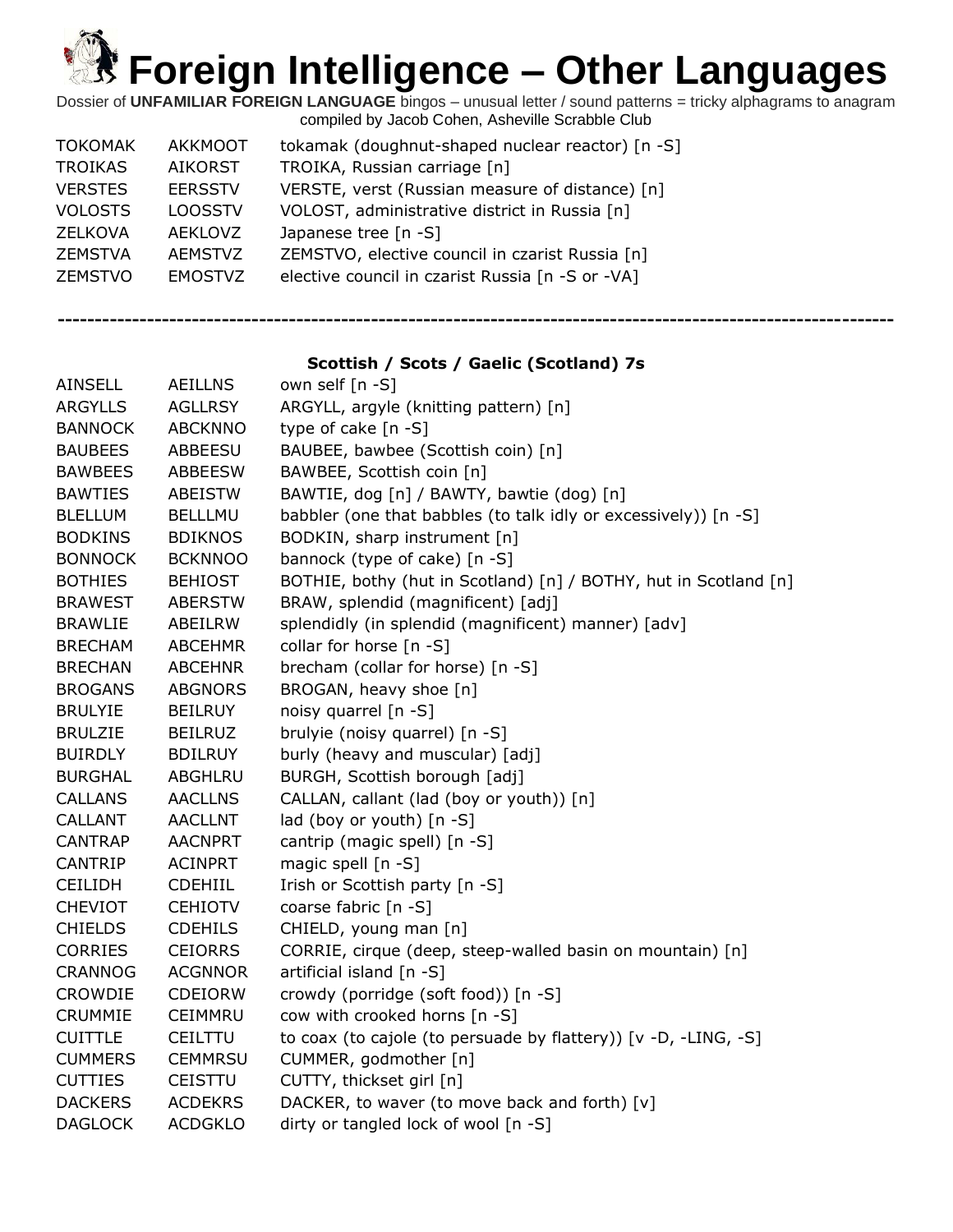| <b>DAIKERS</b> | <b>ADEIKRS</b> | DAIKER, to dacker (to waver (to move back and forth)) [v]                                                           |
|----------------|----------------|---------------------------------------------------------------------------------------------------------------------|
| <b>DAUTIES</b> | ADEISTU        | DAUTIE, small pet [n]                                                                                               |
| <b>DAUTING</b> | ADGINTU        | DAUT, to fondle (to caress (to touch lovingly)) [v]                                                                 |
| <b>DAWTIES</b> | ADEISTW        | DAWTIE, dautie (small pet) [n]                                                                                      |
| <b>DAWTING</b> | <b>ADGINTW</b> | DAWT, to daut (to fondle (to caress (to touch lovingly))) [v]                                                       |
| <b>DIRDUMS</b> | <b>DDIMRSU</b> | DIRDUM, blame [n]                                                                                                   |
| <b>DOMINIE</b> | DEIIMNO        | clergyman [n -S]                                                                                                    |
| <b>DOVEKEY</b> | <b>DEEKOVY</b> | dovekie (seabird (bird frequenting ocean or seacoast)) [n -S]                                                       |
| <b>DOVEKIE</b> | <b>DEEIKOV</b> | seabird (bird frequenting ocean or seacoast) [n -S]                                                                 |
| <b>DYVOURS</b> | <b>DORSUVY</b> | DYVOUR, one who is bankrupt [n]                                                                                     |
| <b>FILIBEG</b> | <b>BEFGIIL</b> | pleated skirt worn by Scottish Highlanders [n -S]                                                                   |
| <b>GHILLIE</b> | <b>EGHIILL</b> | type of shoe [n -S]                                                                                                 |
| <b>GLAIKET</b> | AEGIKLT        | glaikit (foolish) [adj]                                                                                             |
| <b>GLAIKIT</b> | AGIIKLT        | foolish [adj]                                                                                                       |
| <b>GRUSHIE</b> | <b>EGHIRSU</b> | thriving [adj]                                                                                                      |
| <b>GRUTTEN</b> | <b>EGNRTTU</b> | past participle of greet (to weep)                                                                                  |
| <b>GUISARD</b> | ADGIRSU        | masker [n -S]                                                                                                       |
| <b>HOGMANE</b> | <b>AEGHMNO</b> | hogmanay (Scottish celebration) [n -S]                                                                              |
| <b>JOUKING</b> | <b>GIJKNOU</b> | JOUK, to dodge (to evade (to escape or avoid by cleverness or deceit)) [v]                                          |
| <b>KEBBIES</b> | <b>BBEEIKS</b> | KEBBIE, rough walking stick [n]                                                                                     |
| <b>KEBBOCK</b> | <b>BBCEKKO</b> | kebbuck (whole cheese) [n -S]                                                                                       |
| <b>KEBBUCK</b> | <b>BBCEKKU</b> | whole cheese [n -S]                                                                                                 |
| <b>KIAUGHS</b> | <b>AGHIKSU</b> | KIAUGH, trouble, worry [n]                                                                                          |
| <b>PAWKIER</b> | AEIKPRW        | PAWKY, sly (crafty (skillful in deceiving)) [adj]                                                                   |
| <b>PAWKILY</b> | AIKLPWY        | PAWKY, sly (crafty (skillful in deceiving)) [adv]                                                                   |
| PILLION        | <b>IILLNOP</b> | pad or cushion for extra rider on horse or motorcycle [n -S]                                                        |
| <b>PLISKIE</b> | <b>EIIKLPS</b> | practical joke [n -S]                                                                                               |
| <b>POUSSIE</b> | <b>EIOPSSU</b> | pussy (cat) $[n - S]$                                                                                               |
| <b>SAWNEYS</b> | <b>AENSSWY</b> | SAWNEY, foolish person [n]                                                                                          |
| <b>SCLAFFS</b> | <b>ACFFLSS</b> | SCLAFF, to strike ground with club before hitting ball in golf [v]                                                  |
| <b>SCROGGY</b> | <b>CGGORSY</b> | of stunted growth [adj -GGIER, -GGIEST]                                                                             |
| <b>SELKIES</b> | <b>EEIKLSS</b> | SELKIE, creature in Scottish and Irish folklore [n]                                                                 |
| <b>SHAIRNS</b> | <b>AHINRSS</b> | SHAIRN, sharn (cow dung) [n]                                                                                        |
| <b>SHEUCHS</b> | <b>CEHHSSU</b> | sheugh (ditch) [n]                                                                                                  |
| <b>SHEUGHS</b> | <b>EGHHSSU</b> | SHEUGH, ditch [n]                                                                                                   |
| <b>SHILPIT</b> | <b>HIILPST</b> | sickly [adj]                                                                                                        |
| <b>SILKIES</b> | <b>EIIKLSS</b> | SILKY, glossy-coated terrier [n] / SILKIE, selkie (creature in Scottish and Irish folklore) [n]                     |
| <b>SINSYNE</b> | <b>EINNSSY</b> | since (from then until now) [adv]                                                                                   |
| <b>SKELPED</b> | <b>DEEKLPS</b> | SKELP, to slap (to strike with open hand) [v]                                                                       |
| <b>SKELPIT</b> | <b>EIKLPST</b> | SKELP, to slap (to strike with open hand) [v]                                                                       |
| <b>SMATTER</b> | <b>AEMRSTT</b> | to speak with little knowledge [v -ED, -ING, -S]                                                                    |
| <b>SMIDGES</b> | <b>DEGIMSS</b> | SMIDGE, smidgen (very small amount) [n]                                                                             |
| <b>SPAEING</b> | <b>AEGINPS</b> | act of foretelling (to tell of or about in advance) [n -S] / SPAE, to foretell (to tell of or about in advance) [v] |
| <b>SPORRAN</b> | <b>ANOPRRS</b> | large purse worn by Scottish Highlanders [n -S]                                                                     |
| <b>STICKIT</b> | <b>CIIKSTT</b> | unsuccessful (not successful) [adj]                                                                                 |
| <b>STOTTED</b> | <b>DEOSTTT</b> | STOT, to bound with stiff-legged gait [v] / STOTT, to stot (to bound with stiff-legged gait) [v]                    |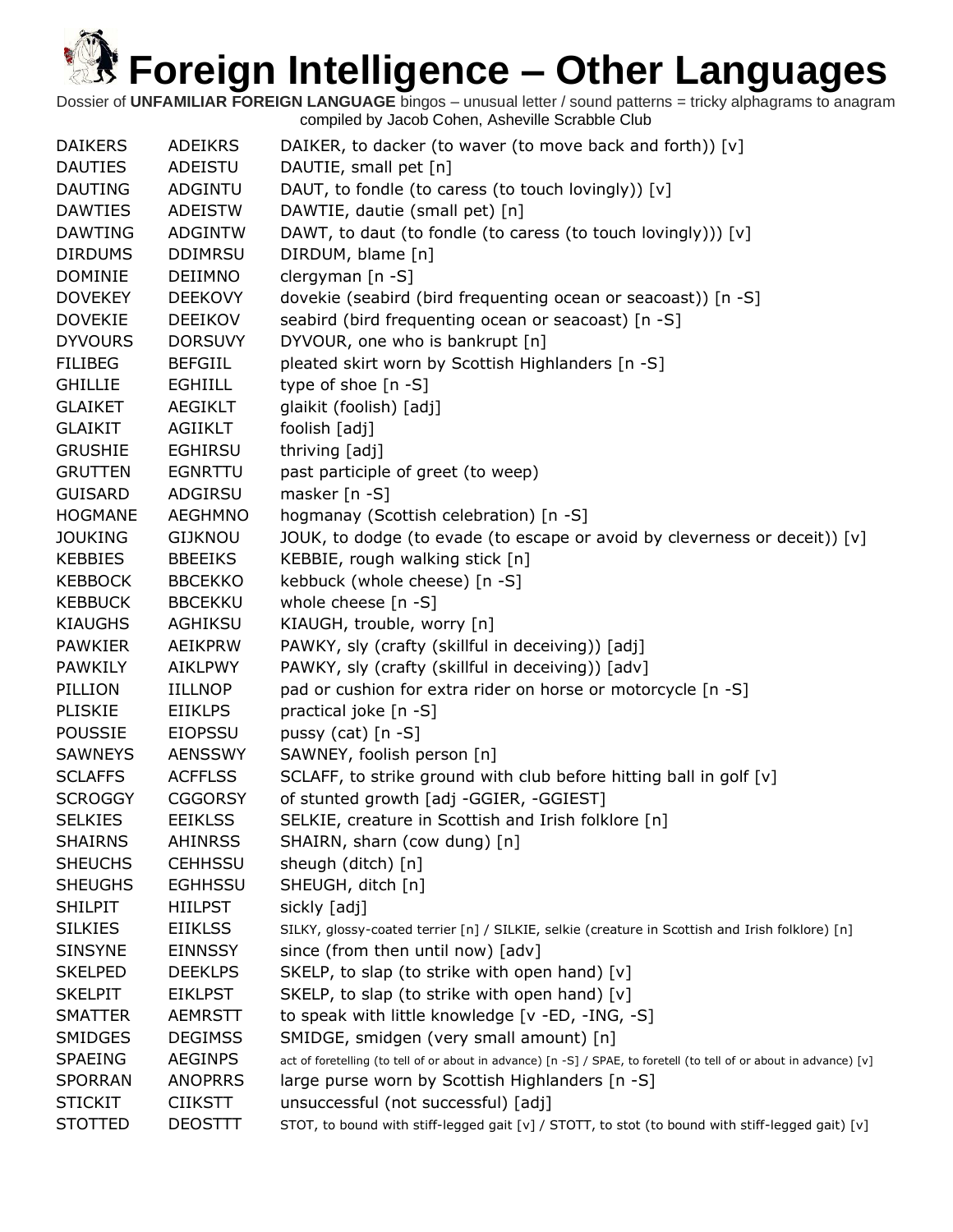| <b>SUNKETS</b><br><b>SWEENEY</b><br><b>SWINNEY</b><br><b>THAIRMS</b><br><b>TOCHERS</b><br><b>TOWMOND</b><br><b>TOWMONT</b><br><b>TRYSTES</b><br><b>WADSETS</b><br><b>WAESUCK</b><br><b>WAFFIES</b><br>WAMEFOU<br><b>WAMEFUL</b><br><b>WAUCHTS</b><br><b>WAUGHTS</b><br>WAUKING<br>WIDDIES<br><b>WRAITHS</b><br><b>WUDDIES</b> | <b>EKNSSTU</b><br><b>EEENSWY</b><br><b>EINNSWY</b><br>AHIMRST<br><b>CEHORST</b><br><b>DMNOOTW</b><br><b>MNOOTTW</b><br><b>ERSSTTY</b><br><b>ADESSTW</b><br><b>ACEKSUW</b><br><b>AEFFISW</b><br><b>AEFMOUW</b><br><b>AEFLMUW</b><br><b>ACHSTUW</b><br><b>AGHSTUW</b><br><b>AGIKNUW</b><br><b>DDEIISW</b><br><b>AHIRSTW</b><br><b>DDEISUW</b> | SUNKET, tidbit (choice bit of food) [n]<br>sweeny (atrophy of shoulder muscles in horses) [n -S]<br>sweeny (atrophy of shoulder muscles in horses) [n -S]<br>THAIRM, tharm (belly) [n]<br>TOCHER, to give dowry to [n]<br>year (period of time consisting of 365 or 366 days) [n -S]<br>towmond (year (period of time consisting of 365 or 366 days)) [n -S]<br>TRYSTE, market [n]<br>WADSET (to mortgage (to pledge to creditor as security)<br>waesucks (used to express pity) [interj]<br>WAFFIE, vagabond [n]<br>bellyful (excessive amount) [n -S]<br>wamefou (bellyful (excessive amount)) [n -S]<br>WAUCHT, to waught (to drink deeply) [v]<br>WAUGHT, to drink deeply [v]<br>WAUK, to wake (to rouse from sleep) [v]<br>WIDDIE, widdy (hangman's noose) [n] / WIDDY, hangman's noose [n]<br>WRAITH, ghost [n]<br>WUDDY, loop at end of rope [n] |
|-------------------------------------------------------------------------------------------------------------------------------------------------------------------------------------------------------------------------------------------------------------------------------------------------------------------------------|---------------------------------------------------------------------------------------------------------------------------------------------------------------------------------------------------------------------------------------------------------------------------------------------------------------------------------------------|---------------------------------------------------------------------------------------------------------------------------------------------------------------------------------------------------------------------------------------------------------------------------------------------------------------------------------------------------------------------------------------------------------------------------------------------------------------------------------------------------------------------------------------------------------------------------------------------------------------------------------------------------------------------------------------------------------------------------------------------------------------------------------------------------------------------------------------------------------|
| <b>BOYARDS</b>                                                                                                                                                                                                                                                                                                                | ABDORSY                                                                                                                                                                                                                                                                                                                                     | Serbian (Serbia) 7s<br>BOYARD, boyar (former Russian aristocrat) [n]                                                                                                                                                                                                                                                                                                                                                                                                                                                                                                                                                                                                                                                                                                                                                                                    |
| <b>DAGOBAS</b>                                                                                                                                                                                                                                                                                                                | <b>AABDGOS</b>                                                                                                                                                                                                                                                                                                                              | Sinhalese (Sri Lanka) 7s<br>DAGOBA, Buddhist shrine [n]                                                                                                                                                                                                                                                                                                                                                                                                                                                                                                                                                                                                                                                                                                                                                                                                 |
| <b>HALIERS</b>                                                                                                                                                                                                                                                                                                                | <b>AEHILRS</b>                                                                                                                                                                                                                                                                                                                              | Slovak (Slovakia) 7s<br>HALIER, former monetary unit of Slovakia [n]                                                                                                                                                                                                                                                                                                                                                                                                                                                                                                                                                                                                                                                                                                                                                                                    |
| <b>STOTINS</b>                                                                                                                                                                                                                                                                                                                | <b>INOSSTT</b>                                                                                                                                                                                                                                                                                                                              | Slovene (Slovenia) 7s<br>STOTIN, monetary unit of Slovenia [n]                                                                                                                                                                                                                                                                                                                                                                                                                                                                                                                                                                                                                                                                                                                                                                                          |
| <b>GERENUK</b>                                                                                                                                                                                                                                                                                                                | <b>EEGKNRU</b>                                                                                                                                                                                                                                                                                                                              | Somali (Somalia) 7s<br>long-necked antelope [n -S]                                                                                                                                                                                                                                                                                                                                                                                                                                                                                                                                                                                                                                                                                                                                                                                                      |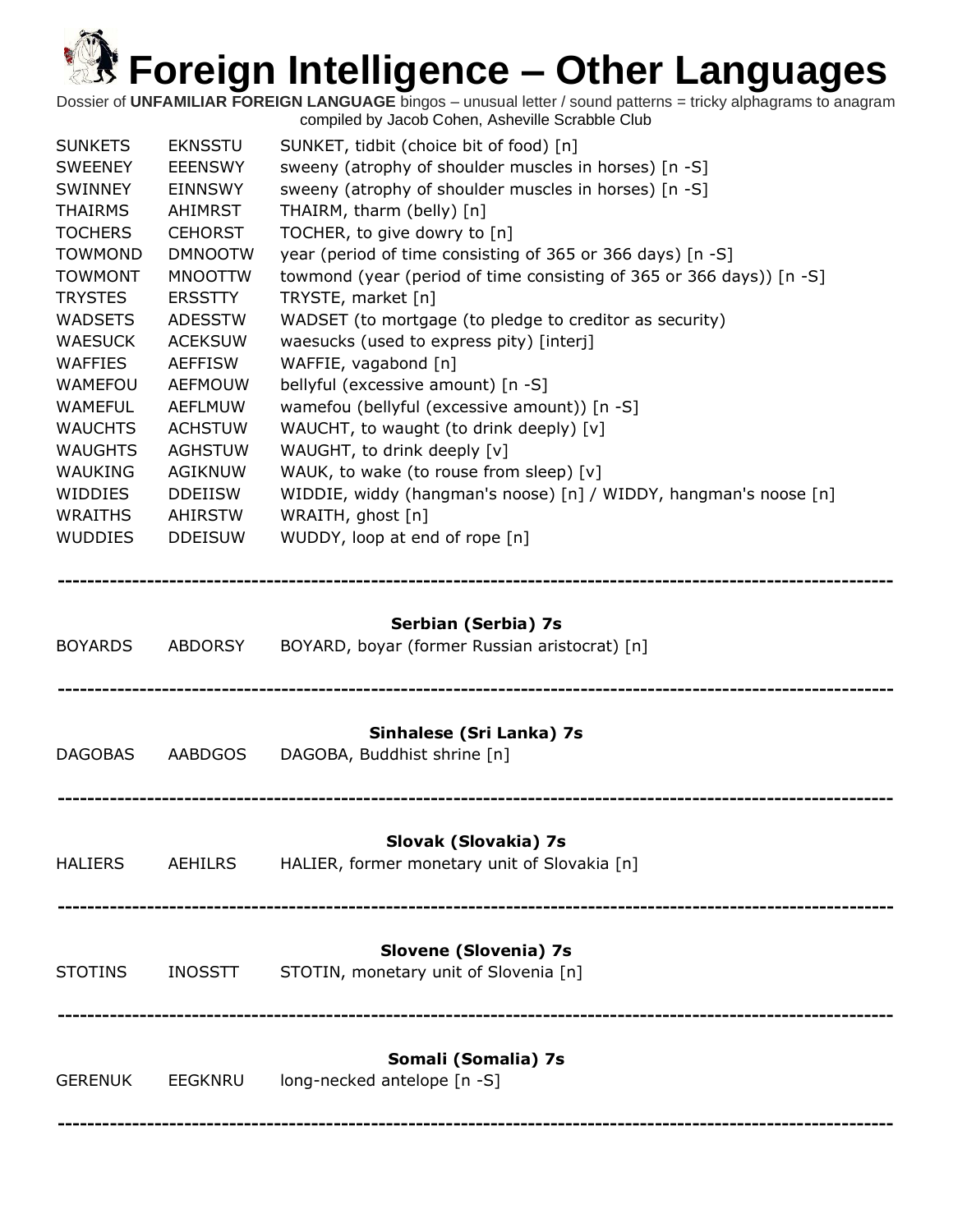**----------------------------------------------------------------------------------------------------------------**

**----------------------------------------------------------------------------------------------------------------**

Dossier of **UNFAMILIAR FOREIGN LANGUAGE** bingos – unusual letter / sound patterns = tricky alphagrams to anagram compiled by Jacob Cohen, Asheville Scrabble Club

### **Sinhalese (Sri Lanka) 7s**

NELUMBO BELMNOU aquatic herb [n -S]

### **Swedish (Sweden) 7s**

| <b>AKVAVIT</b>  | <b>AAIKTVV</b>  | aquavit (Scandinavian liquor) [n -S]         |
|-----------------|-----------------|----------------------------------------------|
| <b>AQUAVIT</b>  | AAIQTUV         | Scandinavian liquor [n -S]                   |
| <b>BLOATER</b>  | <b>ABELORT</b>  | smoked herring [n -S]                        |
| <b>DUNCHES</b>  | <b>CDEHNSU</b>  | DUNCH, push [n]                              |
| <b>FARTLEK</b>  | <b>AEFKLRT</b>  | athletic training technique [n -S]           |
| <b>GRAVLAX</b>  | <b>AAGLRVX</b>  | cured salmon [n GRAVLAX]                     |
| <b>GYTTJAS</b>  | <b>AGJSTTY</b>  | GYTTJA, organically rich mud [n]             |
| <b>SKILLING</b> | <b>GIIKLLNS</b> | former coin of Scandinavian countries [n -S] |
| <b>SKOLING</b>  | <b>GIKLNOS</b>  | SKOL, to skoal (to drink to health of) [v]   |
| <b>YTTRIAS</b>  | <b>AIRSTTY</b>  | YTTRIA, chemical compound [n]                |
| <b>YTTRIUM</b>  | <b>IMRTTUY</b>  | metallic element [n -S]                      |
|                 |                 |                                              |

## **Tagalog (Republic of Philippines) 7s**

**----------------------------------------------------------------------------------------------------------------**

| <b>ATEMOYA</b> | <b>AAEMOTY</b> | fruit of hybrid tropical tree [n -S]          |
|----------------|----------------|-----------------------------------------------|
| <b>LUMPIAS</b> | <b>AILMPSU</b> | LUMPIA, Indonesian spring roll [n]            |
| <b>SENTIMO</b> | <b>EIMNOST</b> | monetary unit of Philippines [n -S]           |
| <b>TAMARAO</b> | <b>AAAMORT</b> | tamarau (small buffalo of Philippines) [n -S] |
| <b>TAMARAU</b> | <b>AAAMRTU</b> | small buffalo of Philippines [n -S]           |
| TIMARAU        | AAIMRTU        | tamarau (small buffalo of Philippines) [n -S] |
|                |                |                                               |

### **Thai (Thailand) 7s**

| BANGKOK | ABGKKNO | straw hat [n -S]                                        |
|---------|---------|---------------------------------------------------------|
| PONGALS | AGLNOPS | PONGAL, dish of cooked rice in Tamil-speaking India [n] |
| SATANGS | AAGNSST | SATANG, monetary unit of Thailand                       |

**----------------------------------------------------------------------------------------------------------------**

### **Tibetan (Tibet) 7s**

| CHORTEN | <b>CEHNORT</b> | Tibetan shrine [n -S]               |
|---------|----------------|-------------------------------------|
| SHERPAS | <b>AEHPRSS</b> | SHERPA, soft fabric for linings [n] |

**----------------------------------------------------------------------------------------------------------------**

### **Turkish (Turkey) 7s**

ATAGHAN AAAGHNT yataghan (Turkish sword) [n -S]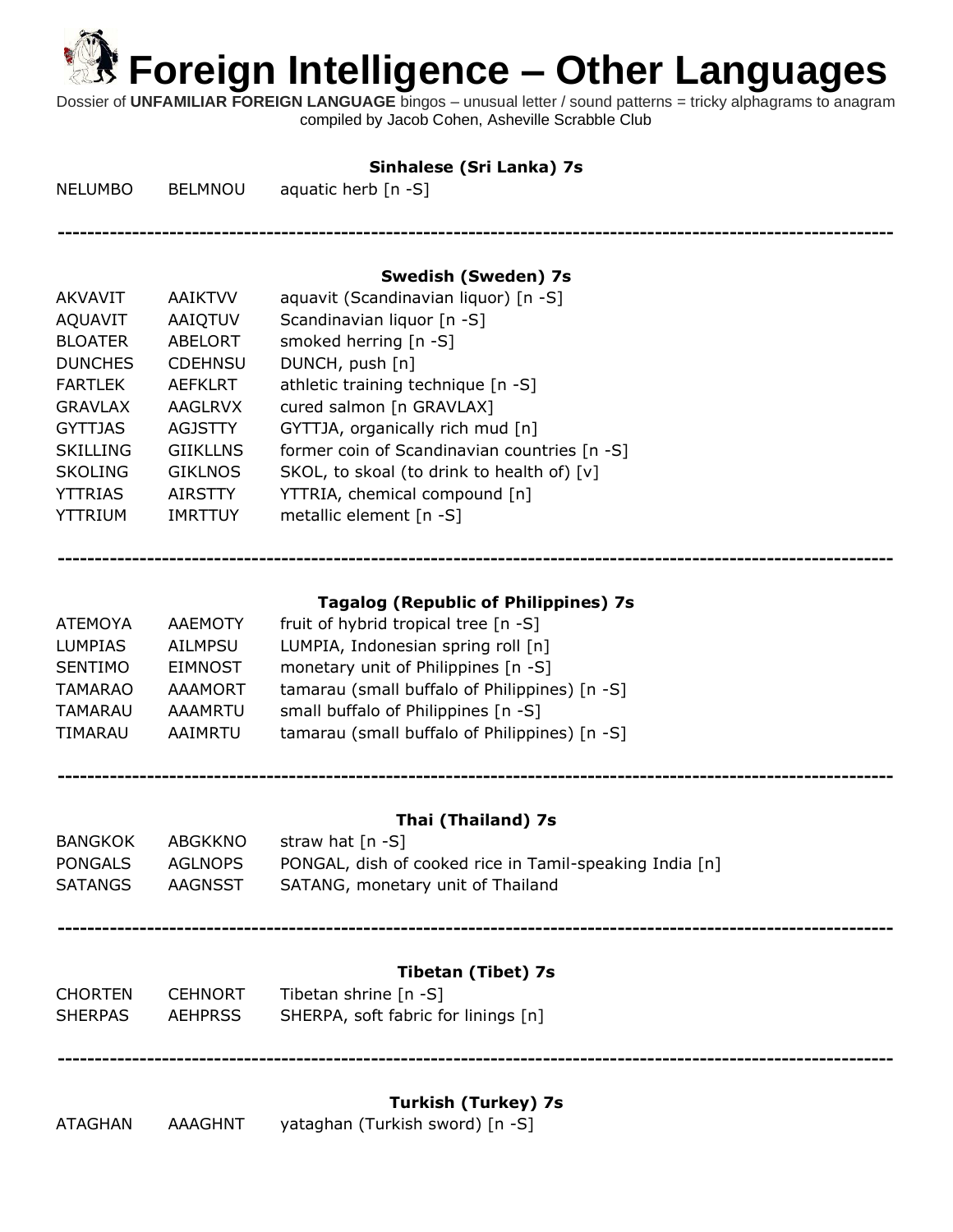| <b>BAKLAWA</b> | <b>AAABKLW</b> | baklava (Turkish pastry) [n -S]                               |
|----------------|----------------|---------------------------------------------------------------|
| <b>BASHAWS</b> | <b>AABHSSW</b> | BASHAW, pasha (former Turkish high official) [n]              |
| <b>BEYLICS</b> | <b>BCEILSY</b> | BEYLIC, domain of bey (Turkish ruler) [n]                     |
| <b>BEYLIKS</b> | <b>BEIKLSY</b> | BEYLIK, beylic (domain of bey (Turkish ruler)) [n]            |
| <b>BULGARS</b> | <b>ABGLRSU</b> | BULGAR, bulgur (crushed wheat) [n]                            |
| <b>BULGHUR</b> | <b>BGHLRUU</b> | bulgur (crushed wheat) [n -S]                                 |
| <b>BULGURS</b> | <b>BGLRSUU</b> | BULGUR, crushed wheat [n]                                     |
| CAIQUES        | ACEIQSU        | CAIQUE, long, narrow rowboat [n]                              |
| <b>CALPACK</b> | <b>AACCKLP</b> | calpac (sheepskin hat) [n -S]                                 |
| <b>CALPACS</b> | <b>AACCLPS</b> | CALPAC, sheepskin hat [n]                                     |
| CARACUL        | <b>AACCLRU</b> | karakul (Asian sheep) [n -S]                                  |
| <b>CASABAS</b> | <b>AAABCSS</b> | CASABA, variety of melon [n]                                  |
| <b>CASSABA</b> | <b>AAABCSS</b> | casaba (variety of melon) [n]                                 |
| <b>DOLMANS</b> | <b>ADLMNOS</b> | DOLMAN, Turkish robe [n]                                      |
| <b>DONAIRS</b> | <b>ADINORS</b> | DONAIR, sliced lamb rolled in pita bread [n]                  |
| <b>EFFENDI</b> | <b>DEEFFIN</b> | Turkish title of respect [n -S]                               |
| <b>GIAOURS</b> | AGIORSU        | GIAOUR, non-Muslim [n]                                        |
| <b>HALAVAH</b> | <b>AAAHHLV</b> | halvah (Turkish confection) [n -S]                            |
| <b>HAMMAMS</b> | <b>AAHMMMS</b> | HAMMAM, Turkish bath [n]                                      |
| <b>IMARETS</b> | AEIMRST        | IMARET, Turkish inn [n]                                       |
| <b>KALPACS</b> | <b>AACKLPS</b> | KALPAC, calpac (sheepskin hat) [n]                            |
| <b>KALPAKS</b> | <b>AAKKLPS</b> | KALPAK, calpac (sheepskin hat) [n]                            |
| <b>KANTARS</b> | <b>AAKNRST</b> | KANTAR, unit of weight [n]                                    |
| <b>KARAKUL</b> | AAKKLRU        | Asian sheep [n -S]                                            |
| <b>KHANATE</b> | <b>AAEHKNT</b> | domain of khan (Asian ruler) [n -S]                           |
| <b>KHEDIVE</b> | <b>DEEHIKV</b> |                                                               |
| <b>KISMATS</b> |                | Turkish viceroy [n -S]                                        |
| <b>KOUMISS</b> | <b>AIKMSST</b> | KISMAT, kismet (destiny) [n]                                  |
| <b>KOUMYSS</b> | <b>IKMOSSU</b> | beverage made from camel's milk [n -ES]                       |
| <b>KUMISES</b> | <b>KMOSSUY</b> | koumiss (beverage made from camel's milk) [n -ES]             |
|                | <b>EIKMSSU</b> | KUMIS, koumiss (beverage made from camel's milk) [n]          |
| <b>KURBASH</b> | <b>ABHKRSU</b> | to flog with leather whip [v -ED, -ING, -ES]                  |
| <b>KURGANS</b> | <b>AGKNRSU</b> | KURGAN, mound of earth over grave [n]                         |
| LATAKIA        | AAAIKLT        | variety of Turkish tobacco [n -S]                             |
| <b>MOUSAKA</b> | <b>AAKMOSU</b> | moussaka (Middle Eastern dish of meat and eggplant) [n -S]    |
| <b>PADSHAH</b> | <b>AADHHPS</b> | padishah (sovereign) [n -S]                                   |
| <b>PILAFFS</b> | <b>AFFILPS</b> | PILAFF, pilaf (dish made of seasoned rice and often meat) [n] |
| <b>SAMIELS</b> | <b>AEILMSS</b> | SAMIEL, simoom (hot, dry desert wind) [n]                     |
| <b>SANJAKS</b> | <b>AAJKNSS</b> | SANJAK, administrative district of Turkey [n]                 |
| <b>SANSARS</b> | <b>AANRSSS</b> | SANSAR, sarsar (cold, whistling wind) [n]                     |
| <b>SHASLIK</b> | AHIKLSS        | shashlik (kabob (cubes of meat cooked on skewer)) [n -S]      |
| <b>SPAHEES</b> | <b>AEEHPSS</b> | SPAHEE, spahi (Turkish cavalryman) [n]                        |
| <b>TARPANS</b> | <b>AANPRST</b> | TARPAN, Asian wild horse [n]                                  |
| <b>VILAYET</b> | AEILTVY        | administrative division of Turkey [n -S]                      |
| <b>VIZIERS</b> | <b>EIIRSVZ</b> | VIZIER, high official in some Muslim countries [n]            |
| YATAGAN        | <b>AAAGNTY</b> | yataghan (Turkish sword) [n -S]                               |
| <b>ZAMARRA</b> | <b>AAAMRRZ</b> | sheepskin coat [n -S]                                         |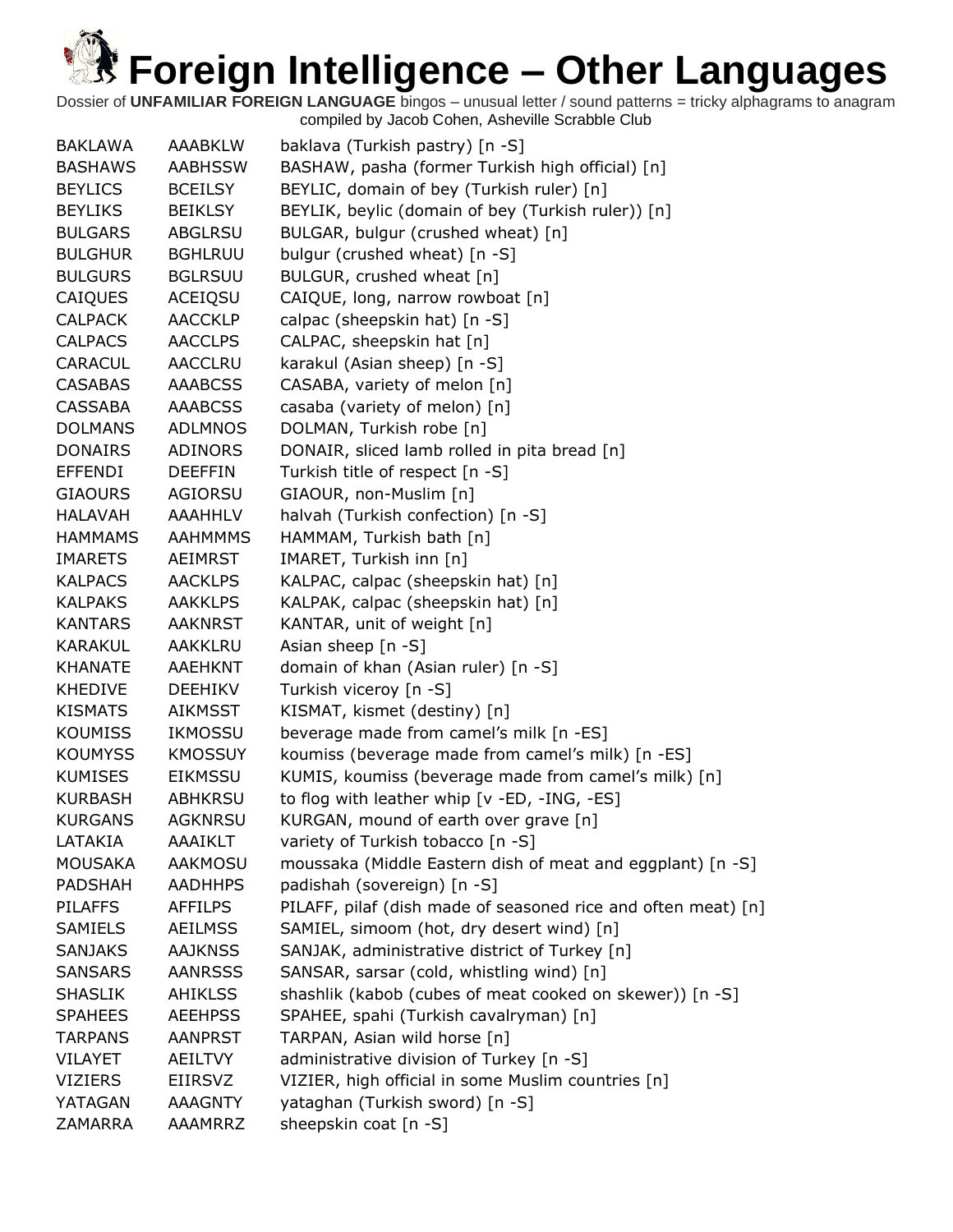Dossier of **UNFAMILIAR FOREIGN LANGUAGE** bingos – unusual letter / sound patterns = tricky alphagrams to anagram compiled by Jacob Cohen, Asheville Scrabble Club

| ZAMARRO        | AAMORRZ        | zamarra (sheepskin coat) [n -S]    |
|----------------|----------------|------------------------------------|
| ZAPTIAH        | AAHIPTZ        | Turkish policeman [n -S]           |
| <b>ZAPTIEH</b> | <b>AEHIPTZ</b> | zaptiah (Turkish policeman) [n -S] |

#### **----------------------------------------------------------------------------------------------------------------**

### **Turkmen (Turkmenistan) 7s**

| TENNESI | <b>EEINNST</b> | TENNE, monetary unit of Turkmenistan [n] |
|---------|----------------|------------------------------------------|
|---------|----------------|------------------------------------------|

**----------------------------------------------------------------------------------------------------------------**

### **Ukrainian (Ukraine) 7s**

| <b>BANDORA</b> | <b>AABDNOR</b> | bandore (ancient lute) [n -S]                  |
|----------------|----------------|------------------------------------------------|
| <b>BANDORE</b> | <b>ABDENOR</b> | ancient lute $[n - S]$                         |
| <b>BANDURA</b> | AABDNRU        | Ukrainian stringed instrument [n -S]           |
| <b>HRYVNAS</b> | <b>AHNRSVY</b> | HRYVNA, hryvnia (monetary unit of Ukraine) [n] |
| <b>HRYVNIA</b> | AHINRVY        | monetary unit of Ukraine [n -S]                |
| <b>HRYVNYA</b> | <b>AHNRVYY</b> | hryvnia (monetary unit of Ukraine) [n -S]      |
| <b>KISHKAS</b> | <b>AHIKKSS</b> | KISHKA, kishke (sausage) [n]                   |
| <b>KISHKES</b> | <b>EHIKKSS</b> | KISHKE, sausage [n]                            |
| <b>KOPIYKA</b> | <b>AIKKOPY</b> | monetary unit of Ukraine [n -S]                |
| <b>KOPIYKY</b> | <b>IKKOPYY</b> | KOPIYKA, monetary unit of Ukraine [n -S]       |
| <b>KOPIYOK</b> | <b>IKKOOPY</b> | KOPIYKA, monetary unit of Ukraine [n -S]       |
| <b>KUBASAS</b> | <b>AABKSSU</b> | KUBASA, Ukrainian sausage [n]                  |
| <b>KURGANS</b> | <b>AGKNRSU</b> | KURGAN, mound of earth over grave [n]          |
| <b>PEROGIE</b> | <b>EEGIOPR</b> | pierogi (small dumpling with filling) [n -S]   |
| <b>PEROGIS</b> | <b>EGIOPRS</b> | PEROGI, dough dumpling [n -S or -GIES]         |
| PIEROGI        | <b>EGIIOPR</b> | small dumpling with filling [n -ES]            |
| PIROGHI        | <b>GHIIOPR</b> | PIROG, large Russian pastry [n]                |
| <b>PYSANKA</b> | <b>AAKNPSY</b> | hand-painted Ukrainian Easter egg [n -KY]      |
| <b>PYSANKY</b> | <b>AKNPSYY</b> | PYSANKA, hand-painted Ukrainian Easter egg [n] |
|                |                |                                                |

### **Urdu (Pakistan and India) 7s**

| <b>BHEESTY</b> | <b>BEEHSTY</b> | water carrier [n -TIES]                                            |
|----------------|----------------|--------------------------------------------------------------------|
| <b>BHISTIE</b> | <b>BEHIIST</b> | bheesty (water carrier) $[n -S]$                                   |
| <b>BIRIANI</b> | ABIIINR        | biryani (Indian dish of meat, fish, or vegetables and rice) [n -S] |
| <b>BIRYANI</b> | ABIINRY        | Indian dish of meat, fish, or vegetables and rice [n -S]           |
| <b>CHADARS</b> | <b>AACDHRS</b> | CHADAR, chador (large shawl) [n]                                   |
| <b>CHADORS</b> | <b>ACDHORS</b> | CHADOR, large shawl [n]                                            |
| <b>CHARKAS</b> | <b>AACHKRS</b> | CHARKA, charkha (spinning wheel) [n]                               |
| <b>CHARKHA</b> | <b>AACHHKR</b> | spinning wheel $[n -S]$                                            |
| <b>DARBARS</b> | <b>AABDRRS</b> | durbar (court of native ruler of India) [n]                        |
| <b>DURBARS</b> | ABDRRSU        | DURBAR, court of native ruler of India [n]                         |
| <b>JEMADAR</b> | AADEJMR        | officer in army of India [n -S]                                    |